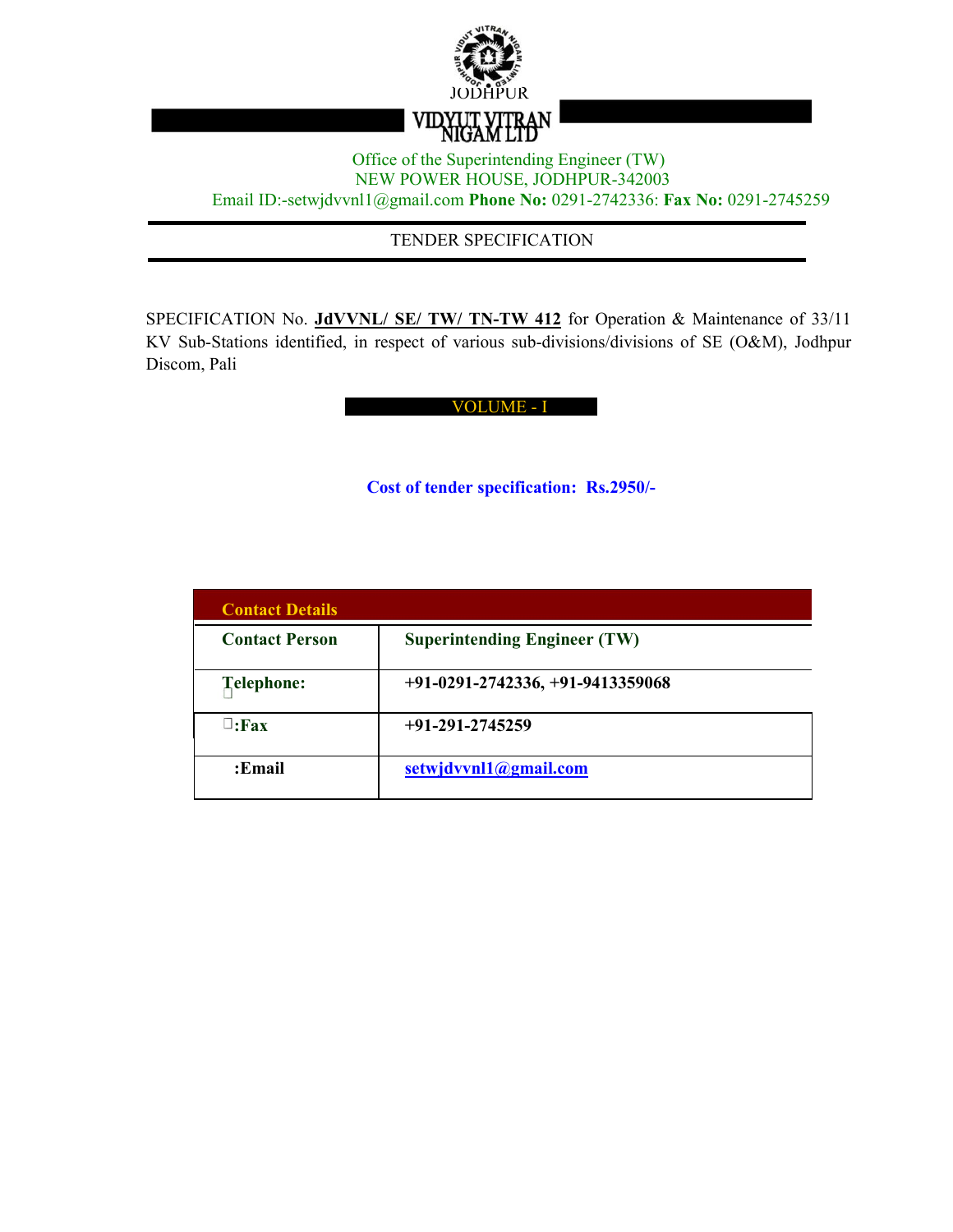| S.No.          | Description                                        | Pages     |
|----------------|----------------------------------------------------|-----------|
|                | <b>SECTION-I</b>                                   |           |
| $\mathbf{1}$   | QUALIFICATION REQUIREMENT                          | $4 - 5$   |
|                | <b>SECTION-II</b>                                  |           |
|                | <b>INSTRUCTIONS TO BIDDERS and</b>                 |           |
|                | <b>COMMERCIAL TERMS &amp; CONDITIONS FOR</b>       |           |
| $\overline{2}$ |                                                    | $6 - 20$  |
|                | THE WORK OF OPERATION AND                          |           |
|                | MAINTENANCE OF 33/11 KV SUB-STATION                |           |
| 3              | Documents to be uploaded on E-Proc.                | 11        |
|                |                                                    |           |
|                | <b>SECTION-III</b>                                 |           |
|                |                                                    |           |
|                | TECHNICAL TERMS & CONDITION FOR THE                |           |
| $\overline{4}$ | WORK OF OPERATION AND MAINTENANCE                  | $21 - 23$ |
|                | OF 33/11 KV SUB-STATION                            |           |
|                | Annexture-E (Estimated cost of Pali Circle)        |           |
| 5              |                                                    | 24        |
|                | indicating approx. no. of GSS                      |           |
|                | Bid Bank guarantee Performa for                    |           |
| 6              | EMD.(Schedule -1)                                  | $25 - 26$ |
| $\overline{7}$ | Performa for Contract Agreement (Schedual-2)       | 27-28     |
|                | No Deviation in Commercial Terms &                 |           |
| $\, 8$         |                                                    | 29        |
|                | Conditions (Schedule-3)                            |           |
|                | No Deviation in Technical Terms & Conditions       |           |
| 9              |                                                    | 30        |
|                | (Schedule-4)                                       |           |
|                | List of past Experience.(Schedule-5)               |           |
| 10             |                                                    | 31        |
|                | Particulars & details regarding list of equipments |           |
| 11             | & Technical hands available as per requirement of  | 32        |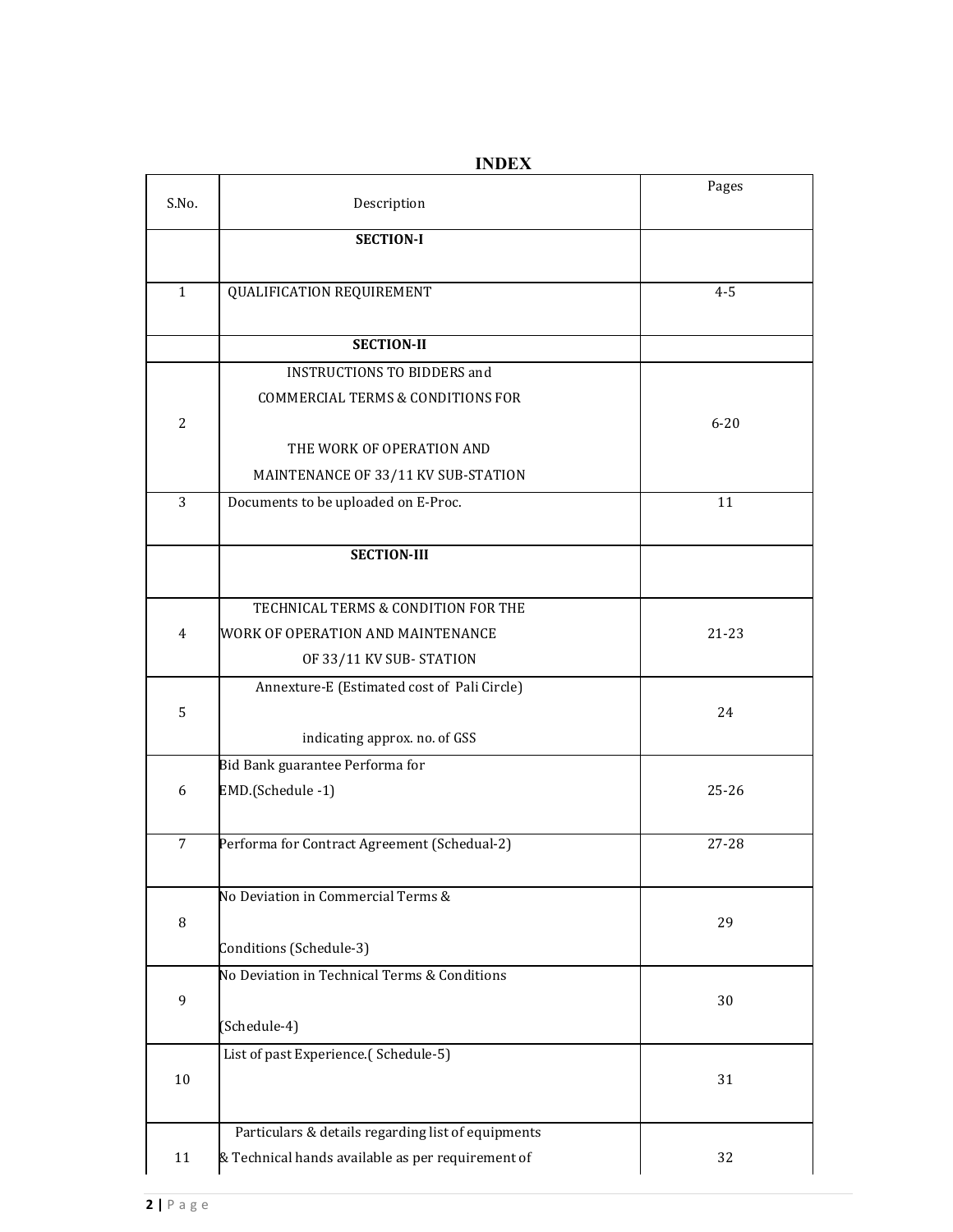|     | specification (Schedule-6)                                         |    |
|-----|--------------------------------------------------------------------|----|
|     | Details of Turnover during last three financial years<br>$(2014 -$ |    |
| 12  | 15,2015-16 & 2016-17)(Schedule-6A)                                 | 33 |
|     |                                                                    |    |
|     | Details of Works Executed during last Five financial years         |    |
|     | (2012-13, 2013-14, 2014-15, 2015-16 & 2016-17) ) (Schedule-        |    |
|     | 6B)                                                                |    |
| 13  |                                                                    | 34 |
|     |                                                                    |    |
|     | Performa for SecurityBank Guarantee for                            |    |
| 14  | safe Custody of material and                                       | 35 |
|     | Equipment(33/11KV GSS) (Schedule-7)                                |    |
|     | <b>Annexures/Formats</b>                                           |    |
| 1.  | Annex-I- PTW Register                                              | 36 |
| 2.  | Annex-II- Identity Card                                            | 37 |
| 3.  | Annex-III-Log sheet                                                | 38 |
| 4.  | Form-V-Certificate by principal employer                           | 39 |
| 5.  | Form-VI-Renewal of License by licensing officer, GoR               | 40 |
|     |                                                                    |    |
| 6.  | Form-VII-(Part-I) Register of particulars of contractors           |    |
| 7.  | Form-VII-(Part-II) Progress of contract work                       | 41 |
|     | Form-VIII-Register of workmen employed by the                      |    |
| 8.  |                                                                    |    |
|     | contractor                                                         | 42 |
| 9.  | Form-IX-Employment Card                                            |    |
|     | Form-X-Return of principal employer to be sent to the              |    |
| 10. |                                                                    | 43 |
|     | registering officer                                                |    |
| 11. | Form- XI-MUSTER ROLL                                               | 44 |
|     |                                                                    |    |
|     |                                                                    |    |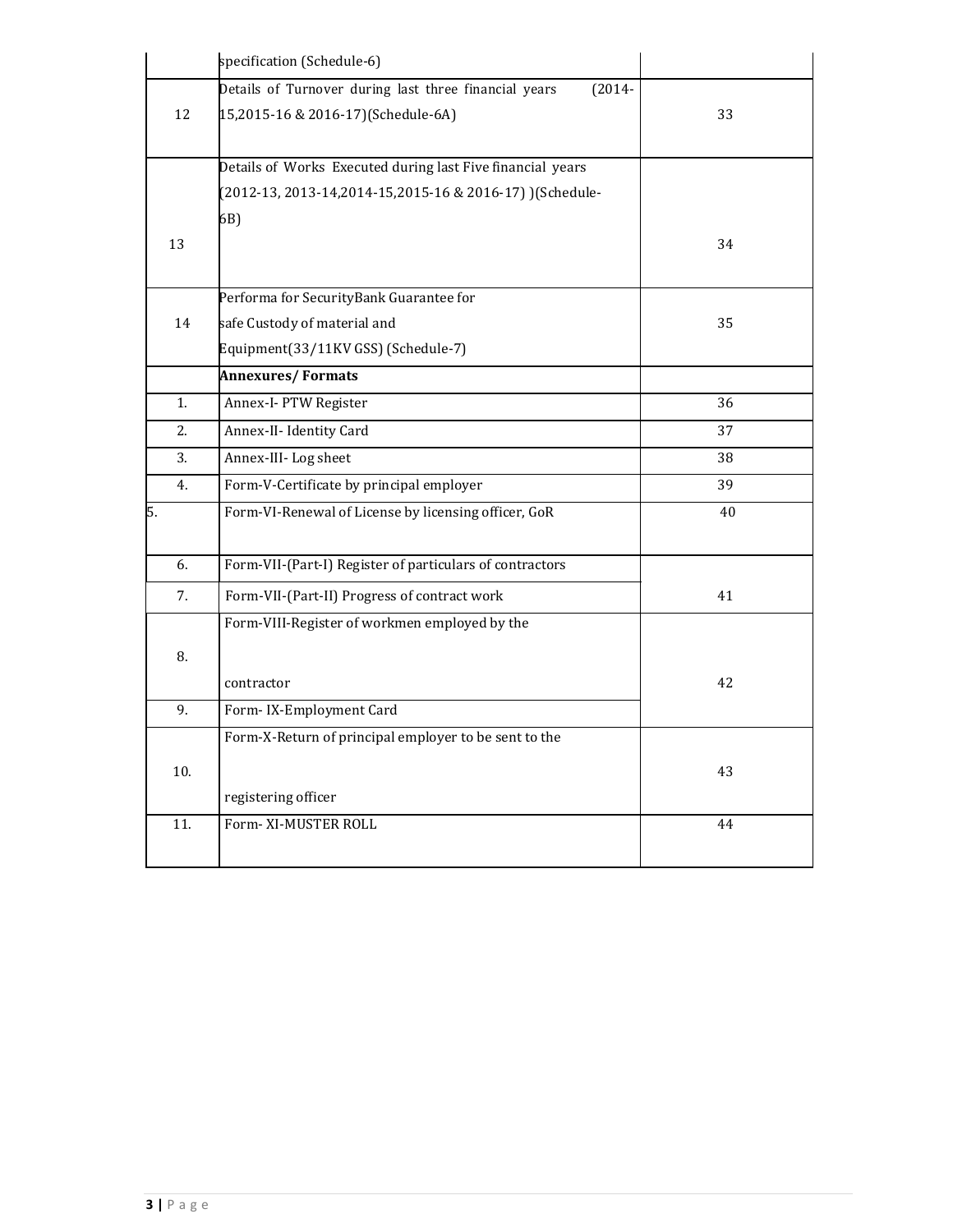#### **SECTION-I**

#### **1. QUALIFICATION REQUIREMENT:**

The bidder must possess the following requirements. It is clarified that the offer of those bids who do not qualify the following requirements shall not be entertained and the same shall be considered as disqualified. It is also intimated that merely meeting the following requirements does not indicate that the bidders shall be shortlisted for opening of financial bid. The short listing shall be made considering all the technical  $\&$  commercial parameters furnished by the bidder along with the technical offer.

- a. The Bidder should possess class "A/B" Electrical license issued by Electrical Inspectorate of any state Govt. or Central Govt. of India and is a qualified contractor who regularly undertakes the projects of the type specified and has adequate technical knowledge and practical experience. If the bidder owns a license other than Rajasthan state, then he will have to obtain it within one month from Electrical Inspectorate of Govt. of Rajasthan before commencement of the work in case he is selected for award failing which the contract awarded is likely to be cancelled. An undertaking to this effect is to be furnished along with bid. The registration should be valid from the date of start of the work and shall remain valid up to 30 days from the date of completion of contract period.
	- i. The bidder should have atleast Three Years experience for operation and maintenance of 33/11 KV sub station and bidder having similar exposures in higher volatage class than 33 KV i.e 66 KV, 132 KV  $&$  220 KV etc. shall also be considerd for Technical Evolution, during last five financial years from date of opening of Bid i.e. from 2012-13 to 2016-17 in any of the Discoms.
	- ii. The Bidder should have mimimum experience of three years for operation  $\&$ Maintenance of GSS of 50 % quantity of GSS for which bidder quoted in last five years.
	- iii. The copies of the relevant detailed work orders should be enclosed regarding above work experience.
	- iv. The 'G' Schedule / reports indicating various activities of works executed should also be enclosed alongwith satisfactorily work completion certificate issued by concerned officer not below the rank of Executive Engineer or equivalent in case of in any of the Discoms.
- b. The Bidder should have **Mimimum Annual Turnover (MAT)** not less than 50 % value of estimated cost of Tender//lot, **for which bidder quoted,** in any one year of last five financial years. In case a bidder is quoting for more than one Lot, Pre-qualificaton reqrement shal be examined on the basis of sum of Lot requirements of MAT of all quoted Lot. Details of all lot are available at "Annexure-F". A **CA Certified certificate is required for the same.**
- c. The contractor should be registered with PF and ESI Department in case of notified area. The certificate may be produced prior to opening bid.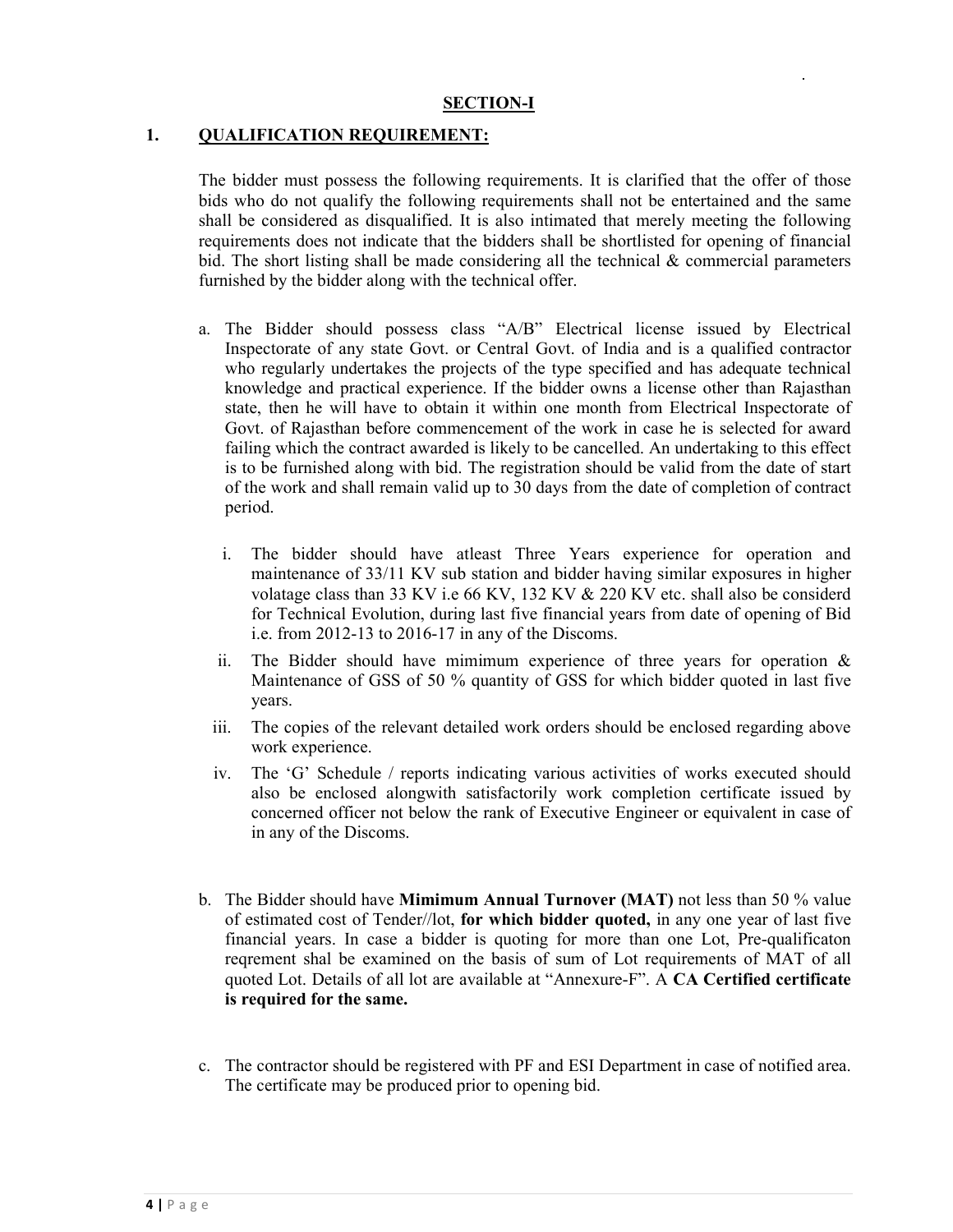d. The contractor should possess the valid license as provided under section 12 of the contract labour ( R&A) Act 1970 , an attested photocopy of which should be submitted by the Contractor.

The work of Operation & Mainmtenence of GSS under the domain of Jodhpur Discom shall be one year initially.Nigam shall review same as per need and same can be extended for one more additional year.

The bidder has to quote for minimum one lot of particular Circle for a particular tender of circle. However bidder may participate in different LOT of Circle under Jodhpur Discom separately as per NIT.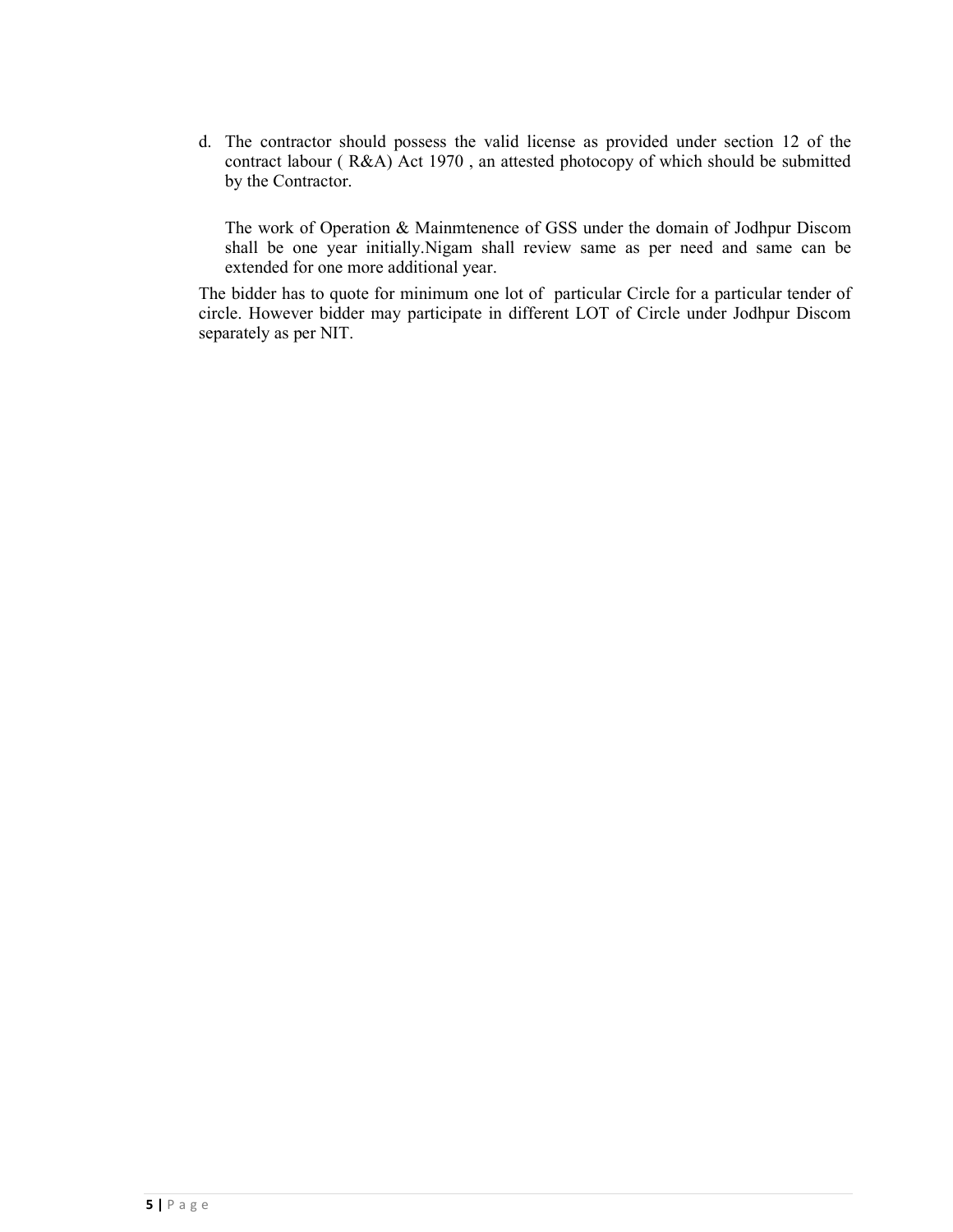#### **SECTION-II**

#### **COMMERCIAL TERMS & CONDITIONS FOR THE WORK OF OPERATION AND MAINTENANCE OF 33/11 KV SUB-STATION UNDER JODHPUR DISCOM**

#### **INSTRUCTIONS TO BIDDERS**

#### **2. GENERAL INSTRUCTIONS:**

- 1.1 The Jodhpur Vidyut Vitran Nigam Ltd, or any authority designated herein after called 'OWNER' will receive bids in respect of services as set forth in the accompanying specification. All bids shall be prepared and submitted in accordance with these instructions. The Bidder, in his own interest is requested to read very carefully these instructions and the terms and conditions as incorporated in General Conditions of Contract and Technical specification before filling the Bid proposal form. If he has any doubt as to the meaning of this specification or any portion thereof, he shall before submitting the Bid, refer the same to the Superintending Engineer (TW), Jodhpur Vidyut Vitran Nigam Limited, Jodhpur in writing well in time before the specified date of opening of Bids so that such doubts may be clarified. Submission of the Bid shall be deemed to be the conclusive proof of the fact that the Bidder has acquainted himself and is in agreement with all the instructions, terms and conditions governing the specification, unless otherwise specifically indicated / commented by him in his Bid.
- 1.2 Bids submitted after the time and date fixed for receipt of bids as set out in the invitation to Bid may be rejected.

#### 1.3 INFORMATION REQUIRED WITH THE PROPOSAL:

- i. Oral statements made by the Bidder at any time related to any matter will not be considered.
- ii. The bidder may use in the bid Standard catalogue pages and other documents to provide additional information and data as deemed necessary.
- iii. In case the 'Proposal' information contradicts the specification requirements, the specification requirements will govern, unless otherwise brought out clearly in the technical/ commercial deviation schedule.

#### 1.4 RECEIPT AND OPENING OF BIDS.

- i. Bidder shall submit their bid in electronic format, digitally signed and stamped on each page. Bidder shall procure Digital Signature Certificate (DSC) as per IT act - 2000.
- ii. The electronically received bids will be opened in the office of the Superintending Engineer (TW), Jodhpur Vidyut Vitran Nigam Limited, Jodhpur on stipulated date & time in the presence of such tenderers or their authorized representative, who choose to be present. The system does not permit electronic submission of late tenders after the due date & time.
- iii. In case, the date fixed for opening of the tenders be declared as a public holiday, the bid shall be opened on the next date on which office re-opens after such holiday(s).

#### 1.5 FORMAT AND SIGNING OF BIDDER:

i. The tender must contain the name, designation and place of business of the person or persons making the tender and must submit online  $\&$  signing digitally with his DSC (Digital Signature). Tender by a partnership firm must be furnished with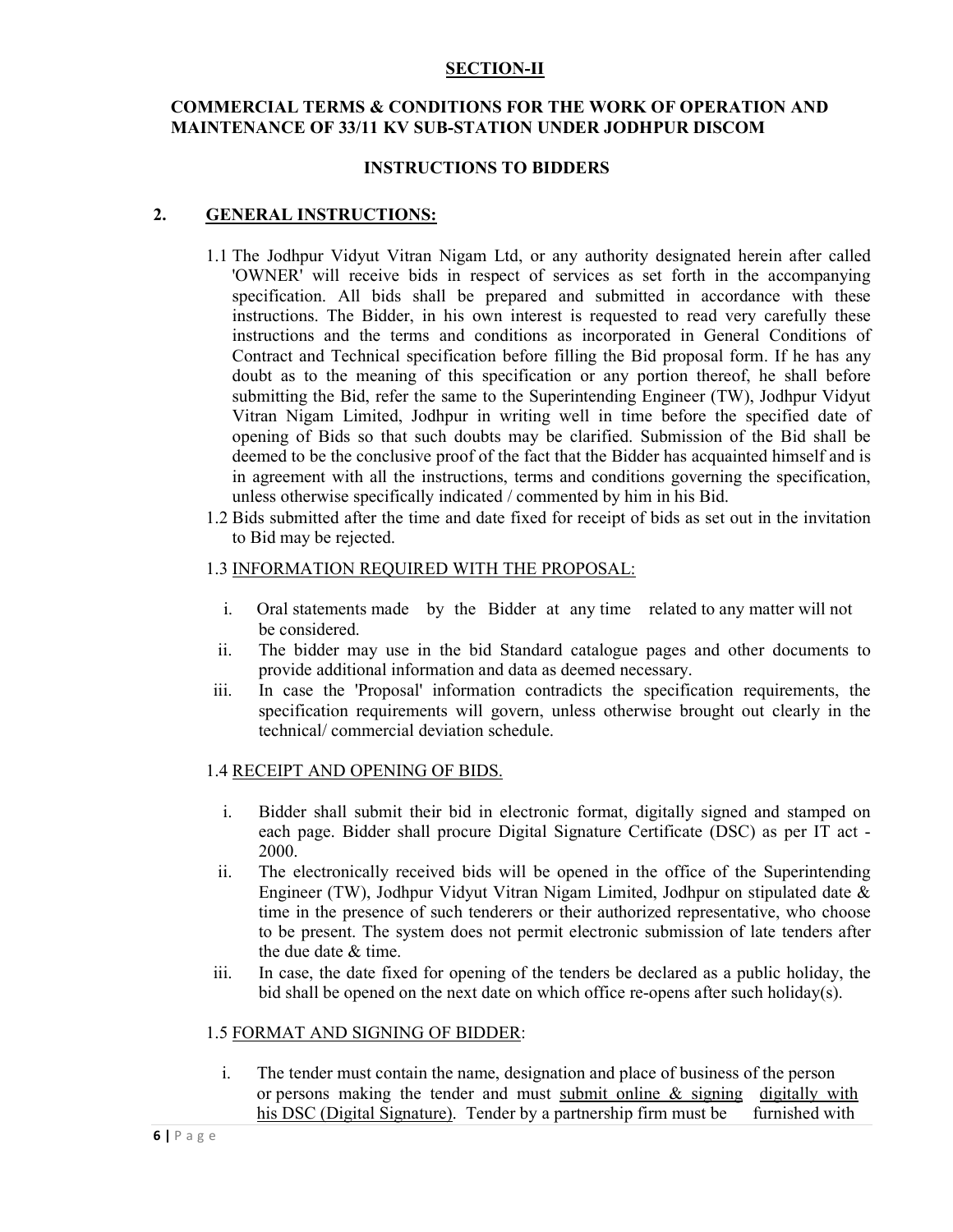full names of all the partners and should be signed digitally by one of the member of partnership firm or by a authorized representative indicating the designation of the person or persons, with authority letter signed by the Chairman/ Secretary other person authorized to bind the Corporation / Company in the matter.

- ii. Bid by a partnership must be furnished with full names of all partners and be signed with the partnership firm name, followed by the signature (s) and designation (s) of the authorized partner (s) or other authorized representative (s).
- iii. Bids by corporation/ company must be signed with the legal name of the corporation/ company by the President, Managing Director or by the Secretary or other person or persons authorized to bid on behalf of such corporation/ company in the matter.
- iv. A bid by a person who affixes to his signature the word 'President', 'Managing Director' 'Secretary', 'Agent' or other designation without disclosing his principal will be liable to be summarily rejected.
- v. Satisfactory evidence of authority of the person signing on behalf of the Bidder shall be furnished with the bid.
- vi. The Bidder's name stated on the proposal shall be exact legal name of the firm.
- vii. Erasures or other changes in the bid documents shall bear the initials of the person signing the bid.
- viii. Bids not conforming to the above requirements of signing shall be disqualified.

# 1.6 UNDERSTANDING AND CLARIFICATIONS ON DOCUMENTS AND SPECIFICATIONS:

- a. The Bidder is required to carefully examine the specifications and documents and fully inform himself as to all the conditions and terms matters which may in any way affect the Work or the cost thereof. If any Bidder finds discrepancies or omissions in the specifications and documents or is in doubt as to the true meaning of any part, he shall at once request in writing for at least 15 days before the specified date of opening of Techno-commercial Bid for interpretation/clarification by the owner. The Owner, then, will issue interpretation and clarifications as he may think fit in writing. After receipt of such interpretations and clarifications, the Bidder may submit his bid but within the time and date as specified in the Invitation to Bid. All such interpretations and clarifications shall form a part of the specifications and documents, and accompany the bidder's proposal.
- b. Verbal clarifications and information given by the owner or his employee(s) or his representative(s) shall not in any way be binding on the owner.

### 1.7 EFFECT AND VALIDITY OF BID :

- i. The submission of any bid connected with these documents and specification shall constitute an agreement that the bidder shall have no cause of action or claim, against the owner for rejection of his bid. The owner shall always be at liberty to reject or accept any bid or bids at his sole discretion and any such action will not be called into question and the bidder shall have no claim in that regard against the owner.
- ii. The bids shall be valid for a minimum period of 180 days (One hundred eighty) days from the date of opening of technical bids or 180 days from the date of opening of financial bid whichever is later. Bids mentioning a shorter validity period than specified are likely to be summarily rejected /ignored.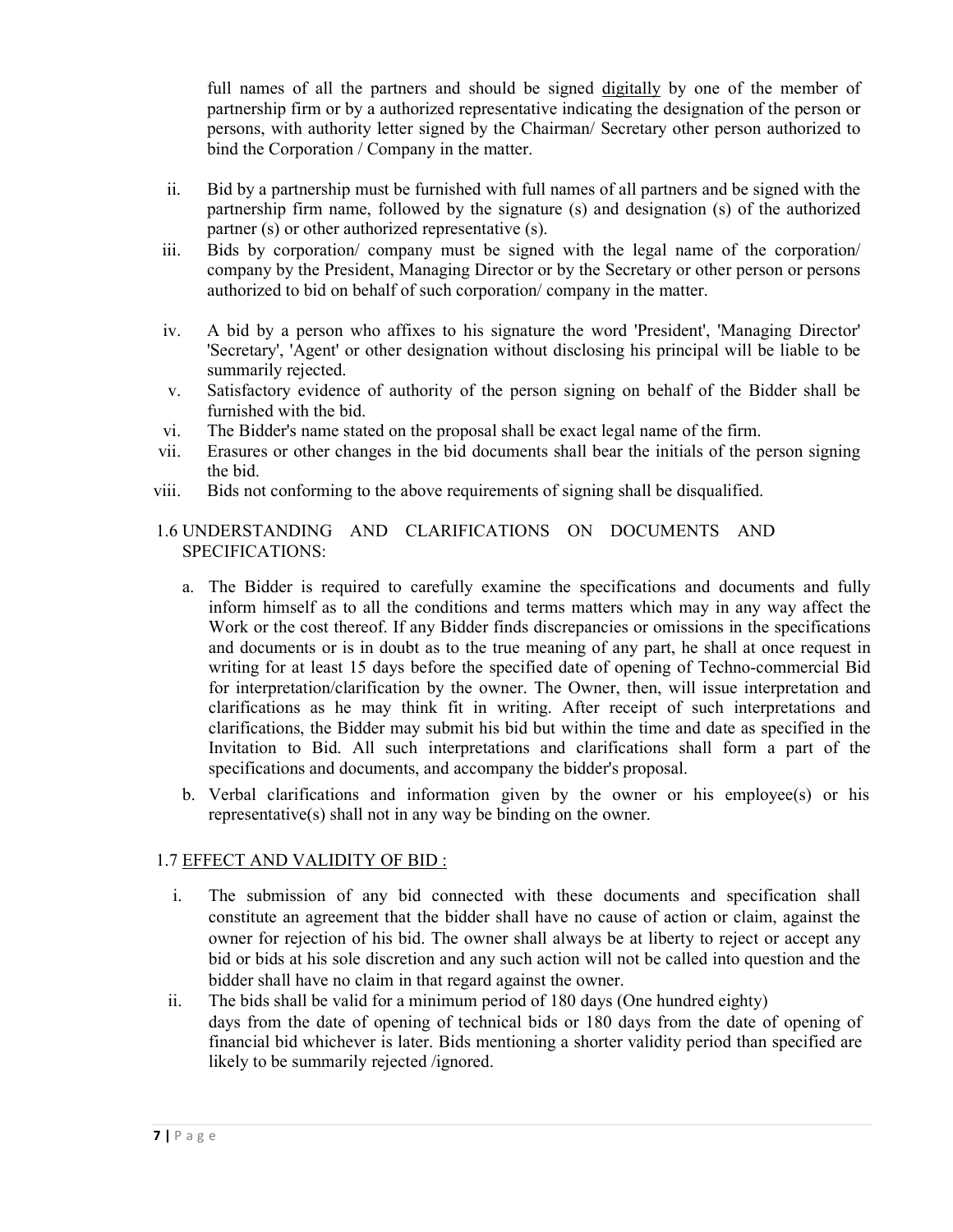iii. Owner may ask for extension in validity period. The bidder will be at liberty to accept it or not. In case bidder agrees to extend the validity period without changing his original offer, he will be required to extend validity period of the Bank Guarantee (Submitted against the EMD) suitably.

# 1.8 COST OF SPECIFICATION:

The cost of Bid document as published in NIT shall be furnished along with EMD prior to opening of bid and scan copy be upload on website of RISL. The document shall be downloaded/ uploaded in the manner prescribed in bid document. The cost of bid and EMD shall be furnished through Bank Draft payable to Senior Accounts Officer (CPC), JdVVNL, Jodhpur

# 1.9 LATE BIDS:

The system does not permit electronic submission of late tenders after the due date & time.

## 1.10 CLARIFICATION OR MODIFICATION OF BIDS:

To assist in the examination, evaluation and comparison of bids, JDVVNL may ask Bidders individually for clarification, in writing. No change in the substance of the bid shall be permitted except as required to confirm the correction of any typographical error. JDVVNL may modify 'Financial bid' based on discussions with individual Bidders short-listed even after opening of 'Technical bid'.

## 1.11 REJECTION OF BIDS :

Any action on the part of the Bidder to revise the rates / prices and modification in the substance of original tender. Submission of any supplementary information unless & otherwise asked for at his own instance after the opening of the Bid may result in rejection of the Bid and also debar him from submission of Bid to the NIGAM at least for one year.

The owner reserves the right to accept or reject any bid, and to annul the bidding process and reject all bids at any time prior to award of contract, without thereby incurring any liability to the affected bidder or bidders or any obligation to inform the affected bidder or bidders of the grounds for the owner's action.

# 1.12 OPENING OF FINANCIAL BID:

The date and time for opening "Financial bid" will be intimated to the short-listed Bidders by JDVVNL in due course through 'E'-Procurement web portal. 'Financial Bid' of the Bidders, not short-listed shall not be opened and shall be returned to such Bidders.

### 1.13 UNDERSTANDING & CLARIFICATIONS ON DOCUMENTS & SPECIFICATIONS.

The Bidder is required to carefully examine the specifications and documents and fully inform himself as to all the conditions and terms matters which may in any way affect the Work or the cost thereof. If any Bidder finds discrepancies or omissions in the specifications and documents or is in doubt as to the true meaning of any part, he shall at once request in writing for an interpretation / clarification by the owner. The Owner, then, will issue interpretation and clarifications as he may think fit in writing. After receipt of such interpretations and clarifications, the Bidder may submit his bid but within the time and date as specified in the Invitation to Bid. All such interpretations and clarifications shall form a part of the specifications and documents, and accompany the bidder's proposal.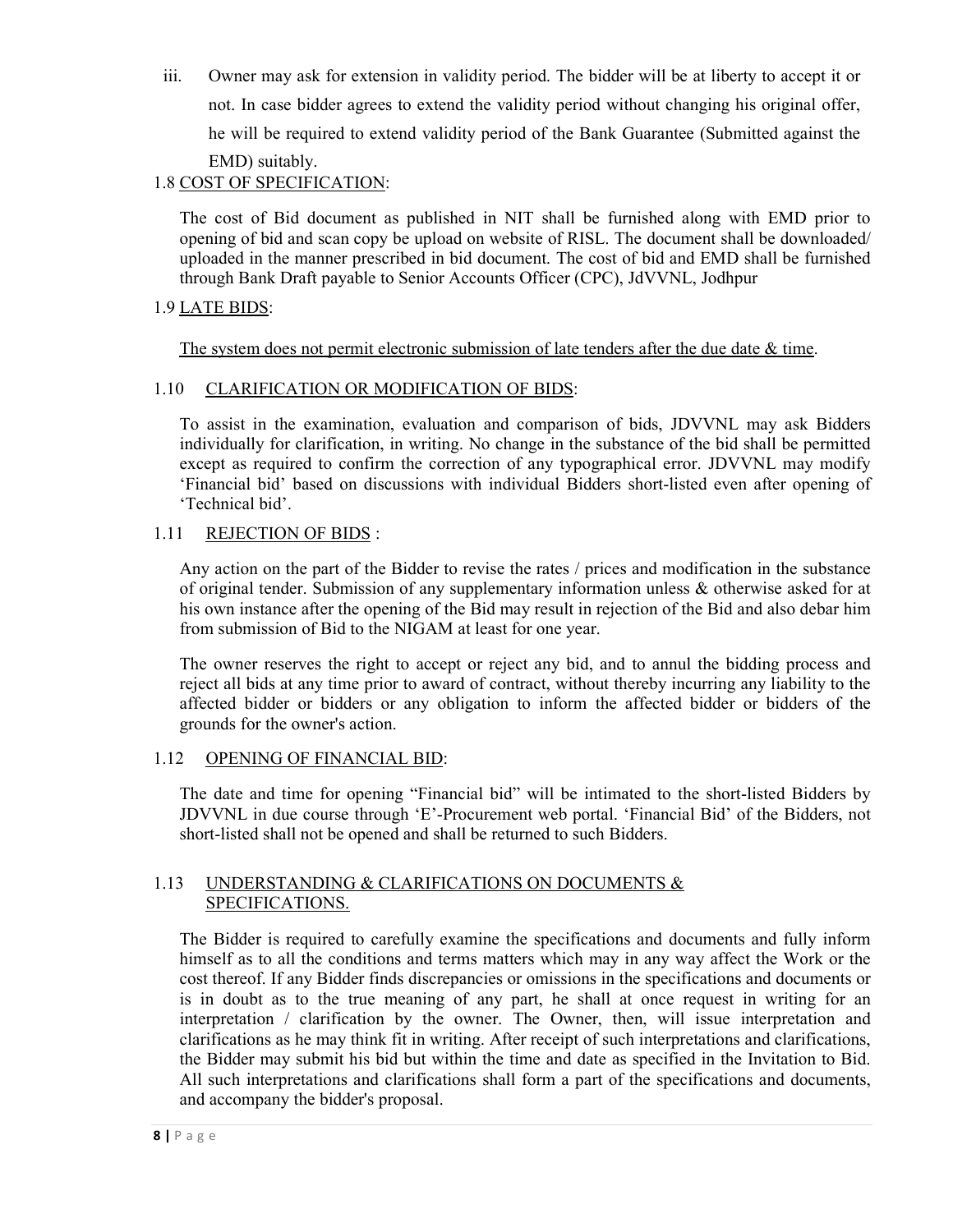Verbal clarifications and information given by the owner or his employee(s) or his representative(s) shall not in any way be binding on the owner.

### 1.14 POLICY FOR BIDS UNDER CONSIDERATION:

Bids shall be deemed to be under consideration immediately after they are opened and until such time official intimation of award / rejection is made by the owner to the bidders. While the bids are under consideration, bidders and / or their representatives or other interested parties are advised to refrain from contacting by any means, the owner and / or his employees / representatives on matters related to the bids under consideration. The owner, if necessary, will obtain clarifications on the bids by requesting for such information from any or all the bidders, either in writing or through personal contact, as may be necessary. Bidder will not be permitted to change the substance of the bid after the bid has been opened.

# **3. SUBMISSION OF BIDS:**

The bidders, in their own interest, are requested to read very carefully Technical Specification before filling the bid. The Bid documents be downloaded from JDVVNL website www.JdVVNL.com or http://eproc.rajasthan.gov.in and upload the tender on website of RISL www.http://eproc.rajasthan.gov.in. No hard copy of the bidding documents will be provided to the bidders through this office. In case of any discrepancy found in bidding documents downloaded from the website and appended with the bid (as a bid document) and original copy of such document available in the office of Superintending Engineer (TW), Jodhpur Discom, Jodhpur will be considered as final document for all purpose. The cost of Bid document as published in NIT shall be furnished along with EMD before opening of bid and scan copy be upload on website of RISL. The document shall be downloaded/ uploaded in the manner prescribed in bid document.

3.1Tenders shall be submitted online in the electronic format attached here to and all blanks in the tender and the schedule to the specification shall be duly filled in. The completed forms, schedule(s) shall be considered as part of the contract documents in the case of successful tenderer (s).

3.2No alteration should be made to the format of the tender specification and schedules. The tenderer must comply entirely with specification.

3.3 The tender and all accompanying documents shall be in Hindi/English Language and shall be signed digitally by a responsible and authorized person. The name, designation and authority of the signatory shall be stated in the tender.

3.4 Tender should be filled in only with ink or typed and must be submitted online after signing digitally .

3.5 All additions, alterations and over-writing in the bid must be clearly signed by the signatory of the bidder otherwise bid will be summarily rejected.

3.6 The bidder must quote the prices strictly in the manner as indicated herein, failing which bid is liable for rejection. The rate/prices shall be entered in words as well as in figures. These must not contain any additions, alterations, over-writing, cuttings or corrections and any other marking which leave any room for doubt.

3.7 The Purchase Authority will not be responsible to accept any cost involved in the preparation or submission of bids.

3.8 Any printed conditions of sale on the bid shall not be accepted by the purchase Authority.

3.9 The tender offer shall be submitted in time specified on http://eproc.rajasthan.gov.in in electronic format in the following manner: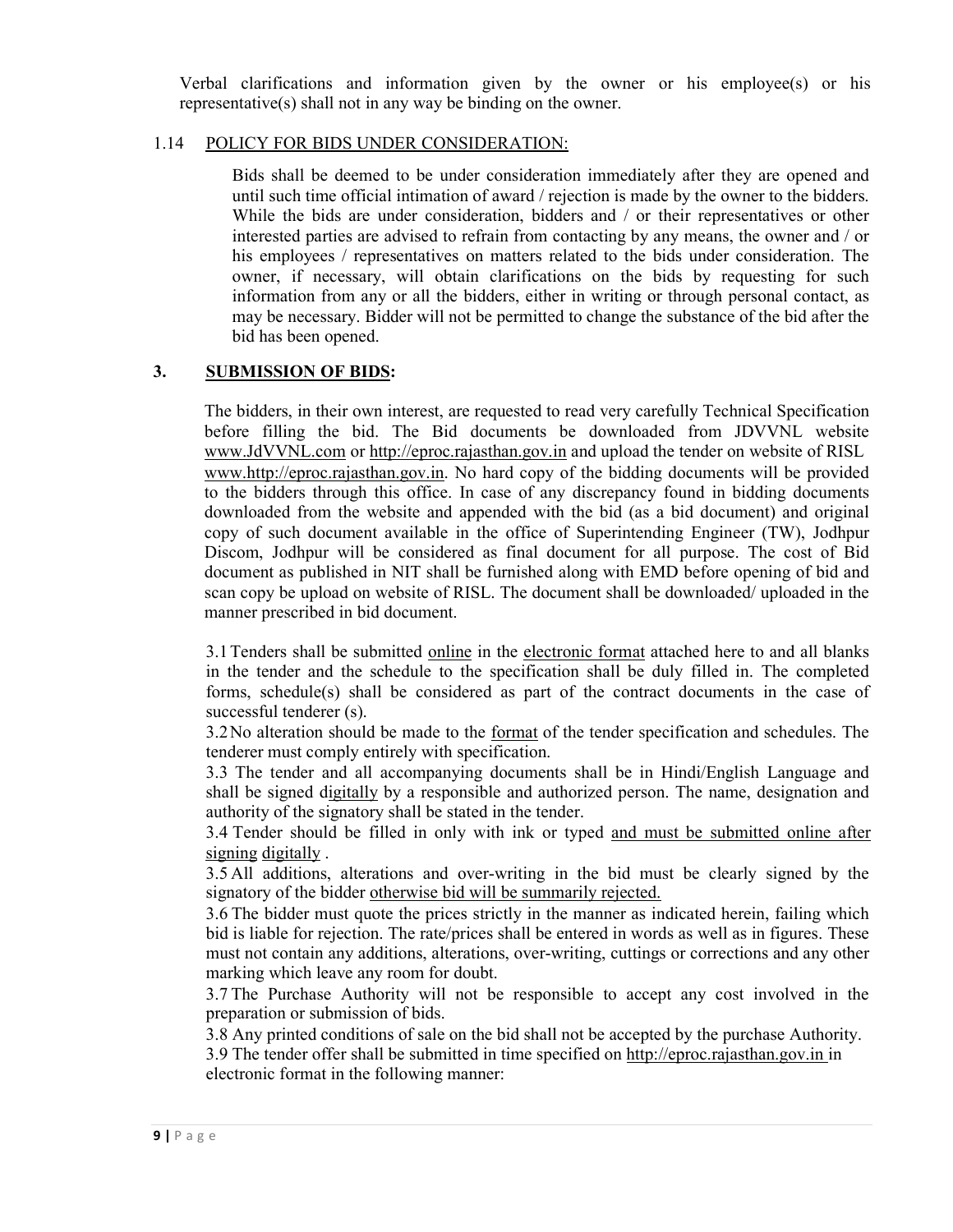- i. COVER  **I for details of EMD / letter indicating validity of B.G. / Tender processing fee Rs 11800.00 in favour of MD, RISL, Jaipur and receipt of Cost of Tender Rs 2950.00** document (to be filed in pdf format).
- ii. COVER II for Techno- Commercial Bid (to be filed in pdf format):
	- In this part of bid, tenderer will have to furnish Guaranteed Technical Particulars in regard to all required details of Technical Specification and confirmation of commercial terms and conditions of GCC (General Conditions of Contract) and its addendum/corrigendum, if any, along with details required in various/schedules "EXCEPT THE PRICE SCHEDULE" so that the purchaser may be able to examine whether the offer submitted is technically acceptable and also confirm to our commercial terms and conditions or not.
- iii. COVER III for Financial/Price Bid/BOQ (to be filed in pdf and xls format).

This price bid shall include submission of details of prices as per specification. The price bid will be opened only after being satisfied with Technical and Commercial Bid as per qualifying requirement stipulated in the Specification and bid of such qualified bidderswill only be opened. The date of opening of such price Bids will be intimated in due course of time.

- 2.1 Bidders shall indicate in their bid the name and complete address of Excise authorities under whose jurisdiction is their works / offices falls.
- 2.2 All bids and accompanying documents shall be addressed to the S.E. (TW) Jodhpur Vidyut Vitran Nigam Limited, Jodhpur.
- 2.3 The tenderer should sign the tender documents digitally and stamped on each page.
- 2.4 The tenders given in the form other than prescribed form will not be considered.
- 2.5 Only one representative, on submission of valid authorization of the signatory of the bid, will be allowed to be present during the opening of the bid.
- 2.6 The conditional bids shall not be accepted.

# **4. PRICE:**

The rates for operation and maintenance of 33/11 KV sub-station are inclusive of all taxes, duties local levies including surcharge and other misc. Charges and Service tax, if payable, shall be reimbursed on submission of documentary proof in support of the claim. The price is firm in all respect. However, in case a new statutory tax, duty or local levies are imposed on this contract during its currency the same shall be reimbursed by the Nigam at actual on submission of documentary evidence.

Note:- The bidders are required to quote the price as per clause No. 1 and 3(ii) of section –II regarding worker to be deployed and minimum wage criteria in prescribed Price Bid/BOQ format.

# **5. EARNEST MONEY DEPOSIT:**

- **i. In pursuance to RTPP Act, 2012 of Govt. of Rajasthan, Bid security / earnest money deposited by the bidder should be 2% of the estimated cost in the form of banker cheque / DD/ BG in favour of AO(CPC). No preference/relaxation should be given to CLRC registered contractors in compliance to RTPP act. The Demand draft shall be accompanied with the bid in an envelope as per instructions given in these bidding documents. No other mode of deposit shall be accepted.**
- ii. Any other mode except as specified under clause (i) above such as Postal orders/ cheques/ other forms of instruments are not acceptable.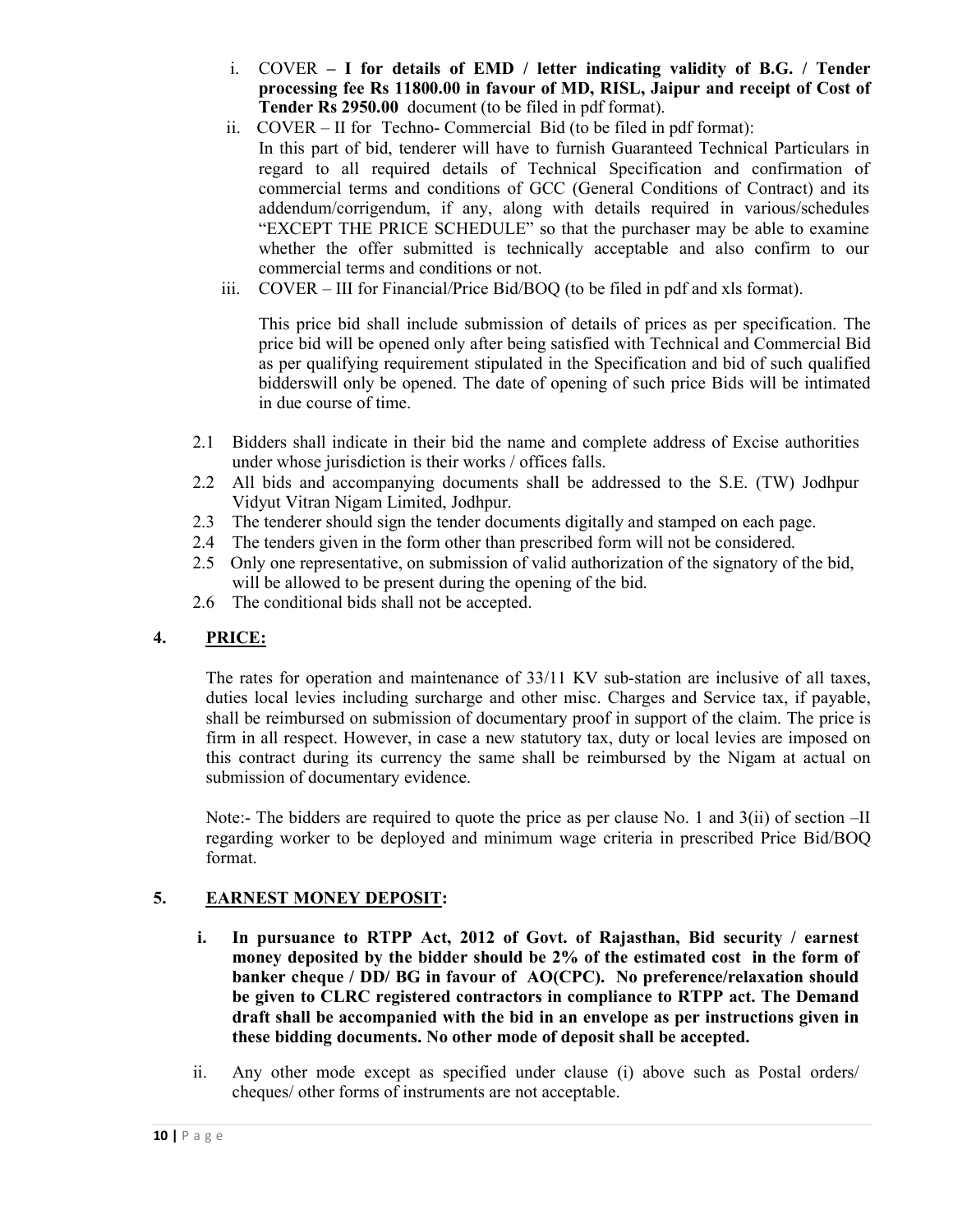- iii. In case of unsuccessful tenderer, the Earnest money will be refundable on production of the original receipt within a fortnight after finalization of the tender. In case of successful tenderer(s) the Earnest Money will be taken into account in arriving at the amount of the security cum performance guarantee if vendor(s) desires to furnish cash security deposit. However if the security cum performance guarantee is furnished through bank guarantee (BG) the EMD will be released consequent to acceptance of such BG.
- iv. Request for adjustments/proposals for acceptance of Earnest Money deposits, if any, already lying with the Discom's in connection with some other tenders/orders shall not be entertained.
- v. No interest shall be payable on such Deposits.
- vi. The JDVVNL reserves the right to forfeit Earnest Money Deposit or a part thereof in circumstances, which according to it indicate that the tenderer is not earnest in accepting/executing order placed under the specification.

### **Documents to be Uploaded with the Tender:-**

- a. **Cover I** for details of EMD / Tender processing fee and Cost of Tender document as detailed below:
	- i. Proof of depositing EMD (DD/Banker's Cheque) /vendor Registration certificate with copy of letter indicating validity of B.G / central or state Govt. undertaking certificate for exemption.
	- ii. Proof of depositing DD/Banker's Cheque towards e- tender processing fee.
	- iii. Proof of depositing cost of tender documents (DD/Banker's Cheque).
- b. **Cover II** for Techno- Commercial Bid as detailed below duly signed and stamped:-
	- (i) Schedule-1.(Bid –bank guarantee form for EMD ).
	- (ii)Schedule 3 for confirmation with regard to "NIL DEVIATION" in respect of commercial terms & conditions of the specifications otherwise Schedule VB.
	- (iii) Schedule-4 for confirmation with regard to "NIL DEVIATION" in respect of Technical terms & conditions of the specifications otherwise Schedule VA.
	- (iv) Schedule-5 for list of past Experience.
	- (v) Schedule-6 for Particulars & details regarding list of equipments & Technical hands available as per requirement of specification.
	- (vi) Schedule-6(A) regarding qualification requirement for annual turn-over /Profit and Loss account /balance sheet/Income Tax Returns along with necessary supporting documents and certificate of registered charted Accontant for eligibility.
	- (vii) Schedule-6(B) for detail indicating execution of works durning last five financial years along with supporting documents like copy of W.O , G-Schedule, final bill, duly notarized completion certificate atc. Specified on "Qualification Requirement".
	- (viii) Schedule7 for Security Bank Gurantees for safe custady of 33/11KV GSS regarding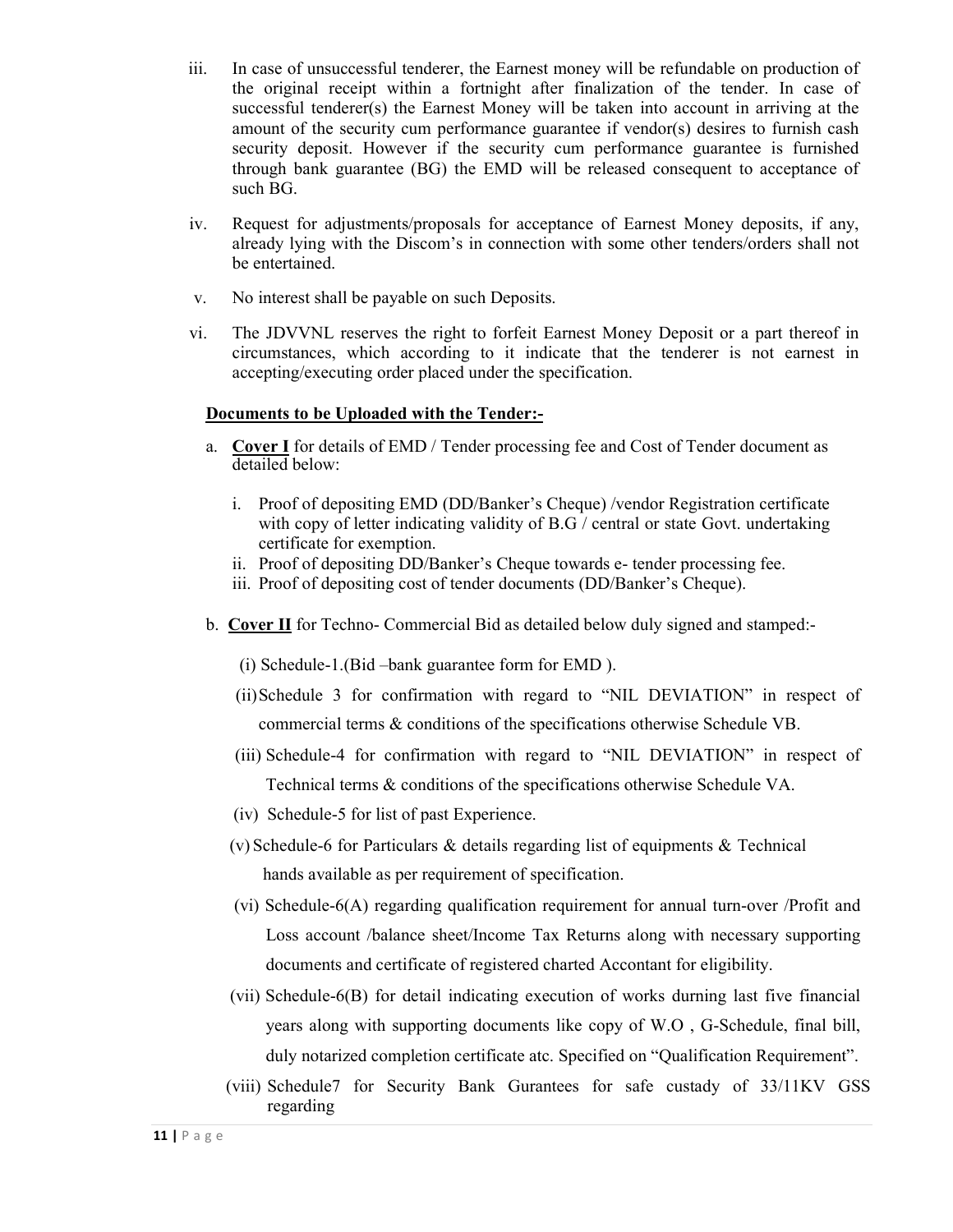opreatiopn & Mainenence of GSS.

Following documents are also required to be uploaded with the Tender are here under:-

- (i) Copy of class "A/B" Electrical contractor license.
- (ii) Copy of Registration with labour department, insurance certificate, undertaking in respect of resistration of Building & Construction, Act-1996 and oth supporting documents required as per specifications.
- (iii) Power of Attorney for authorized signatory to sign the tender document digitally.
- (iv) Copy of latest Balance-Sheet for last 3 years.
- (v) Name & correspondence address of the bidder along with phone /Fax No. & email address.
- c. **Cover-III** For financial/price bid/BOQ (to be filled in Excel format) in prescribed schedule.P1-P12 alongwith corresponding lot number mentioned in Annexure-F.

### **6. PAYMENT:**

After completion of period of one month for operation and maintenance, the contractor shall submit bills in triplicate, in first week of following month to the concerned Assistant Engineer for verification. While verifying the bill following certificates shall be recorded by Assistant Engineer (O&M) on each bill: -

- 1 The contractor has carried out all the operation & maintenance duties satisfactorily as specified in the specification during the month for which payment has been claimed.
- 2 All the records prescribed under the specification were regularly maintained by the contractor during the month at each Sub-Station.
- 3 The power availability during the month of has been  $\%$
- 4 The contractor has deployed one ITI holder worker in each shift of 8 hours per day.
- 5 Weekly duty chart was displayed by the contractor on the notice board.
- 6 Appointment letter of workers were pasted by the contractor on the notice board.
- 7 The contractor had performed watch and ward of every Sub-station area and equipment and had maintained lighting arrangement properly.
- 8 Payment to worker should be ensured / verified by Contractor as per wages rules and next payment shall be released after verification of same through Bank Statement of worker.

During operation & maintenance of SubStation, proper supply as per prevailing Nigam rules should be given by his deployed workman as intimated by Nigam time to time. The same labour must not be allowed to perform duty more than 8 hours duty during a day (24 hours), failing which it will be treated violation of Labour Act/ Rules and panelty will be imposed as per penal provision.

The contractor will deploy workmen for sub-stations which could be used **partially or solely** for any of the sub-station and shall be at the discretion of Discom.

The bidder shall produce copy of Bank statement of payment proof of the previous month in the forthcoming bills.

After due verification and recording above certificates, the AEN (O&M) will further forward the bill to concerned XEN for counter checking and signature and onward transmission to the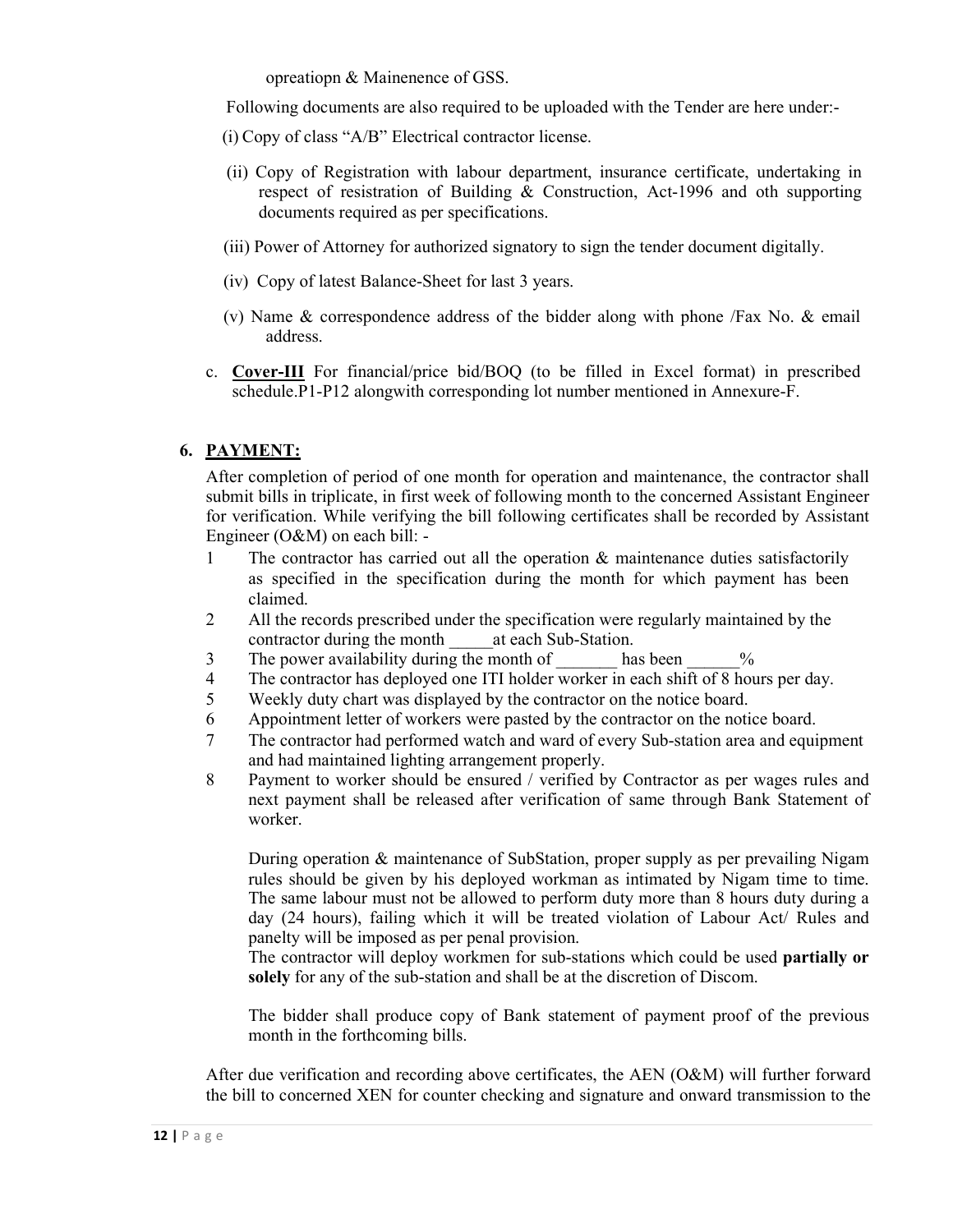Sr. Accounts Officer (CPC), JDVVNL, Jodhpur for arranging 95% payment subject to any deduction covered under the contract, 5 % payment is deducted against performance security for Tender.However contractor may submit Bank Gurantee of 5 % value of work order of Tender/cluster valid for one year with grace period of three month. The payment shall be made by the Sr. Accounts Officer (CPC), JDVVNL, Jodhpur within the period of 30 days from the date of receipt of the bills in his office and on receipt of copy of insurance premium receipt in respect of the workers engaged by contractor and copy of challans with supporting details of the workers engaged, wages paid, PF  $\&$  ESI (if applicable) subscription and contribution duly tallied with the challan amount from the contractor in token of deposition of PF & ESI (if applicable) amount for the previous month as well as on completion of the contractual formalities as mentioned at clause No. 2,3,6,7 which ever is later. However, 95% payment of first bill of every contract shall only be made after random checking of at least 3 Sub-stations per division by the officer(s) nominated by Circle SE for ensuring the compliance of the entire contractual obligation to be discharged by the contractor. The checking officer shall submit his report to Circle SE & Sr. AO (CPC) within a week from the date of nomination (by second week positively). The Sr. AO (CPC) on receipt of this report only shall arrange payment of the first bill to the contract as per the terms of payment. The balance 5% payment shall be made along with final bill after satisfactory completion of contract and after meeting out all legal and contractual liabilities by the contractor as per terms and condition of the contract and if contractor submits PBG amounting 5 % of value of

work order Tender/ Cluster instead of 5 % deduction from bill, 5 % PBG shall be refunded after satisfactory completion of contract and after meeting out all legal and contractual liabilities by the contractor as per terms and condition of the contract.The final bill shall also be routed through Executive Engineer concerned. All other statutory deductions like taxes and duties etc. as per prevailing rates shall be made by the Sr. Accounts Officer (CPC) while payment to the contractor.

In the event of introduction of GST in the course of performance of contract, project Implementation Agency (PIA) i.e. JDVVNL shall examine its impact on the affected transactions under the contract in totality, for equitable adjustment in the contract price, if required. The contractor shall furnish the relevant details/documents for this purpose, as may be required by PIA.

For the purpose of the Contract, it is agreed that the Contract Price specified in (Contract price and terms of Payment) of the Contract Agreement is based on the taxes, duties levies and charges prevailing at the date seven (07) days prior to the last date of bid submission. If any rates of Tax are increased or decreased, a new Tax is introduced, an existing Tax is abolished, or any change in interpretation or application of any Tax occurs in the course of the performance of the Contract, which was or will be assessed on the Contractor in connection with performance of the Contract, an equitable adjustment of the contract price shall be made to fully take into account any such change by addition to the Contract price or deduction there from, as the case may be, in accordance with Changes in Laws and Regulations thereof. However, these adjustments would be restricted to direct transactions between the Employer and the Contractor for which the taxes and duties are reimbursable by the Employer as per the Contract. These adjustments shall not be applicable on procurement of raw materials, intermediary components etc. by the Contractor and also not applicable on the bought out items dispatched directly from sub-vendor's works to site.

#### **No interest shall be paid for delay in payment, if any.**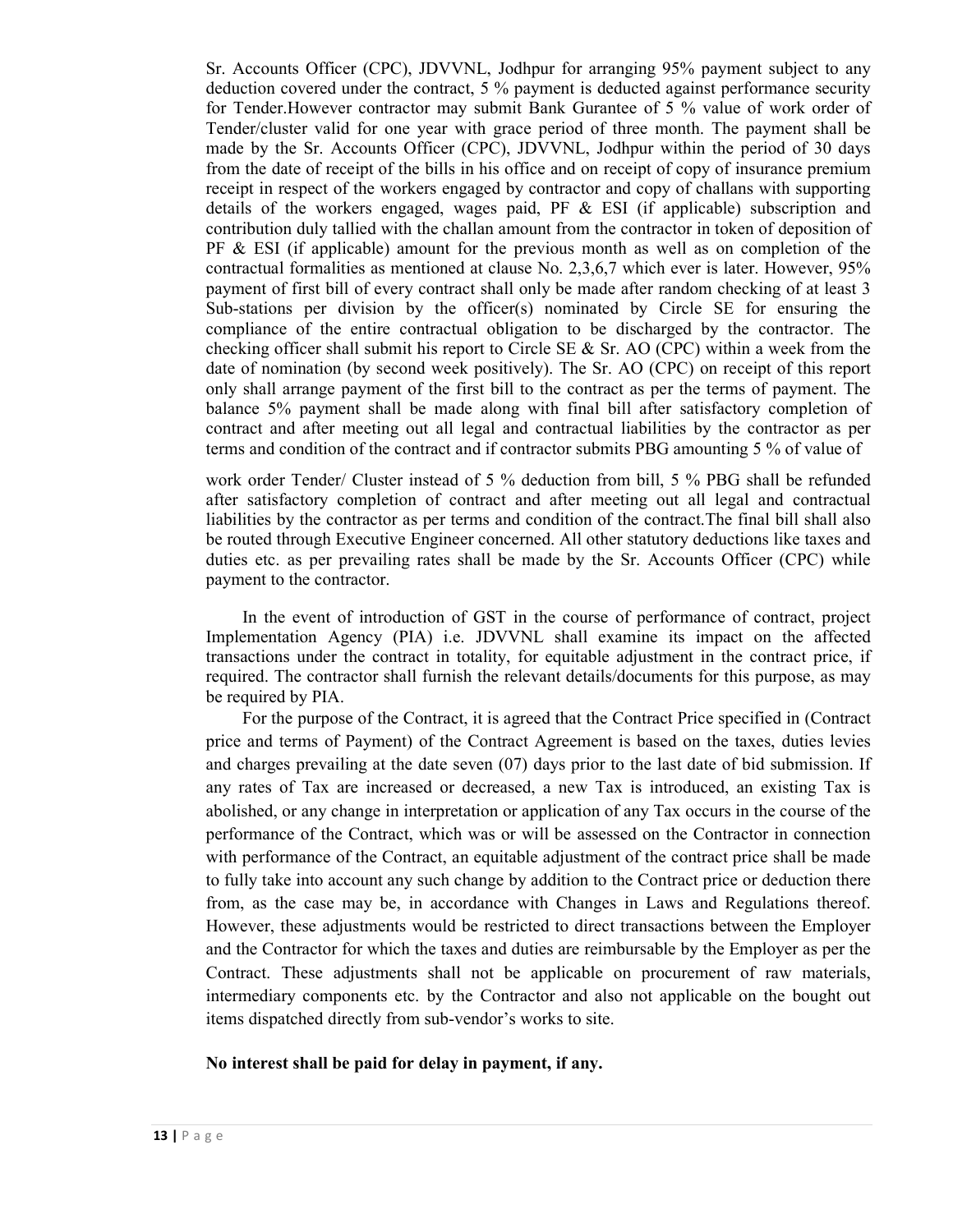# **7. BANK GUARENTEE AGAINST SAFETY OF MATERIAL & EQUIPMENT:**

Before commencement of work by the contractor, he shall furnish a Bank Guarantee in favour of Superintending Engineer (TW), JDVVNL, Jodhpur equivalent to 10 % of Contract value towards safety of JDVVNL"s material and equipment installed. The Bank Guarantee shall remain valid during the currency of the contract with a grace period of 3 months. The Bank Guarantee shall be released after ascertaining that all the legal and contractual liabilities as per contract have been met out by the contractor to the entire satisfaction of Nigam. Performa for safe custody Bank Guarantee has been enclosed.

# **8. AWARD OF CONTRACT:**

Notification of award of contract will be made in writing to the successful bidder(s) by the owner.

The contract will be awarded to the best qualified and the substantially responsive bidder offering the lowest evaluated bid in conformity with requirements of these specifications and documents and the owner shall be the sole judge in this regard and subject to the provisions of these instructions to bidders and other terms and conditions detailed out in these documents and specifications. A responsive bid is one which accepts all terms and conditions of these specifications and documents without any major modifications. A major modification is one which affects in any way the prices, quality, quantity or delivery period of the equipment or which limits in any way the responsibilities or liabilities of the bidder or any rights of the owner as required in these specifications and documents. However, the owner may waive any minor formalities or irregularities in the bid.

The contract will be awarded to first lowest responsive bidder after having discussions  $\&$ negotiations with him, for ascertaining the reasonable price for tendered work. However where the prices quoted  $/$  agreed by such first lowest bidder, even after negotiation is considered higher, the competent purchase committee / authority may offer a still lower price, considered reasonable to all qualified participating bidders including first lowest one. On acceptance of such price by one or more bidders, the contract would be awarded to bidder standing lowest among those counter offer prices) as per original comparative statement.

The contractor shall be fully responsible for the works to be executed under the contract and it should be expressly understood by him that any breach under any one of contract shall automatically be deemed as a breach of another contract and any such breach or occurrence giving the owner a right to terminate a contract and or recover the damages under that contract shall give owner a right to terminate the another contract and or recover the damages under such contract as well. However such breach or occurrence in any contract shall not automatically relieve the contractor of any of his obligations under another contract.

If more than one bidder exists at same price then quantity of GSS to be awarded shall be distributed equally among the bidders existed on same price.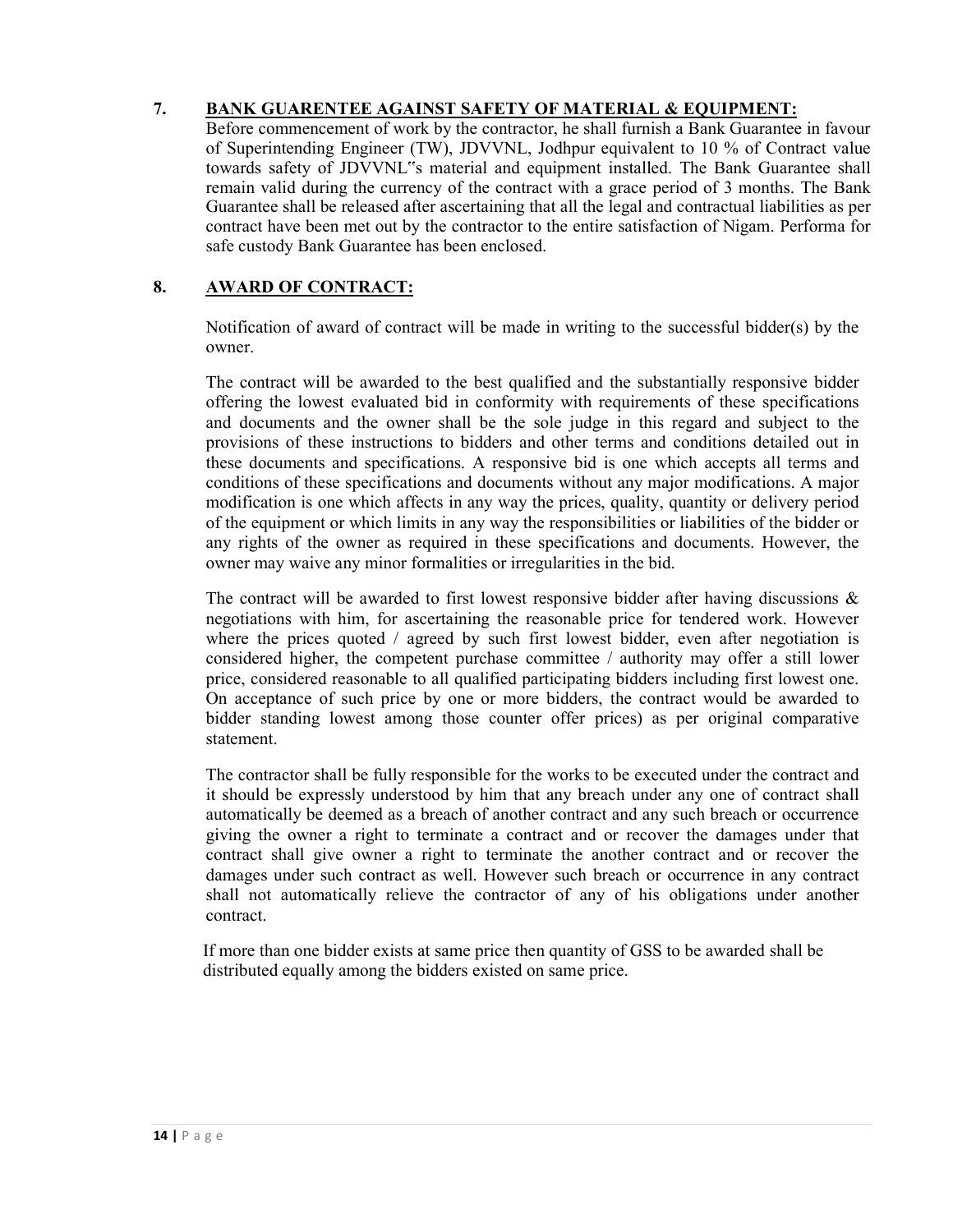# **9. FUNCTION AND DUTIES TO BE PERFORMED BY CONTRACTOR/ CONTRACTOR WORKERS:**

### **(A) Operational function & duties to be performed: -**

Workmen of contractor shall strictly provide three phase & single phase supply on each 11 KV outgoing feeder 33/11 KV Sub-station as per schedule / block hours and timings as intimated by officers of JDVVNL from time to time.

For making supply off and on, workmen shall operate main 11 KV and outgoing feeders VCB/OCB/KIOS (if available on 11 KV feeders) along with operating GO"s and fuses of 11 KV feeders.

- (iii)For providing single-phase supply by removing 33 KV sides and 11 KV side fuses or by other single phasing mechanism as per prevailing methodology and system instructed/ directed by officers of JDVVNL.
- (iv)All operation for providing three phase /single-phase supply on 11 KV feeders should be done carefully with all safety measure as well as guidelines prescribed for operations.
- (v) The contractor will be solely responsible for any damage of equipment or accident of any workman.
- (vi)In case contractor needs shut down at 33 KV/11 KV sub-station to carry out any repair or maintenance work prior permission of shut down shall be obtained from the concerning Assistant Engineer/ Junior Engineer. The material required for such maintenance (excluding T&P) shall be provided by the Assistant Engineer Incharge of the sub-station. Any shut down on any of the 33/11 KV lines at the sub-station required by Jodhpur Discom"s authorized employee(s) shall be given by the contractor or his authorized representative on the requisition of PTW form (Annexure-I).
- (vii) On failure of 33/11 KV line the contractor or his authorized person shall intimate to the concerned Assistant Engineer / Junior Engineer promptly.
- (viii) In case of tripping of supply or blowing of fuse of any feeder the same will be replaced immediately according to capacity by the contractor or his authorized person. The capacity of fuses for each feeder shall be prescribed by Assistant Engineer concerned.

(ix) The appropriate capacity TC fuse wire shall be arranged by the contractor. The other required material as per requirement shall be arranged by the Nigam after due verification from the concerned AEN of the sub-division.

### **(B) Maintenance duties to be performed: -**

- (i) The contractor shall check oil level of power Transformers leakage, if any in the power transformer checking air passage are free and also check the color of the silicagel. The contractor shall observe earthing of the transformer and he will inspect any crack ness of flat of earthing of the dryness. He will intimate the position to JEN/AEN.
- (ii) The contractor shall carry out inspection  $\&$  maintenance of circuit breaker as under: The contractor shall inspect switchgear premises & circuit breaker. He will clean the circuit breaker. He will inspect oil position of the circuit breaker and if any leakage is found he will intimate to JEN/AEN. Any unusual smell /noise observed in the OCB shall be intimated to JEN/AEN. He will also observe position of auxiliary fuses whether intact or not. The position shall be intimated to JEN/AEN. The contractor shall observe working order of indicating & measuring instrument whether they are in working order or not. The position / condition will be intimated to JEN/AEN. He will also examine position of dirt, top fitting and oxide film on lighting arrester. He will clean with dry cloth and tight bolt if found any looseness. The position will be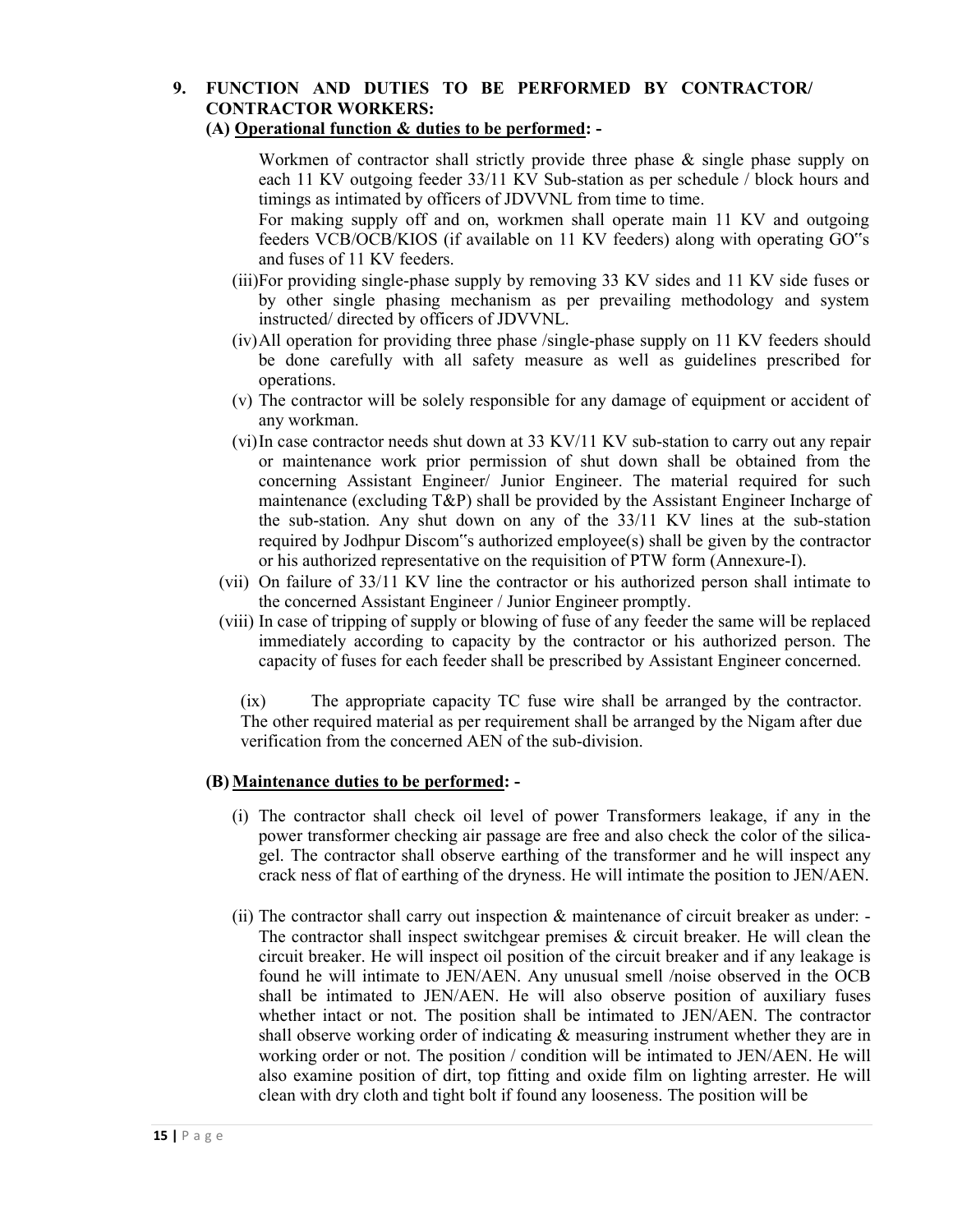intimated to JEN/AEN. The contractor shall observe water level of battery if the water level is low he will fill water and position will be intimated to JEN/AEN.

- (iii)The 33/11 KV sub-station area will be maintained clean by cutting grass and shrubs and toilet cleaning etc. by the contractor at his own cost and material required for this work will be arranged by the contractor himself.
- (iv)The contractor shall be full responsible for watch and ward of the Sub-Station area and equipments.
- (v) The contractor shall maintain the Jodhpur Discom property and equipment safely and any damage caused solely due to lack of contractor or his employee then losses will be recovered form his due payment. If amount of damage/losses are more than due payment then he will be liable to deposit the balance amount otherwise this will be recoverable as per law.
- (vi)The contractor shall replace 33 KV and 11 KV GO Blades/Rods. The requisite material shall be provided by Jodhpur Discom.
- (vii) Initially the Nigam shall hand over the sub-station to the contractor with proper lighting arrangements including providing of fixture and bulbs, tube light etc. subsequently; the contractor shall maintain the lighting arrangements at the substation.
- (viii) The contractor or his authorized persons shall pour sufficient quantity of water in earthing pits in 33/11 KV Sub-station premises from time to time.

(ix) All the T&P like earth chain, plier, screw driver, hand gloves required for maintenance including safety items shall be arranged by the contractor firm.

### **10. SECURITY DEPOSIT:**

In pursuance to RTPP Act 2012 Govt. Of Rajasthan, the contractor shall deposit 10% amount of the total contract value in form of DD with the Sr. Accounts Officer (CPC), JDVVNL, Jodhpur within 7 days from the dates of work order towards security amount and same will be refunded to contractor on successful completion of contract and after meeting out all legal and contractual liabilities by the contractor as per terms and condition of the contract. The security deposit so received would be non-interest bearing.

#### **11. CONTRACT DOCUMENTS AND AGREEMENTS:**

The contractor shall execute a contract agreement with Superintending Engineer (TW) concerned within a period of 7 days from the date of work order on a non -judicial stamp paper of appropriate value as per the Indian Stamp Duty Act.

The order placed under this specification shall be governed by the terms and conditions as incorporated in this section of the Specification and as given in the detailed work order and its annexure(s). The terms and conditions as specified in this section if differ from the terms indicated in the detailed work order and its annexure(s) the latter shall prevail. The contract shall for all purposes be construed according to the Laws of India and subject to jurisdiction of Rajasthan Courts only. For the due fulfilment of the contract, the contractor shall execute an agreement in the prescribed form Annexure-C on Rajasthan State Non-judicial stamp paper bearing stamp duty as applicable. The expenses of completing and stamping the contract agreement shall be borne by the Contractor. Such agreement shall be executed and signed by the competent authority of the contractor on each page thereof. The original copy is only to be executed on the stamp paper. The remaining two copies may be executed on simple paper. Such complete agreement form along with the contract documents together with a Power of Attorney" in favour of the Executants shall be required to be submitted returned to the owner within a period of 15 days from the receipt of order duly signed on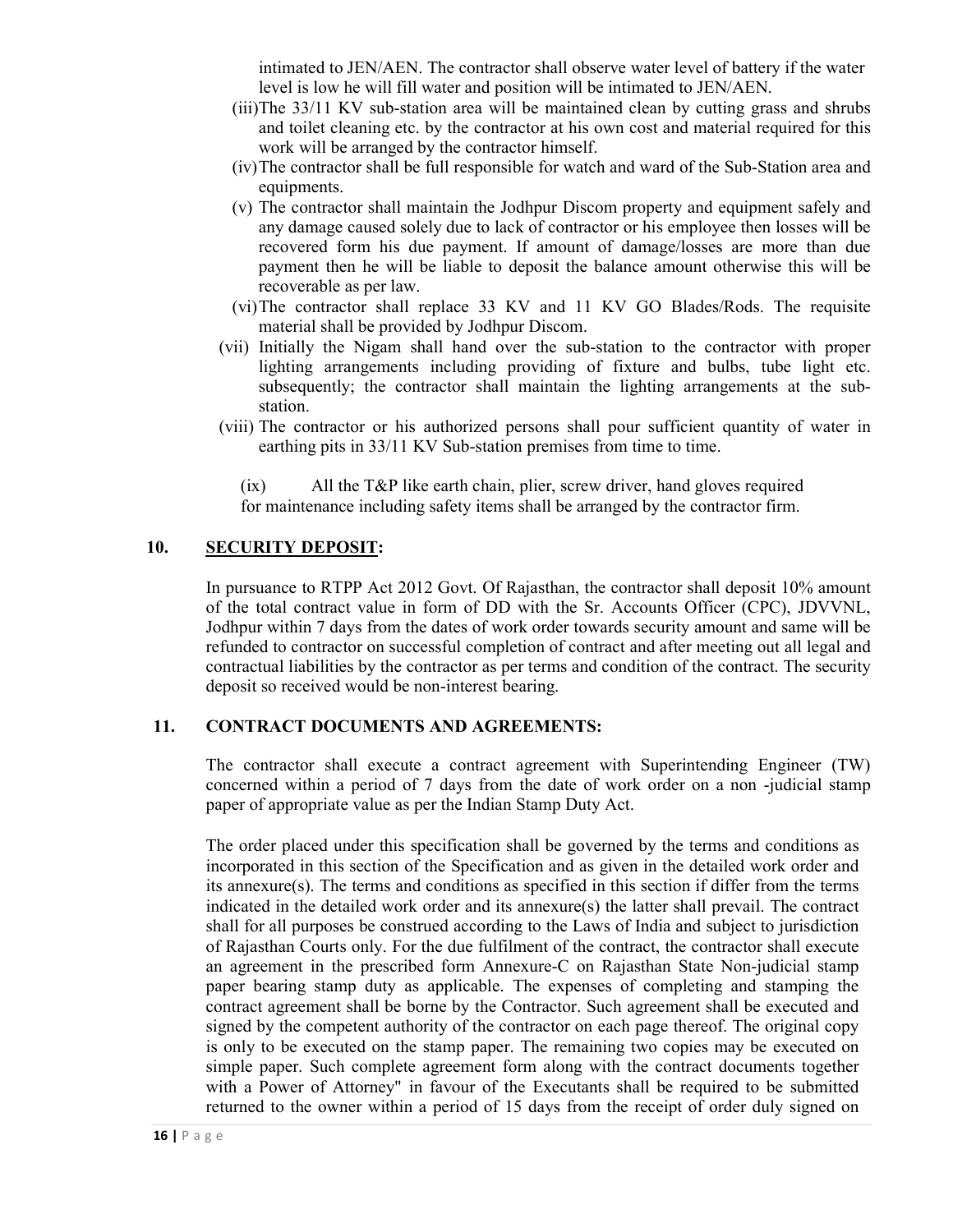each page. One copy of the executed agreement duly signed by the purchaser/owner shall be sent to the supplier for his reference. The contract documents shall mean and include the following:-

- 1. Contract agreement along with letter of Intent.
- 2. Work order and its annexures.
- 3. Instructions to bidders.
- 4. General Technical Conditions and Specifications
- 5. Power of Attorney in favour of the signatory.

**Commencement Period And Delay Panelty ;-** The contractor shall have to commence the work within a period of one and half month (45 days) from date of issuing work order. He has to also complete the execution of contract agreement and other formalities during the commencement period. After lapses of commencement period, if work is not started then delay penalty based on contract value per month per GSS shall be as under:-

- (i) 10% per week or part thereof for first two weeks.
- (ii) In case delay exceed more than two weeks then  $\omega$  of 30% per week and part thereof.
- (iii) If delay exceed four weeks then work order shall be cancelled with forfeiture of EMD and Security Deposite.

### **12. SUPERVISION:**

The work shall be carried out under the supervision  $\&$  control of the contractor and supervision  $\&$  control of the work /job will be contractor's responsibility. Contractor will dictate about the work to his persons without any interference / instructions from Jodhpur Discom in day working. Supervision, control and regulation of condition of the workmen engaged by contractor shall be his responsibility. The contractor shall ensure that the persons deployed by him are fully trained for the job. The persons engaged by him shall be treated his employees for all purposes. He will be responsible for payment of remuneration to such staff as may be provided by any law, rule and regulations of the time being in force and that the Jodhpur Vidyut Vitran Nigam Limited shall not be responsible in any of the matters connected with the employees of the authorized contractor.

However to ascertain and maintain the quality of work and other conditions specified for supply of electricity, any Officer of Jodhpur Discom not below the rank of Junior Engineer may suddenly check the sub-station at any time. Any short coming / deficiency in the work observed during checking shall be rectified/ attended free of cost immediately otherwise Jodhpur Discom will be free to get the deficiencies rectified / attended at the cost and risk of the contractor besides withholding his payment/ terminating the contract.

### **13. WORK COMPLETION SCHEDULE & AVAILABILITY OF POWER:**

(i) Power availability means the supply available on 33 KV mains/ 11 KV Bus Bar. If any month availability of power is less than 95 % in aggregate due to the reasons solely attribute to the contractor, then a penalty of 2% of monthly contract value (for the concerned sub-station) for every fall of 1% below availability of 95% shall be recovered from the contractor. If power availability falls below 90% in any month then besides deduction of above penalty contract may be terminated without any further notice.

In case of block hours supply specified on each 11 KV feeder if any distributed /shortage/ excess in supply occurs due to deficiency /negligence of the contractor, the sum of duration of individual feeder for the time supply remained disturbed /contrary to block hours will be deducted time of availability of supply. The concerned Unit Officer shall record a certificate on each bill regarding availability of power. Further, in case of excess supply of power on any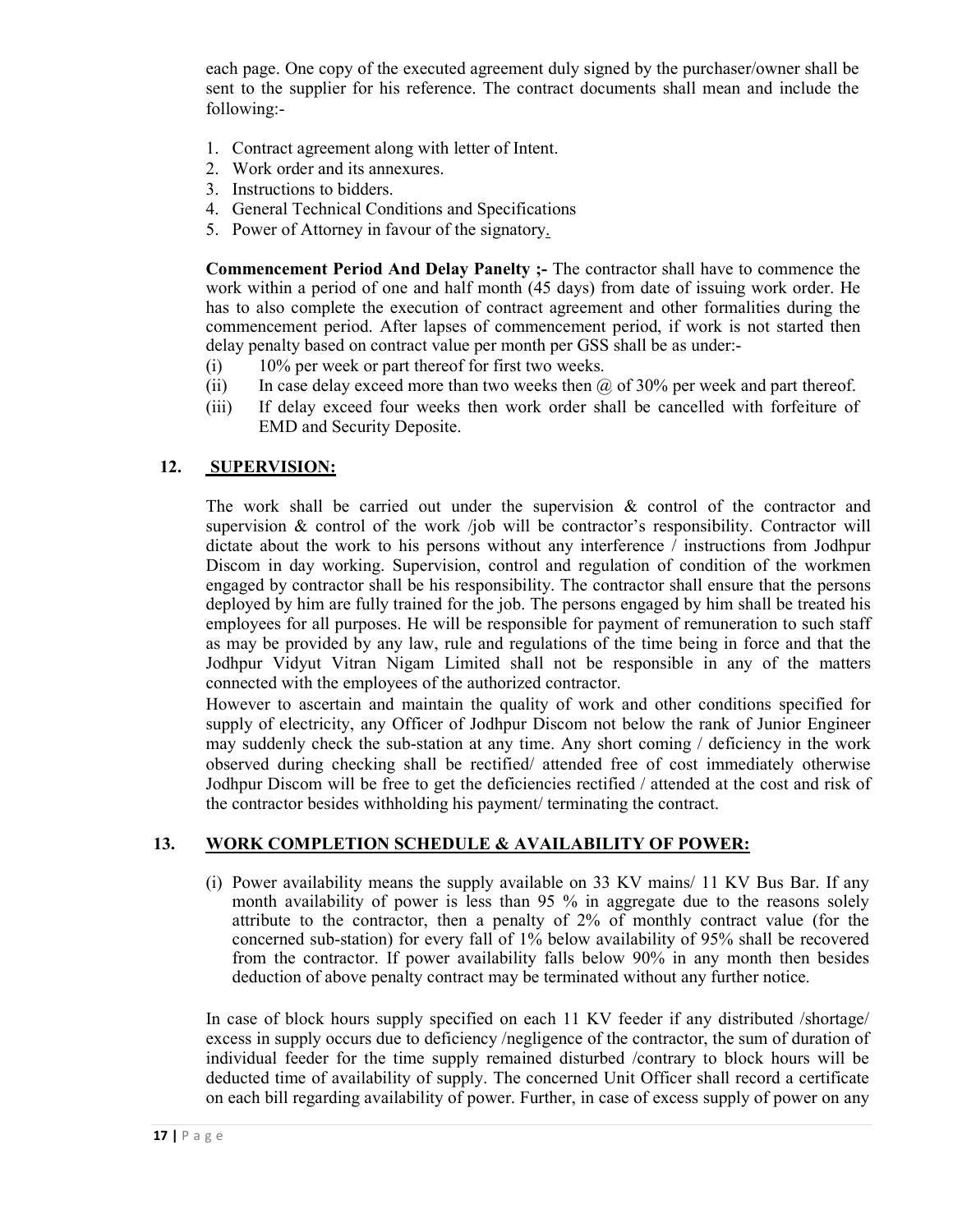feeder beyond block hours by the contractor due to the reasons not beyond his control, the contract shall be liable to be terminated without further notice besides above deduction of penalty.

### **14. PERIOD OF CONTRACT:**

The work may be awarded initially for a period of one year extendable by another one year on satisfactory performance of the contractor, on the discretion of management same rates, terms & conditions with mutual consent.

## **15. SETTLEMENT OF DISPUTES:**

i. All disputes, differences, questions whatsoever so arising between the owner  $\&$ contractor upon or in relation to or in connection with contract shall be deemed to have arisen at Jodhpur (Rajasthan.) and no court other than court in Jodhpur (Rajasthan) shall have jurisdiction to entertain the same.

In any time any question, dispute or difference what so ever which may arise between the JDVVNL and the agency, the same shall be decided by the MD, JDVVNL or by the settlement committee constituted by him and shall be final and binding on both the parties

ii. The NIGAM has constituted settlement committee to settle the disputed cases. For the disputed amount up to Rs.2.5 Lac the case may be referred to the CE level settlement committee and if the disputed amount is more than 2.5 Lac the case shall be referred to the corporate level settlement committee. The non refundable fees for referring the case to the settlement committee is as given below:

| i) Reference fee for CE level settlement committee -                              | $Rs.300/-$         |
|-----------------------------------------------------------------------------------|--------------------|
| ii) Reference fee for corporate level settlement committee-                       | $\text{Rs.}3000/-$ |
| iii) Fee for review of cases by corporate level settlement committee-<br>Rs.5000/ |                    |
| * The Nigam has rights to revise above fees without any prior notice.             |                    |

iii. The settlement committee fees as shown above shall be deposited in cash/demand draft /pay order with the Sr. Accounts Officer (EA & Cash) JDVVNL, Jodhpur and shall furnish receipt thereof with a request for referring their disputes to the settlement committee for consideration/decision.

### **16. FURTHER CORRESPONDENCE:**

All correspondence pertaining to the work order shall be addressed to the Superintending Engineer (TW), JDVVNL, Jodhpur.

### **17. PENAL PROVISION:**

i Workmen/person found performing duty more than One shift (8 Hours) at any substation i.e. He continues the duty in next shifts then penalty at rate of Rs.250/- Per shift per day shall be imposed.

ii If deficiency as mentioned above at point (i) remains/continues upto 7 days then the work order shall be cancelled / terminated and the Security deposit and safe custody bank guarantee against equipment shall be forfeited.

iii In case of non maintenance of any or all the records as set out in the specification or incomplete records at any Sub-Station assigned to the contractor is reported during checking by the Inspecting officer then an amount equivalent to 10% of the contract value for the month in respect of the Sub-Station assigned where deficiency noticed, shall be recovered from the contractor's bill.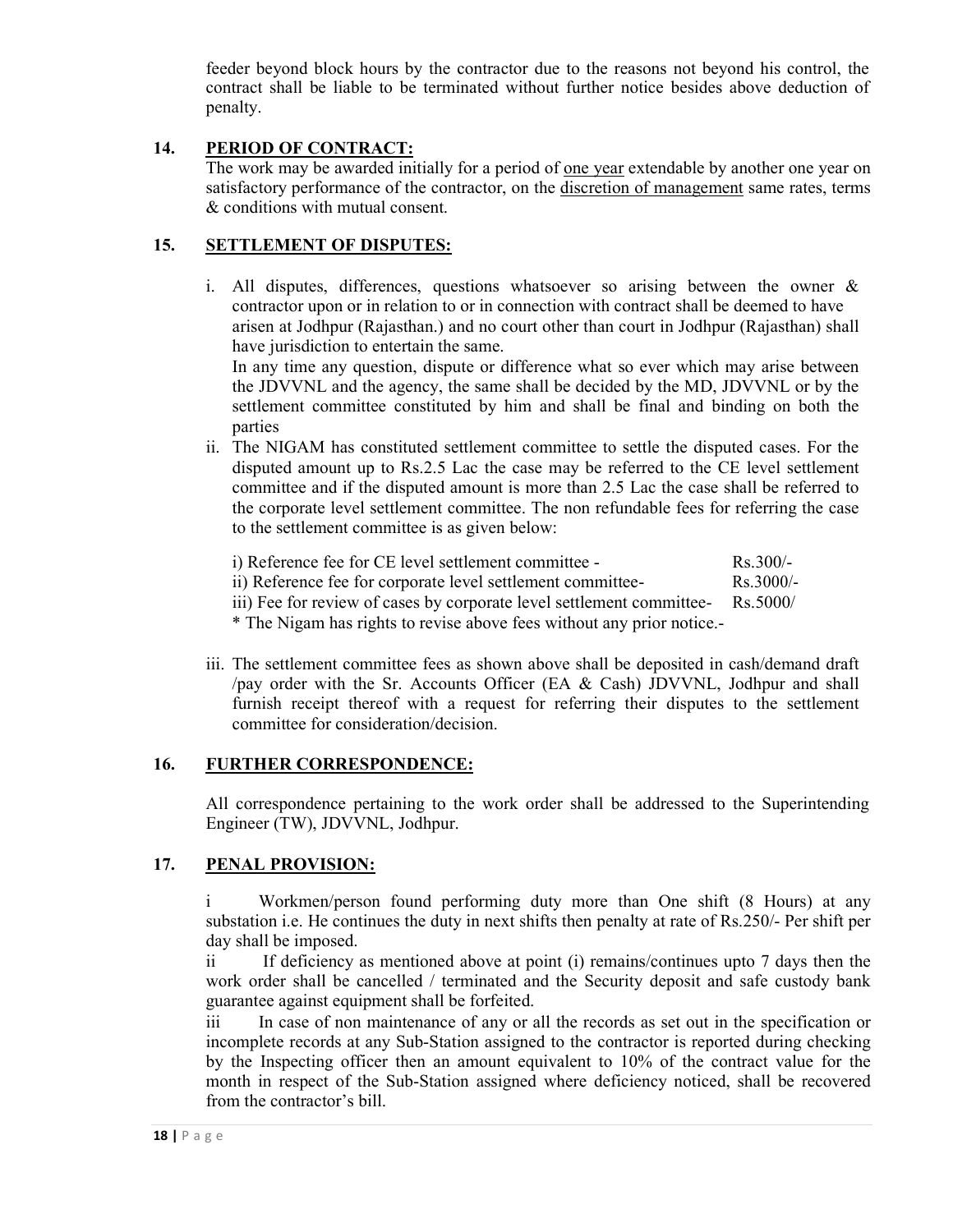iv In case of such deficiencies (as mentioned in sub clause (iii) above) , penalty of Rs. 500 / - per incidence shall be imposed . And if such incidences are more than thrice a month at any sub-station, then besides above deductions, the contract shall be cancelled for that particular sub-station and the contractor shall be liable for penalty as per prevailing penal rules.

v In case any sub-station is reported to be unmanned (without contractor's worker) by the Inspecting officer then work order shall stand terminated with immediate effect.

vi Single Phase and Three Phase supply must be maintained as per instruction issued by Nigam Authority time to time and in case of non compliance of instruction noticed at any substation the Penlty  $\omega$  10% contract value per GSS per month shall be imposed.

vii In case a contractor feeds, excess block supply from prescribed block hours more than 1.00 hr per day and 15 hrs in a month on the feeder then penalty amount of Rs.2000/-(Rupees Two thousand ) for each excess hour shall be recoverable from the contractor firm. If such violation is repeated in more than two months during the contractual period then that 33/11 KV sub-station will be detached from the contractor and personnel deployed on such sub-station will be terminated. If such practice is repeated at other substation also than the Superintending Engineer (O&M) in concurrence with the Zonal Chief Engineer may take action as per prevailing penal rules. Excess supply hours will be verified through CMRI. If CMRI of the feeder meter is not available then it is to be verified from log-sheet to be maintained at sub-station or any other available authenticated data."

# **18. CANCELLATION OF THE CONTRACT:**

The performance of the contractor shall be watched regularly. If at any stage it is found that the performance of the agency is not satisfactory or if the contractor commits breach of any of the terms & condition then the contract may be rescinded by giving one-month notice in writing to the contractor to this effect. In such case, no compensation will be paid by the Nigam. In case the contractor wishes to rescind the contract then he will have to give three months notice in writing to the Nigam.

Due to unforeseen reasons / change of Nigam"s policy the contract can be rescinded by the Nigam at any time by giving three months notice in writing to the contractor to this effect.

# **19. SUB-LETTING:**

The contractor shall not sublet the contract or any part of this contract to any other person / Agency. In case of violation, action will be taken against him as per prevailing law in force/ besides termination of contact.

# **20. UNDER TAKING:**

The Jodhpur Vidyut Vitran Nigam Limited reserves right to withhold payment of the contractor for any liability put on the department due to workmen compensation Act or any other liability by any other court for the period beyond six month from the date of expiry of contract for which contractor shall give an undertaking on non -judicial stamp paper worth Rs. 500/- of Rajasthan Government. The contractor shall be solely responsible for payment of compensation to the workers in case of accident as provided by the Workmen Compensation Act.

# **21. HANDING OVER BACK ON COMPLETION/ CANCELATION:**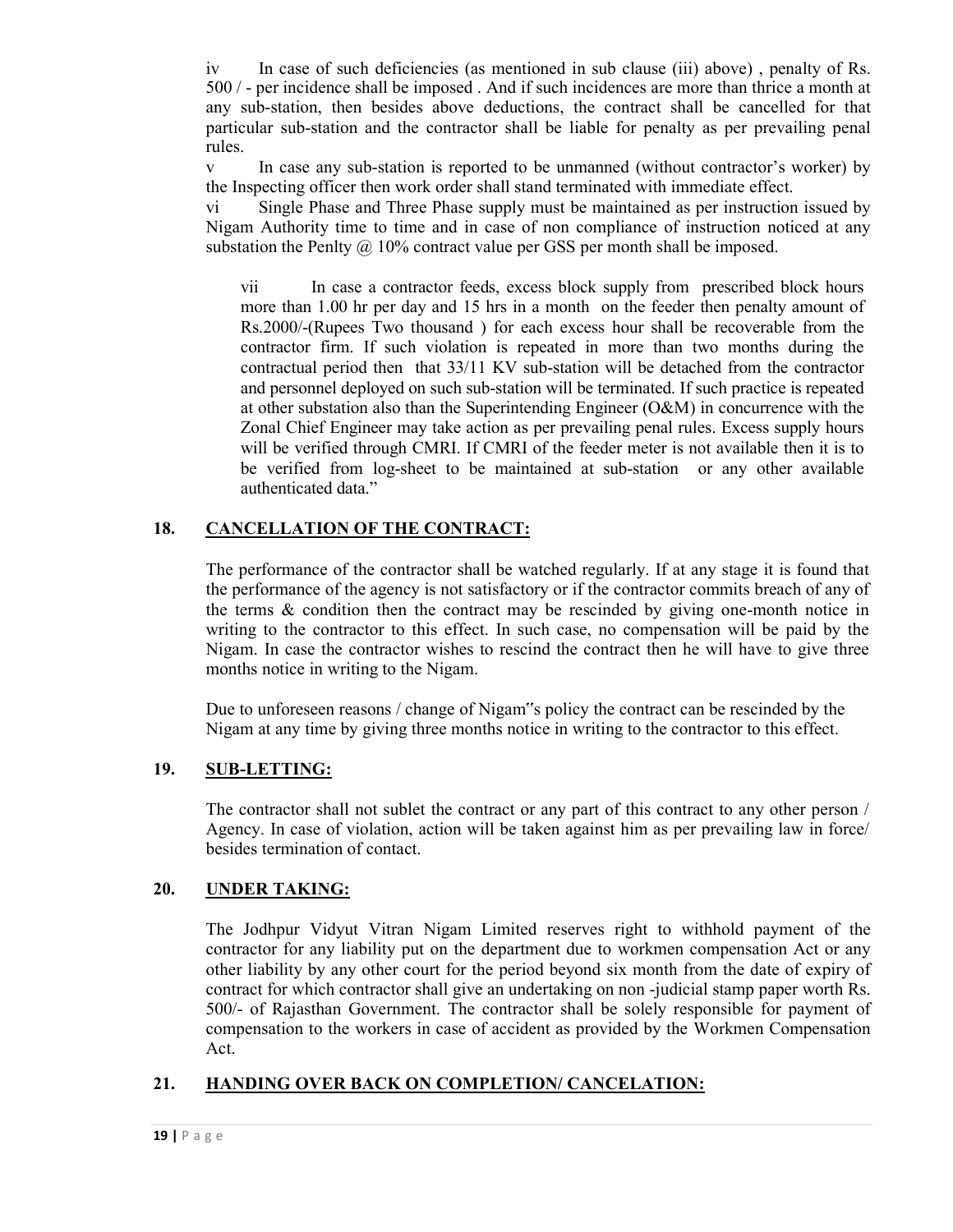The contractor shall be fully responsible for upkeep, operation & maintenance, security and safety of the equipment, property and records etc. of each sub-station let out to him under the contract. On completion/cancellation of the contract, the contractor shall hand over back to Jodhpur Discom the equipments. Property and record etc. of each sub-station in good working order. The contactor shall make good to Jodhpur Discom any loss suffered by it due to contractor's default in this regard.

# **22. TELEPHONE AND TRUNK CALL CHARGES:**

Jodhpur Discom (JDVVNL) shall pay the rental charges & free call/ minimum charges of BSNL/other company telephone only. Excess call charges over the minimum charges shall be borne by the contractor. However when telephone is being used for JEN/AEN office, full charges shall be paid by the Nigam.

# **23. ACCEPTANCE OF THE ORDERS:**

On receipt of work order, the contractor shall submit its acceptance within a period of 7 days from the date of work order to the Superintending Engineer (TW), JDVVNL, Jodhpur, and copy to concerned Superintending Engineer (O&M) failing which his security Deposit as available with the Nigam shall be liable to be forfeited.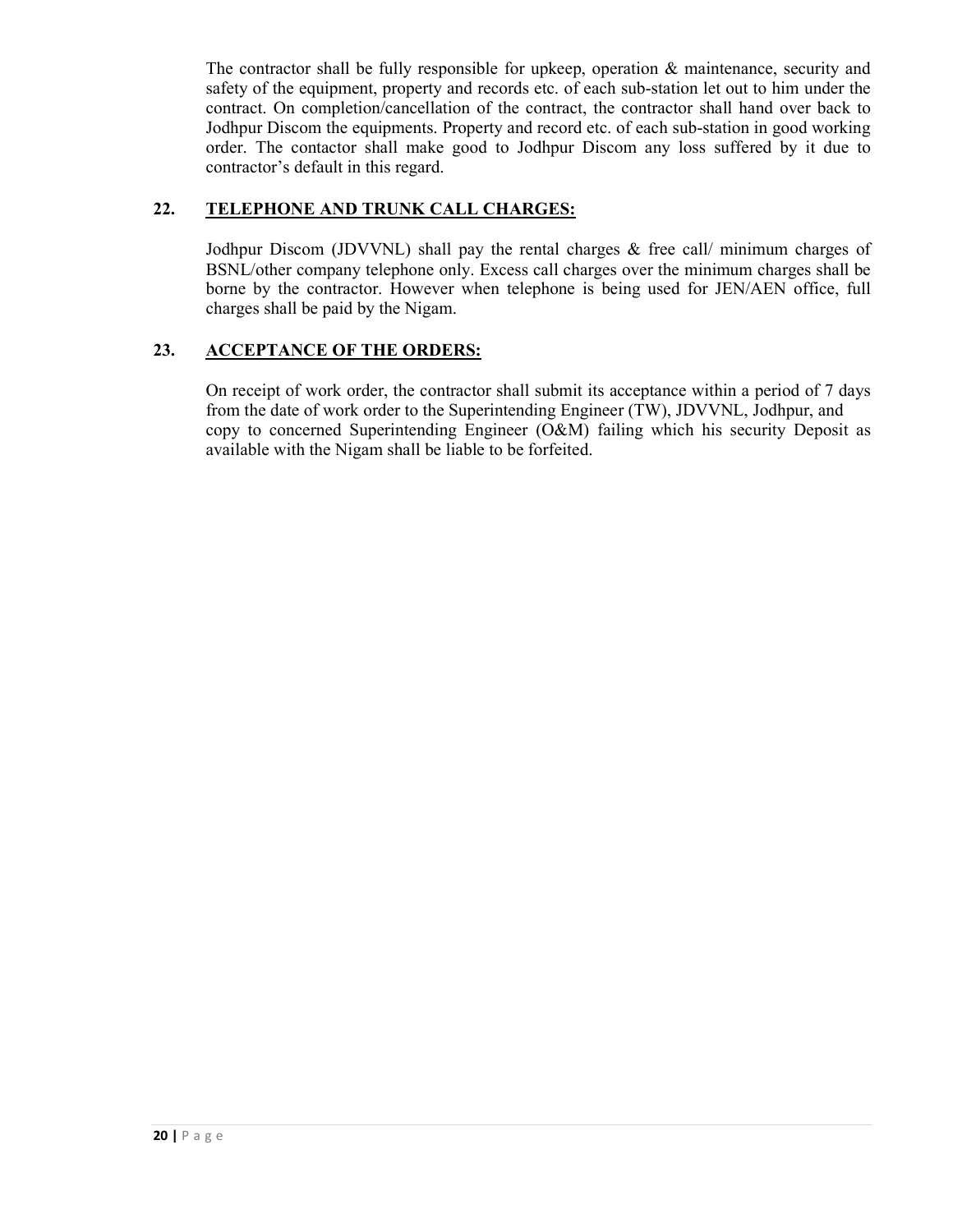#### **SECTION-III**

### **TECHNICAL TERMS & CONDITION FOR THE WORK OF OPERATION AND MAINTENANCE OF 33/11 KV SUB-STATION UNDER JODHPUR DISCOM**

- **1.** For carrying out round the clock operation & maintenance of the 33/11 KV Sub-Station, the contractor shall employ his own, 3 (three) persons per day per GSS who possess a minimum qualification of ITI from a recognized/ Govt. Institution in each shift i.e one Skilled (ITI) in each shift is to be deployed. The contractor shall ensure that the persons engaged by him should not continue the shift for more than 8 hours in a day. The contractor shall provide following details of each worker engaged by him on each sub-station at his own cost:
	- a. Appointment letter with photo affixed duly counter signed by the Assistant Engineer (O&M) containing details such as name, father"s name date of birth, age, home address. Per month wages including confirmation from such persons about having been engaged by the contractor along with wages at which employed and educational qualification, duly signed by the employee engaged and attested by the contractor. A copy of this appointment letter issued by the contractor to his worker shall be providing to the Assistant Engineer concerned and also pasted on the Notice Board of the Sub-Station. The copy of appointment letter of workers shall also be provided to the circle Accounts Officer along with the first bill.
	- b. Identity card of each employee engaged in enclosed Performa (Annexure-II) for counter signature of concerned Executive Engineer. The identity card after counter signature will be returned back to the contractor for keeping it with his employees. The identity card so issued will not be used for any legal purposes and will be treated as null and void for the same. Further the identity card so issued shall be used by the workers in 33/11 KV substation premises only.
	- c. If any engaged person(s) to be replaced/ shifted by the contractor, then a written prior permission from the concerned Executive Engineer will be obtained by the contractor.
	- d. Weekly duty chart (Monday to Sunday) shall be displayed by the contractor on the Notice Board of the Sub-Station.
- **2.** Contractor shall abide by all the applicable laws in-force and non-compliance shall be his responsibility. The contractor shall comply with Rules/ Regulation issued by Government of India as well as of Rajasthan Government and local bodies from time to time.
- **3.** (i) The Contractor shall abide by factories Act, 1948, Minimum Wages Act, Payment of Wages Act, 1936, Industrial Dispute Act, 1947, EPF & MP Act, Workmen Compensation Act, Contract Labour (R&A) Act, 1970, ESI Act, 1948 and other Acts, Rules as applicable to workers employed by him. The act of Govt of Rajasthan for minimum wages be also followed while deciding the tendered prices.

(ii) Contractor/bidder shall abide by factory Act 1948 minimum wages Act, and he is bound not to pay wages to worker less than the prevailing rate of minimum wages as per above Act which is declared by Labour Department of GOI/GOR time to time. Therefore bidders are required to quote the price in view of above minimum wages Act with Taxes, if any.

**4.** All T&P and safety devices like hand gloves, safety belt, earth chain, insulated pliers, screw driver, spanner set etc. of standard quality for this work will be arranged by the contractor at his own cost.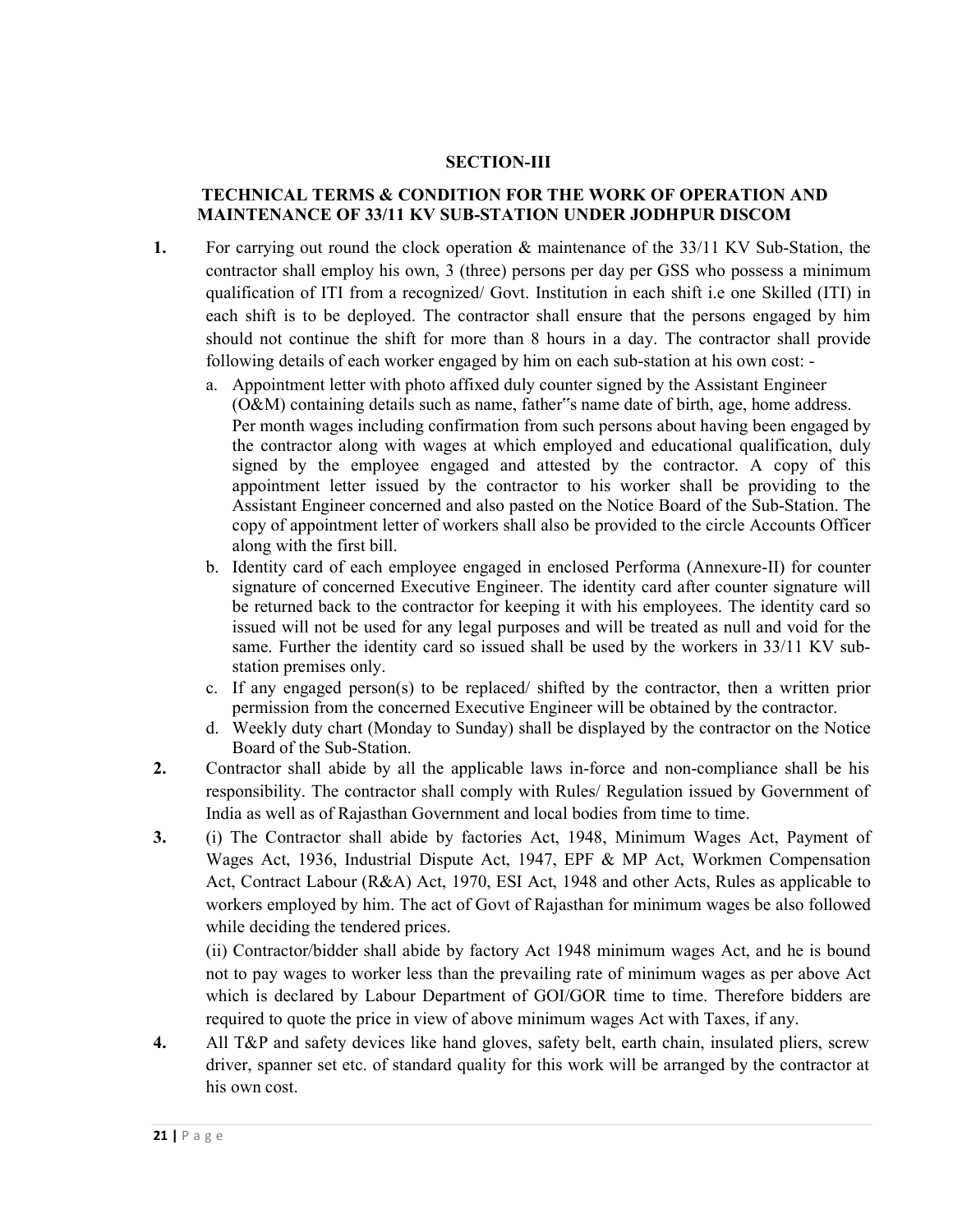- **5.** The contractor has to provide proper safety to equipment/ items and workman/ labour deployed at sub-station and also issue protection tip/ instructions to them.
- **6.** The contractor shall be required to get all workmen insured under Group Insurance Scheme against accident/miss-happening of the workmen during execution of work at his cost to cover the liability of workman as per workmen"s compensation Act, which should be paid by the Insurance Company against the accident. The Jodhpur Discom shall not be held responsible for any accident/ injury/ casualty during the execution of the contract, total responsibility will be of the contractor whatsoever and contractor/ Insurance Company will pay the compensation as per workmen compensation Act, 1923 and amendment thereto.
- **7.** The contractor and his authorized person will not interfere in the working of Jodhpur Discom. Any unlawful activities shall not be allowed. No person other then the contractor"s duty person and officers/ officials of Jodhpur Discom shall be allowed to enter into the premises of 33/11 KV sub-station.
- **8.** Jodhpur Discom shall not be responsible in any manner for any act or omission or commission of the workers engaged by the contactor No. claim in this regard shall lie against Jodhpur Discom. If by virtue of any law in force, Jodhpur Discom is made liable to pay any amount by way of penalty / damages/ fine etc. contractor shall be liable to indemnify/ reimburse to the extent of amount so paid along with other expenses incurred by Jodhpur Discom to defend such cases.
- **9.** The concerned officers of the Jodhpur Discom shall have the authority to inspect the work site/ sub-station at any time during the period of contract.
- **10.** All the consumable items such as TC fuse wire, bulbs, tube lights, distilled water etc. shall be arranged by the contractor at his own cost.

# **11. Engineer Incharge/Nodal Officer:-**

The engineer In-charge for verification and monitoring of supply position and other technical issues against this order shall be concerned Superintending Engineer (O&M).

- **12.** The following record shall be maintained at each sub-station by the contractor or his authorized representative and shall be produced on demand for which register shall be provided by Jodhpur Discom:
	- a. PTW (Permit to Work) Register (Annexure- I)
	- b. Identity Card (Annexure- II)
	- c. Log Sheet (Annexure- III)
	- d. Maintenance of power Transformer (Annexure- IV A)
	- e. Maintenance of Circuit Breaker (Annexure- IV B)
	- f. Transformer failure report (Annexure- V)
	- g. Roznamcha containing the incidence of all nature like disturbance of supply on 11 KV, failure of 33 KV supply and damage of equipment of sub-station etc. (To be maintained in ordinary register).
	- h. Daily attendances register of workers.
	- i. Register of workmen employed by contractor (Form ix). Employment Card (Form x) and Register of wages (Form xii) prescribed under Rajasthan Contract Labour (R&A) Rules, 1971.
	- j. Certificate of principal employer (Form-V), Renewal with Licensing officer (Form-VI, pt-I), Register of particulars of contractors (Form-VII), Progress of contract work(Form-VII, Pt-II), Annual return of principal employer to be sent to registering officer (Form-XXI)
	- k. Jodhpur Discom will provide Notice Board to the contractor having (a) Name of utility.
	- l. Name of 33/11 KV sub-station with district on which contractor person will write by chalk as under:
		- i. Block of supply hours for agriculture sector giving feeder wise details.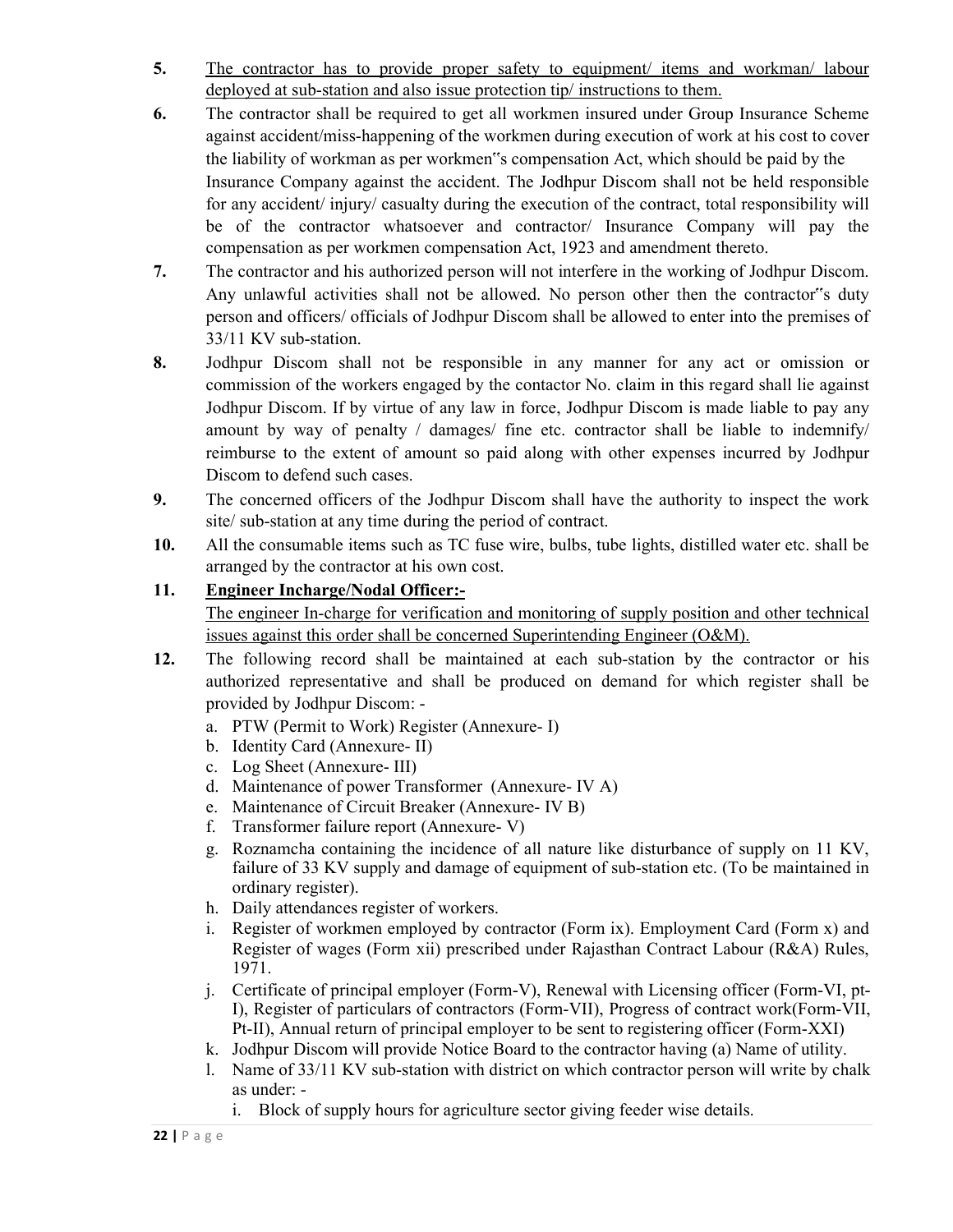- ii. Name of employee on duty.
- iii. Single-phase supply hours.

### **RESPONSIBILITIES OF THE BIDDER:**

- i. Employee on duty at the S/S shall record consumption on feeder meter reading hourly and shall maintain the record in the log sheet as well as in the soft copy. The bidder shall develop a technically support system in such a way that the details of meter readings shall be communicated to concern JEN & AEN on daily basis through e-mail/ digital form.
- ii. Contractor shall analyze the excess power drawl on feeder on daily basis such as excess load during single phase supply  $\&$  shall intimate the same to concern JEN, AEN, XEN & the SE through e-mail/digital form.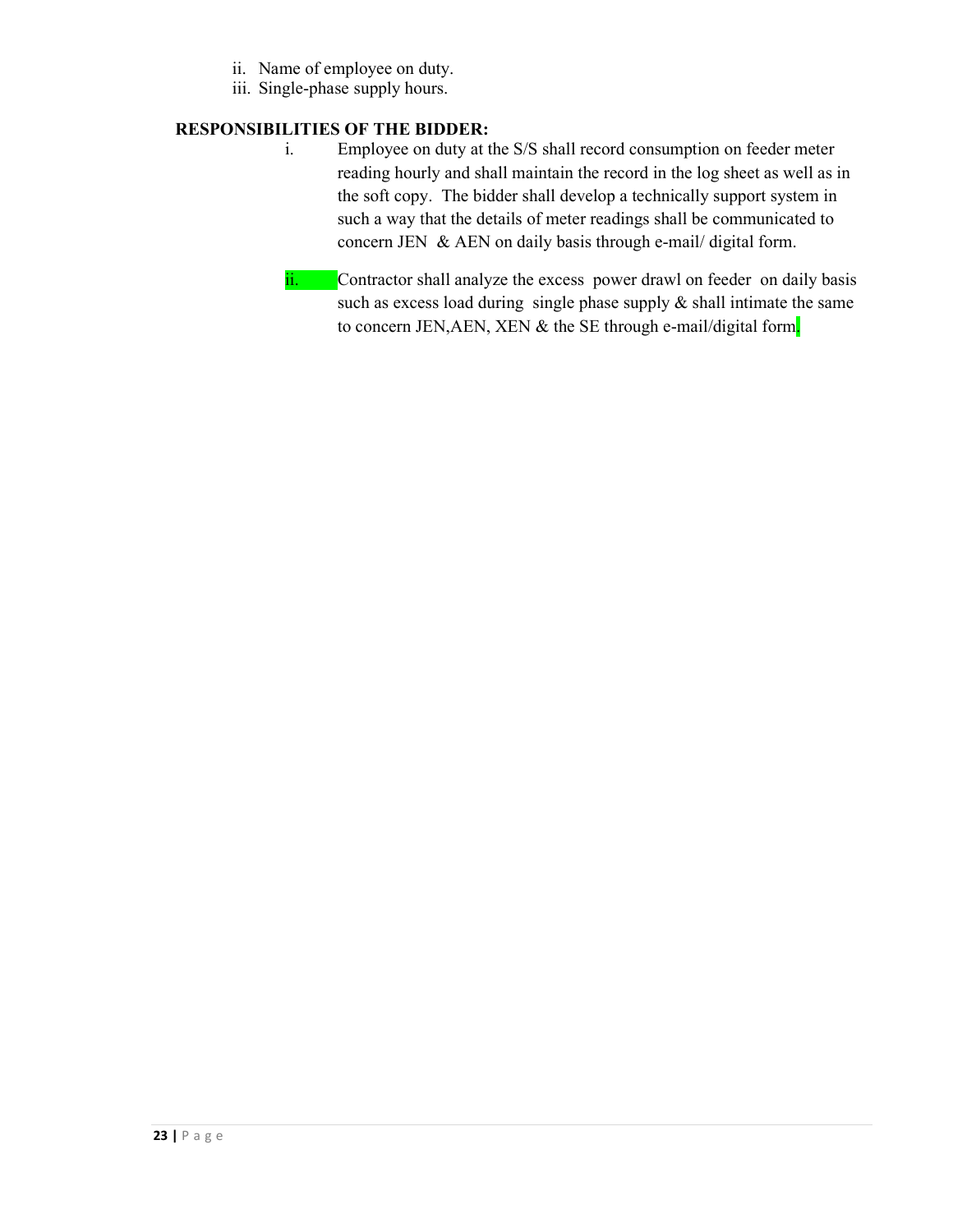### **Annexure – E**

| Name of<br><b>Division</b> | Pali Circle<br><b>LOT No</b> | No. of 33/11<br>$\vert$ KV GSS (nos) $\vert$ | <b>Estimated</b><br>Value in Rs<br>$($ for $1$ yr $)$ | Processing<br>fees for E-<br>Proc. $(Rs)$ | Tender<br>fees | <b>Earnest</b><br><b>Money (Rs)</b> |
|----------------------------|------------------------------|----------------------------------------------|-------------------------------------------------------|-------------------------------------------|----------------|-------------------------------------|
| Pali.                      | Lot no. $1$ .                | 26                                           | 10920000                                              |                                           |                | 218400                              |
| Sojat                      | Lot no.2.                    | 34                                           | 14280000                                              | 1180.00                                   | 2950.<br>00    | 285600                              |
| Phalodi                    | Lot $No.3$ .                 | 32                                           | 13440000                                              |                                           |                | 268800                              |
|                            | Total                        | 92                                           | 38640000                                              |                                           |                | 772800                              |
|                            | Pali                         |                                              |                                                       |                                           |                | (Cash / BG)                         |

# **TN No. 412**

**Note :-** 

- 1. The tender quantity of 33/11 KV Substation which is to be given on contract for Operation & maintenance may be reduced or enhanced as per Nigam Requirement.
- 2. The bidder may quote for one or more LOTs and deposit the EMD accordingly for each lot.
- 3. Bid Document fee for any number of lot(s) is Rs. 2950/- (Re. Two Thousand Five Hundred only+GST @ 18%) and Tender processing Fee for e-procurement is Rs. 1180/- (Rs. One Thousand only +  $\text{GST}(a)18\%$  for each tender in favour of MD, RISL, Jaipur)
- 4. The Discom reserves the right to rescind the Contract after giving one month's notice in case any Circle is decided to work on Franchise model.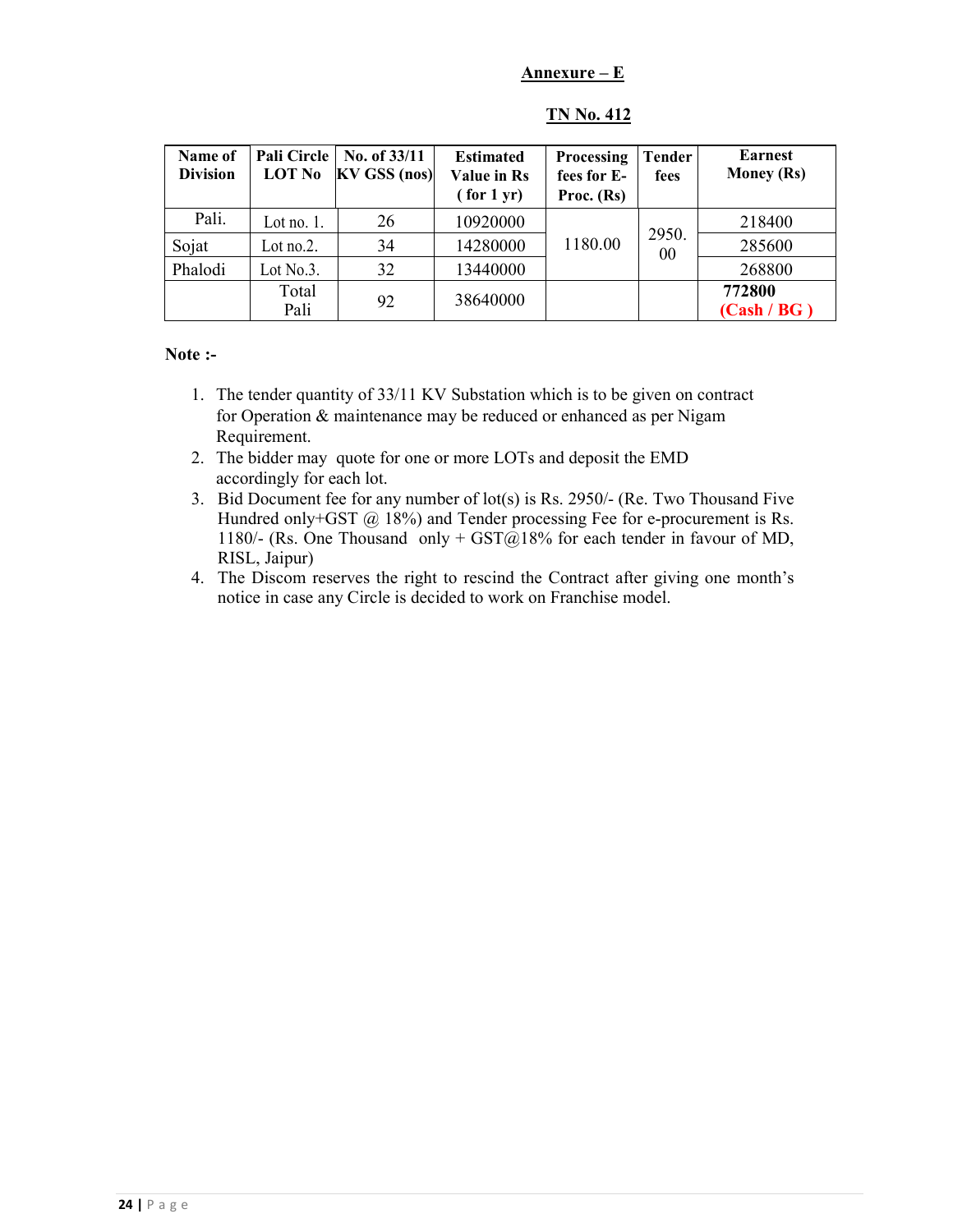#### *Bid Bank Guarantee* **(FOR EARNEST MONEY)**

**Ref : Bank Guarantee No. .................... Dated: ........**

**To, The Superintending Engineer (TW), Jodhpur Vidyut Vitran Nigam Limited, New Power House Road Jodhpur-342003** 

- **1. Whereas .............................[name of the Bidder] (hereinafter called "the Bidder") has submitted its bid dated .............................[date of submission of bid] for the construction of......................... [name of contract] (hereinafter called "the Bid").**
- **2. KNOW ALL PEOPLE by these presents that WE.......................... [name of bank] of ..................... [name of country], having our registered office at................................ [Address of bank] (hereinafter called "the Bank"), are bound unto.................................... [name of Purchaser] (hereinafter called "the Purchaser") in the sum of Rs.\*\_\_\_\_\_\_\_\_\_\_\_\_\_\_\_\_ for which payment well and truly to be made to the said Purchaser, the Bank binds itself, its successors, and assigns by these**  presents. Sealed with the Common Seal of the said Bank this day of 200<sup>1</sup>.
- **3. THE CONDITIONS of this obligation are:**
- **i. If the Bidder withdraws its Bid during the period of bid validity specified by the Bidder in the Bid Form; or**
- **ii. If the bidder refuses to accept the correction of error in his Bid ; or**
- **iii. If the Bidder, having been notified of the acceptance of its Bid by the Purchaser during the period of bid validity:**
- **(a) fails or refuses to execute the Contract agreement, if required; or**
- **(b) fails or refuses to furnish the performance security, in accordance with the General Conditions of Contract;**
- **4. we undertake and authorize our branch situated at Jodhpur (Rajasthan) address:**

**\_\_\_\_\_\_\_\_\_\_\_\_\_\_\_\_\_\_\_\_\_\_\_\_\_\_\_\_\_\_\_\_\_\_\_\_\_to pay to the Purchaser up to the above amount upon receipt of its first written demand, without the Purchaser having to substantiate its demand, provided that in its demand the Purchaser will note that the amount claimed by it is due to it owing to the occurrence of one or all of the three conditions, specifying the occurred condition or conditions.** 

- **5. The decision of the SUPERINTENDING ENGINEER (TW), JODHPUR VIDYUT VITRAN NIGAM LIMITED, JODHPUR shall be final whether breach has been committed on the right to demand the amount of guarantee from us which has accrued to the purchaser.**
- **6. This guarantee shall not cease or determine, if the purchaser grants time or indulgence or vary the terms of the contract with the contractor or without our consent or knowledge.**
- **7. The guarantee herein contained shall not be affected by any change in the constitution of the contractor.**
- **8. We, \_\_\_\_\_\_\_\_\_\_\_\_\_\_\_\_\_\_\_\_\_ further undertake not to evoke this guarantee during its currency except with the previous consent of the SUPERINTENDING ENGINEER (TW), JODHPUR VIDYUT VITRAN NIGAM LIMITED, and JODHPUR.**
- **9. All disputes arising under the said guarantee between the Bank and the Nigam or between the Contractor and the Nigam pertaining to the guarantee shall be subject to the jurisdiction of Courts in Jodhpur, Rajasthan alone.**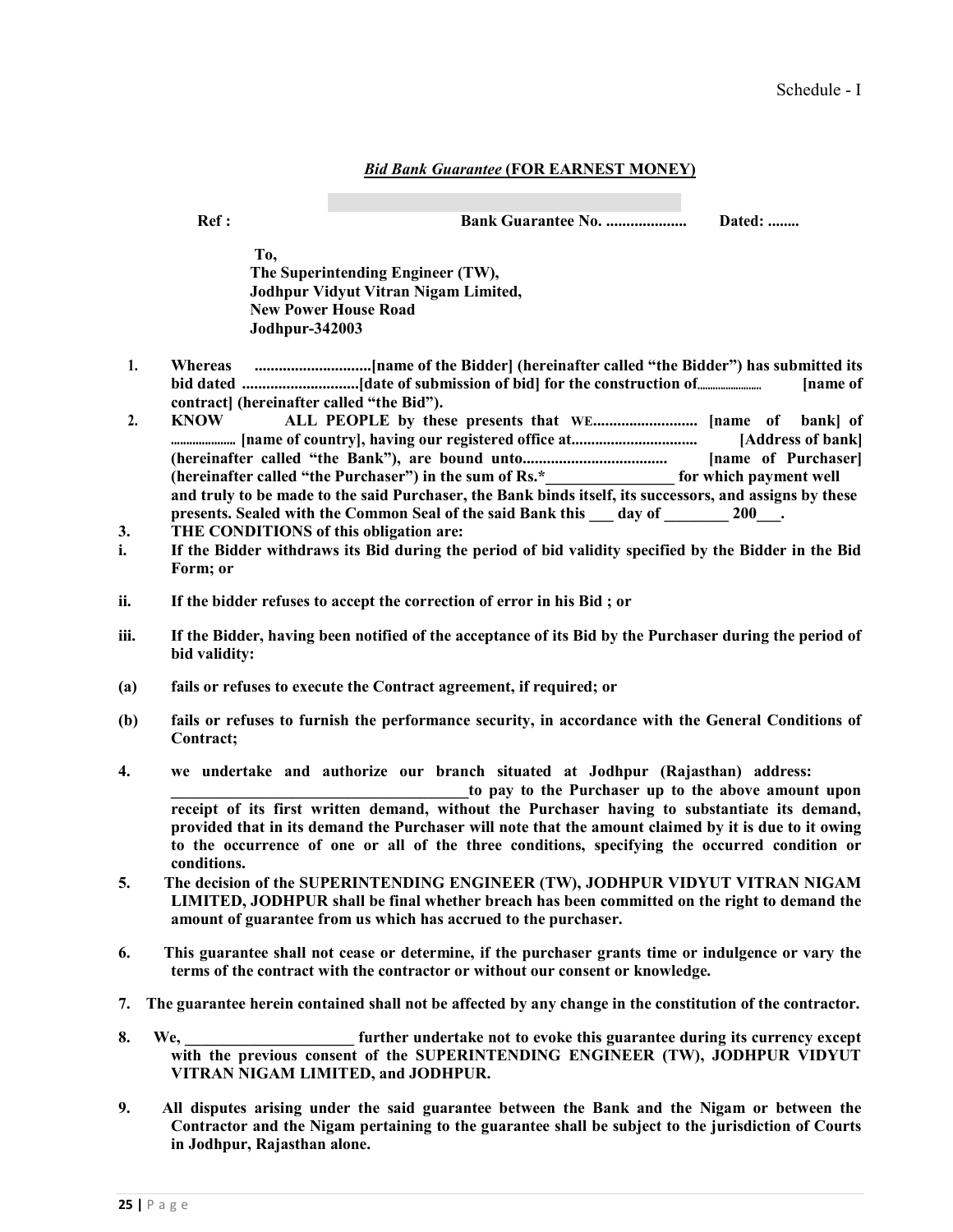**10. This guarantee will remain in force up to and including one hundred Eighty (180) days after the date** 

**of the opening of bids, i.e. up to \_\_\_\_ , with a further grace period of Ninety (90) days and any demand in respect thereof should reach the Bank not later than the above date.** 

**Yours faithfully,** 

**Bankers (EXECUTANT)** 

**Witness:-1.** 

**2.** 

**The Bidder should insert the amount of the guarantee in words and figures denominated in the currency of bid.**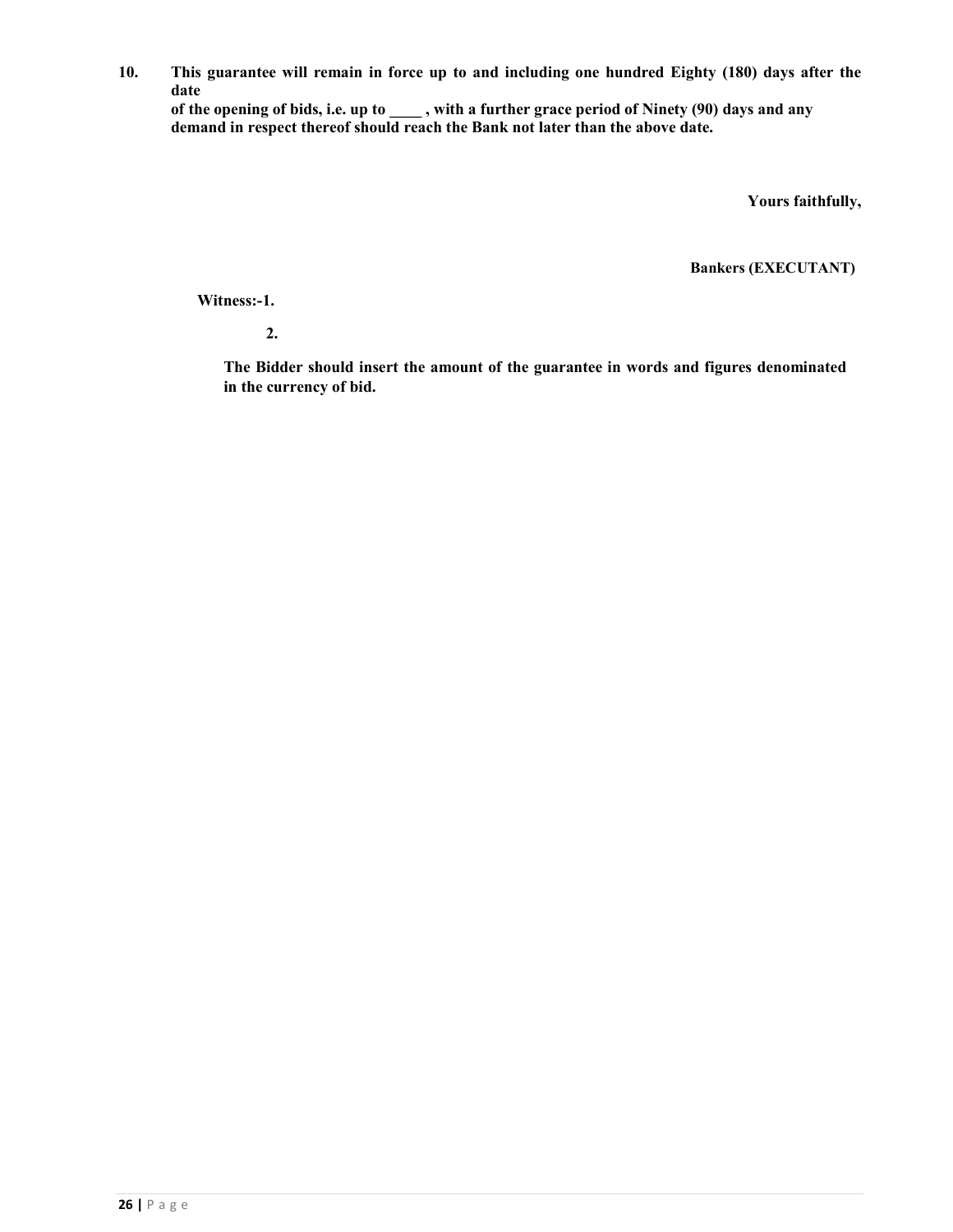**AGREEMENT** 

| (On non-judicial stamp paper of Govt. of Rajas than having stamp duty as applicable)                                                                                                                                                                   | <b>AGREEMENT</b> |                                                      |  |
|--------------------------------------------------------------------------------------------------------------------------------------------------------------------------------------------------------------------------------------------------------|------------------|------------------------------------------------------|--|
| This indenture made at on this day of the Month of                                                                                                                                                                                                     |                  | <sub>of</sub>                                        |  |
| the year $\frac{1}{\sqrt{1-\frac{1}{2}} \cdot \frac{1}{\sqrt{1-\frac{1}{2}}}}$<br>Nigam Ltd.                                                                                                                                                           |                  | between the Managing Director, Jodhpur Vidyut Vitran |  |
| (hereinafter referred to as the Owner) which expression unless the context does not<br>permit includes successors and assigns) of the one part and                                                                                                     |                  |                                                      |  |
| (I) To be used in case of Limited Companies                                                                                                                                                                                                            |                  |                                                      |  |
|                                                                                                                                                                                                                                                        | incorporated     |                                                      |  |
| under the companies act and                                                                                                                                                                                                                            |                  |                                                      |  |
| having<br>its Registered office at                                                                                                                                                                                                                     | Contractor which | (hereinafter referred to as                          |  |
| expression unless the context does not permit includes their successors and permitted<br>assigns).                                                                                                                                                     |                  |                                                      |  |
| (2) To be used in case of Partnership concerns<br>M/s a Partnership Firm consisting of the following Partners namely:                                                                                                                                  |                  |                                                      |  |
| (Age) (Residence)(Occupation)<br>(Name)<br>1                                                                                                                                                                                                           |                  |                                                      |  |
|                                                                                                                                                                                                                                                        |                  |                                                      |  |
| 2                                                                                                                                                                                                                                                      |                  |                                                      |  |
|                                                                                                                                                                                                                                                        |                  |                                                      |  |
| 3                                                                                                                                                                                                                                                      |                  |                                                      |  |
| 4                                                                                                                                                                                                                                                      |                  |                                                      |  |
|                                                                                                                                                                                                                                                        |                  |                                                      |  |
| (hereinafter referred to as Contractor which expression unless the context does not<br>permit includes their respective heirs, executors, administrators, legal representatives,<br>permitted<br>assigns) of the second part, witness the as follows:- |                  |                                                      |  |
| (1) The contractor, does by these presents agree to supply and execute/complete the                                                                                                                                                                    |                  |                                                      |  |
| erection work of (Name of work) to the Owner and the Owner does agree to purchase<br>and execute/complete the erection work from the Contractor, the material/equipment and                                                                            |                  |                                                      |  |
| erection work as<br>work order No. _________ dated _________ and amendment<br>specified in the                                                                                                                                                         |                  |                                                      |  |
|                                                                                                                                                                                                                                                        |                  | letter No.                                           |  |
| dated appended and on the terms & conditions constrained in the                                                                                                                                                                                        |                  |                                                      |  |
| said order and amendment letter. The General terms and conditions of the contract<br>appended hereto are considered a part of this agreement.                                                                                                          |                  |                                                      |  |
| has deposited Rs.<br>The Contractor<br>(2)<br>$*(a)$ In cash, or                                                                                                                                                                                       |                  | Rs.<br>$(\text{In})$<br>word                         |  |
|                                                                                                                                                                                                                                                        |                  | S                                                    |  |
| by furnishing a Demand Draft No.__dated ______<br>$*(b)$<br>0r                                                                                                                                                                                         |                  | drawn in<br>favor of                                 |  |
| *(c) by furnishing a Bank Guarantee amounting to Rs. _______________towards security and performance o<br>(* delete which is not applicable)                                                                                                           |                  |                                                      |  |
| (3) The contractor is also bound to fulfill all the conditions<br>mentioned in the above work order.                                                                                                                                                   |                  |                                                      |  |
| (4) The work to be executed under this agreement shall be as per<br>terms and conditions mentioned in the above work order.                                                                                                                            |                  |                                                      |  |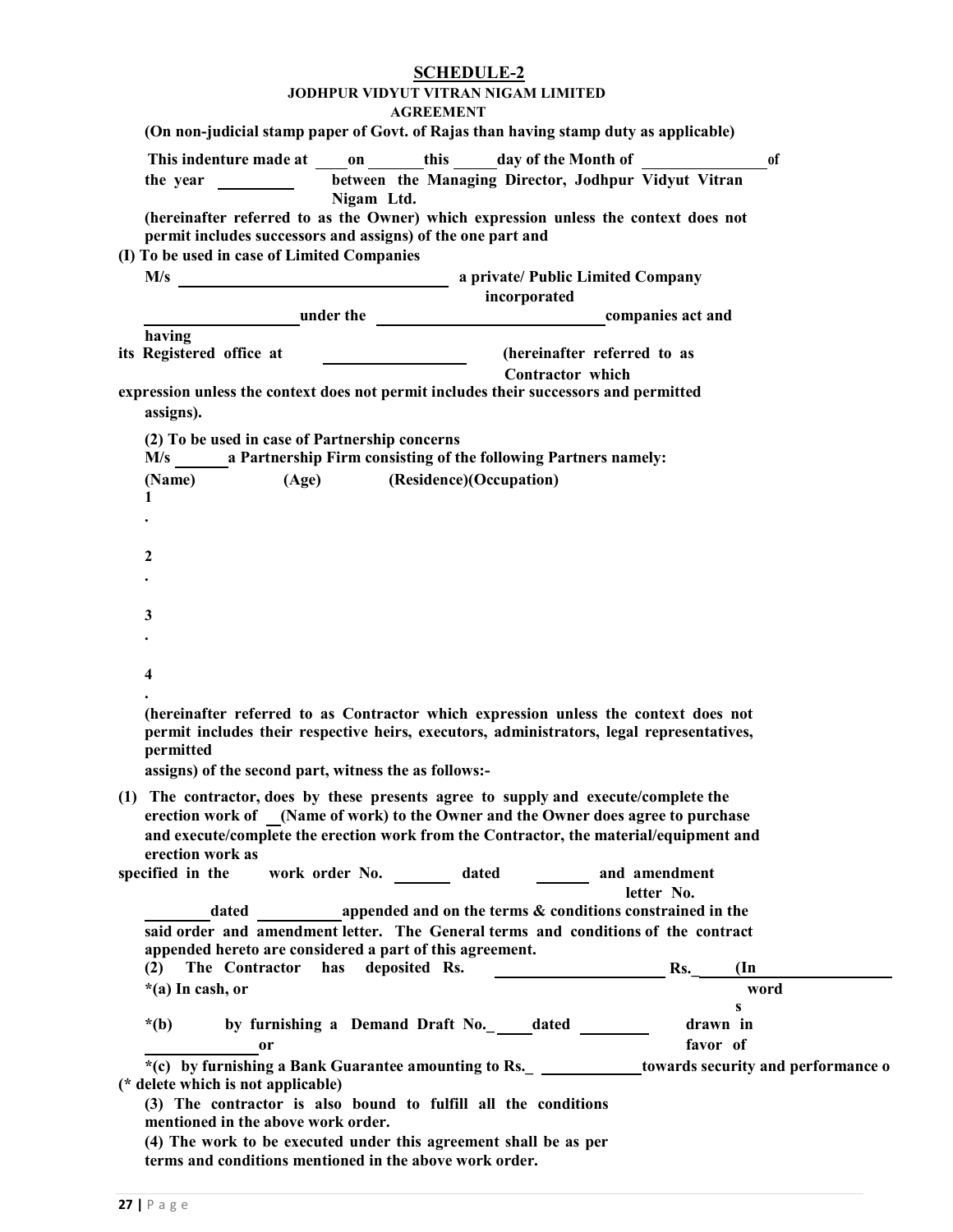**dispute as to whether any materials supplied are or are not in accordance with specifications set forth in the schedule, the decision of The Superintending Engineer (TW), JDVVNL shall be final and binding on both the parties.** 

|                      | (6) The delivery shall be effected and completed as per clause No. |                     | of the | work order |             |
|----------------------|--------------------------------------------------------------------|---------------------|--------|------------|-------------|
|                      | from the date of this Work Order and amendment letter No.          |                     | dt.    |            | . The first |
|                      | installment of supplies will begin as per clause No.               | the<br>of the order | work   | order      | and         |
| amendment letter No. |                                                                    |                     |        |            |             |
| dt.                  | to the work order.                                                 |                     |        |            |             |

**(7) Payment of the work executed under this agreement shall as under :** 

| As per clause No.  | of the Work Order and amendment letter No. |  |
|--------------------|--------------------------------------------|--|
| to the work order. |                                            |  |

**(8) If the Contractor fails wholly or in part to fulfill this agreement, the Owner shall be entitled at his discretion to retain the whole or any part of the deposit made by the Contractor under clause (2) and if the loss suffered by the Owner exceeds the amount of said deposit, he will be entitled to recover the said loss from the Contractor.** 

**(9) If any sum remains due or becomes recoverable from the Contractor on account of the nonfulfillment of this agreement or on account of any other reason, the Contractor shall pay the same immediately on demand, the Owner shall be entitled to recover the same from the Contractor as arrears of Land Revenue.** 

**(10) In witness of the due execution of this agreement the parties have hereunder set their hands the day and the year first above written.** 

**Signed and delivered by** 

| In case of                                                                          | (1)Signature               |                    |
|-------------------------------------------------------------------------------------|----------------------------|--------------------|
| Limited/Partnership Shri<br>Companies & Firms ation                                 | (2) Signature              |                    |
| For and on behalf of                                                                | (1) Signature              |                    |
| In presence of witnesses                                                            | (2) Signature              |                    |
| <b>Signed and</b><br>delivered by<br>In case of individuals Shri                    | (1) Signature              |                    |
| Signed and delivered by                                                             |                            |                    |
| In case of Individuals Shri<br>witness:                                             | (1) Signature              | In the presence of |
| (1) Shri ation                                                                      | (2) Shri(1) Signatureation | (2) Signature      |
| Signed and delivered by the<br>by order and on behalf of the MD of<br><b>JDVVNL</b> | <b>JDVVNL</b>              |                    |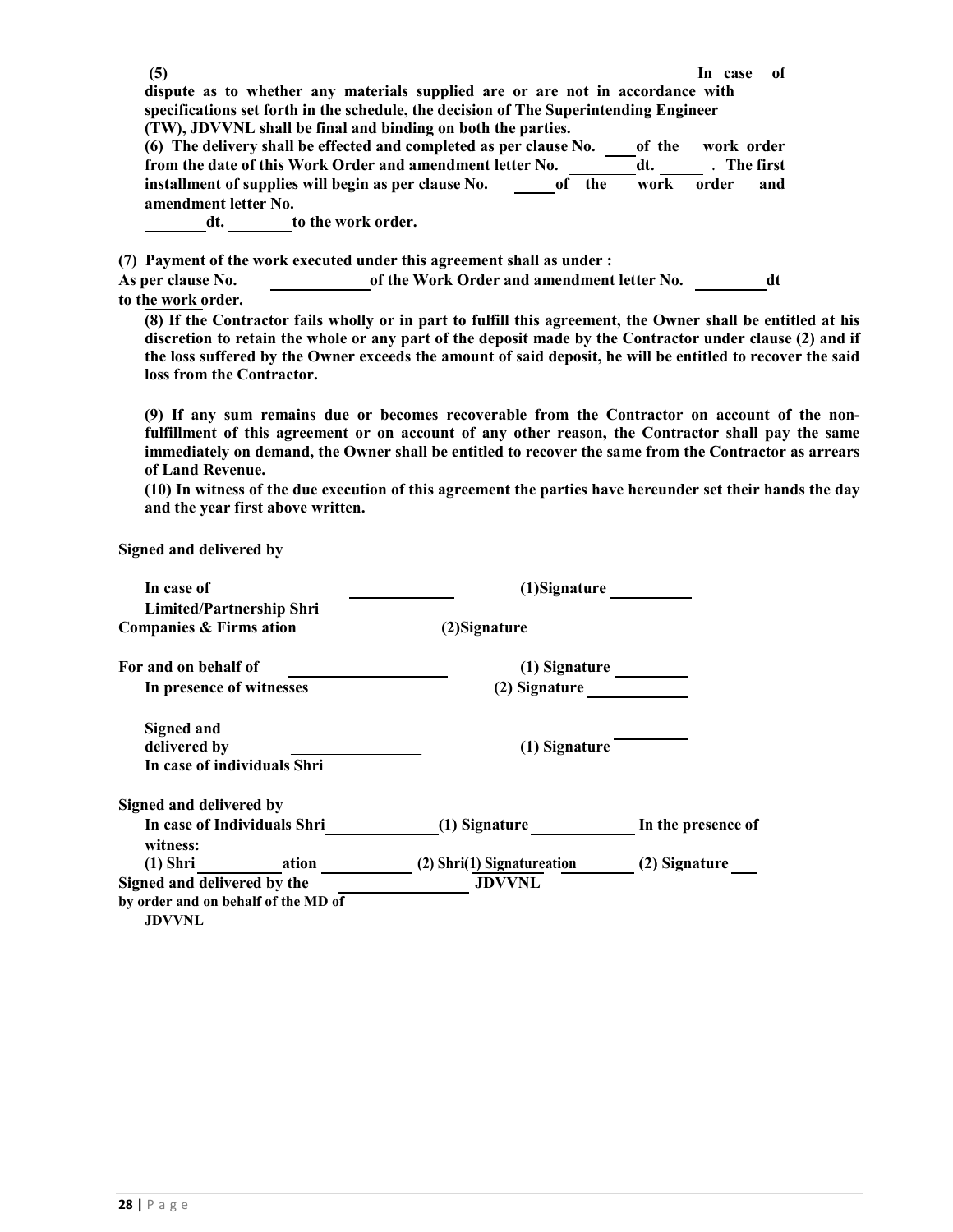# **SCHEDULE-3**

# **Commercial Terms & Conditions**

Bidder's Name & Address:

| Τò                                   |
|--------------------------------------|
| The Superintending Engineer (TW),    |
| JODHPUR Vidyut Vitran Nigam Limited, |
| New Power House Road,                |
| JODHPUR $-342003$                    |
|                                      |

Dear Sirs,

Sub : Confirmation for "No Deviation" in Commercial terms & conditions of package No JdVVNL/ SE/ TW/ TN-412

We hereby confirm that there is no deviation in commercial terms  $\&$ conditions stipulated in the bidding documents and we are agreed to adhere the same strictly.

(Signature)……...........................

Date:

| Place : |  |
|---------|--|
|         |  |
|         |  |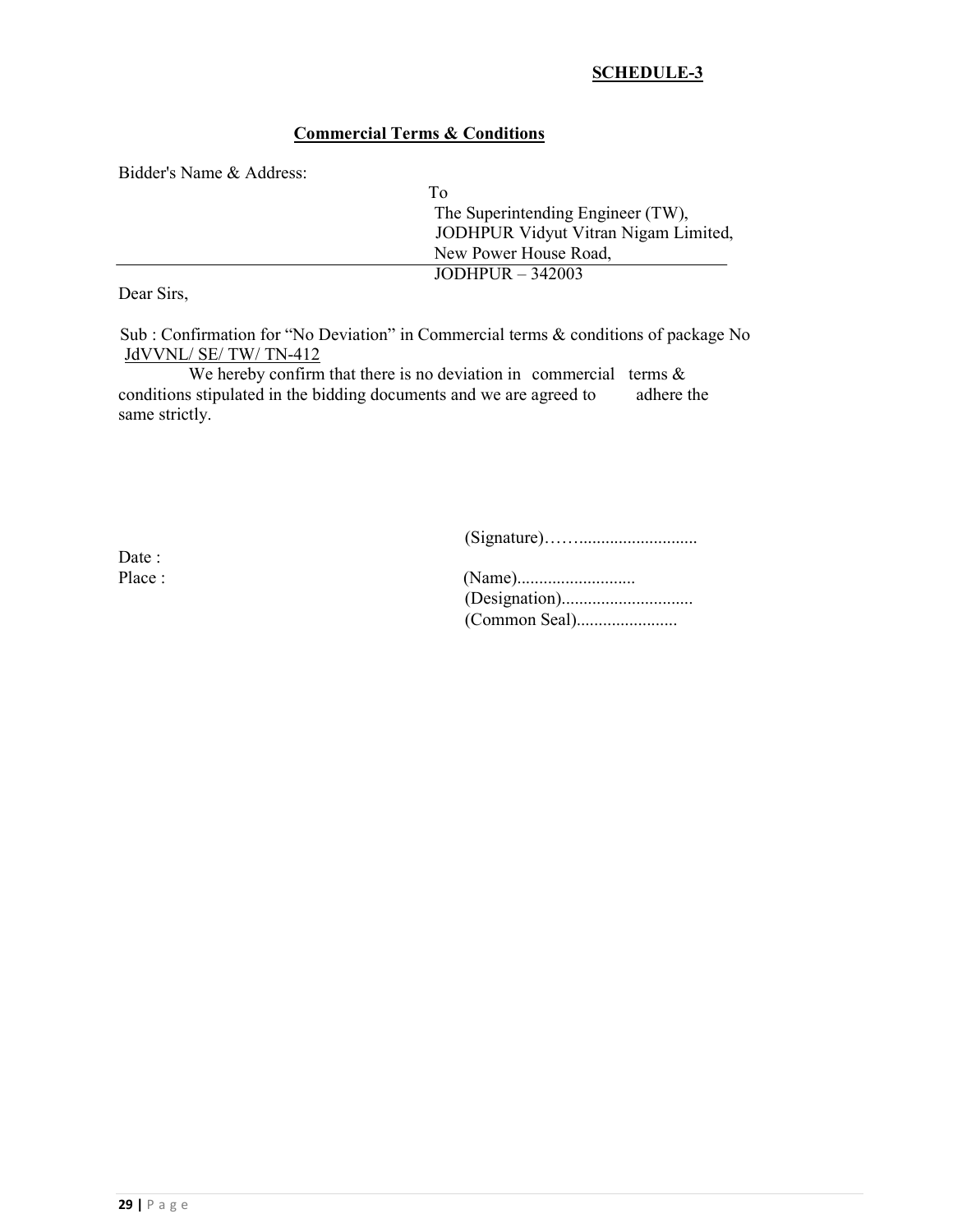# **Technical Terms & Conditions**

To

Bidder's Name & Address :

The Superintending Engineer (TW), JODHPUR Vidyut Vitran Nigam Limited, New Power House Road JODHPUR – 342003

Dear Sirs,

Sub :- Confirmation for "No Deviation" in Technical terms & conditions of package No. JdVVNL/ SE/ TW/ TN-412

> We hereby confirm that there is no deviation in technical terms  $\&$  conditions stipulated in the bidding documents and we are agreed to adhere the same strictly.

> We also confirm that tendered material shall be procured from vendors approved by JDVVNL and shall be conforming to various requirements of relevant ISS/Specification/orders and as per design and drawing approved by the Nigam.

> > (Signature) ……...........................

Date :

| Place : |  |
|---------|--|
|         |  |
|         |  |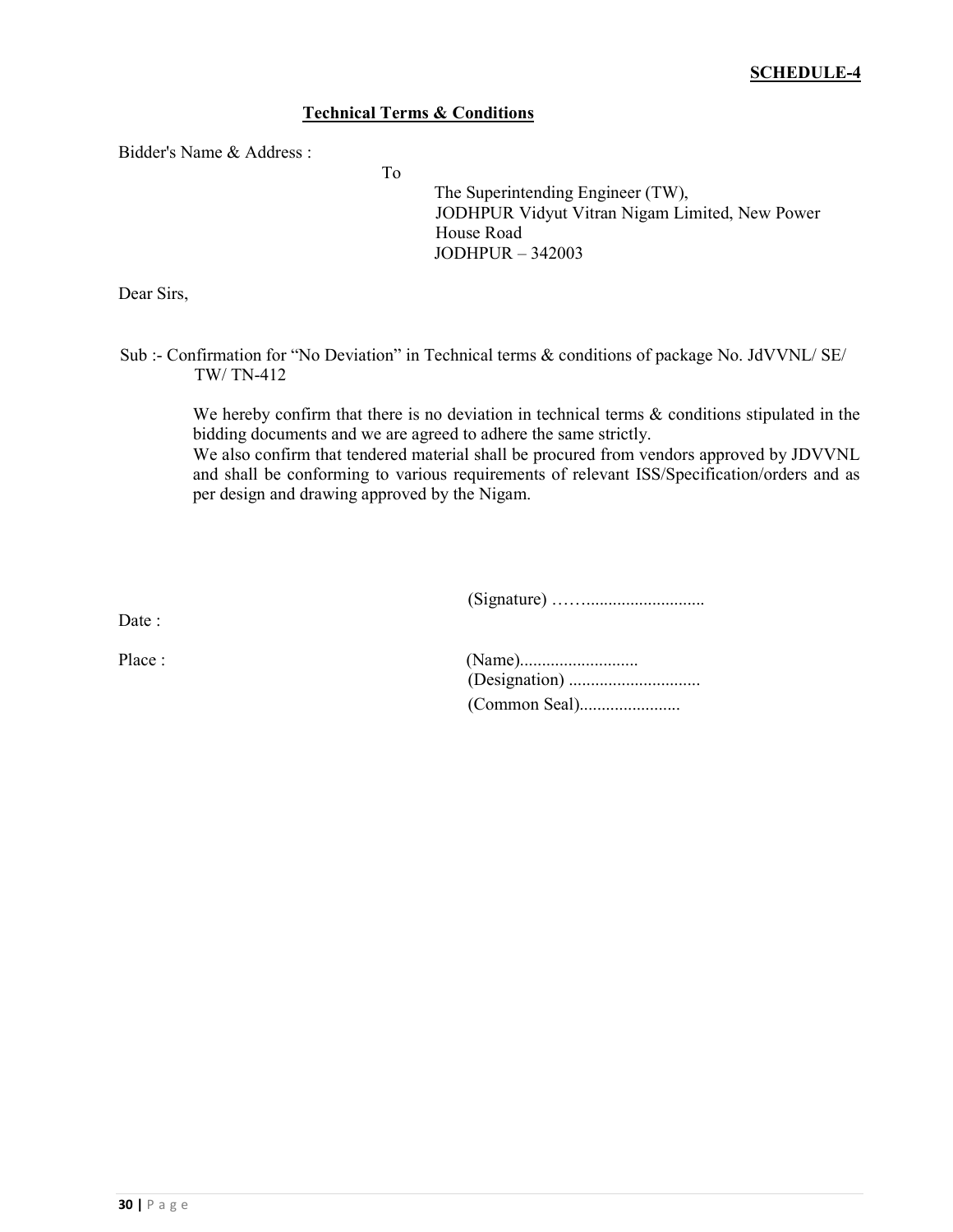#### **List of Past Experience**

Bidder's Name & Address :

To, The Superintending Engineer (TW), Jodhpur Vidyut Vitran Nigam Limited, New Power House Road JODHPUR – 342003

Dear Sirs,

We have completed /executed the work orders Turn key pacages Labour contracts required as per spec under TN-412 successfully as per details given hereunder:-

|      |            |                  | Name        |              |
|------|------------|------------------|-------------|--------------|
| S.No | Details of |                  | & details   | Date of      |
|      | ordered    | Order No. & Date |             |              |
|      |            |                  | of ordering | commencement |
|      | work       |                  | utility     |              |
|      |            |                  |             |              |
|      |            |                  |             |              |
|      |            |                  |             |              |

| Date             | Contract value of        | Whether<br>order executed                                    | Remarks |
|------------------|--------------------------|--------------------------------------------------------------|---------|
| of<br>completion | ordered/executed<br>work | stipulated work<br>per<br>as<br>completion<br>schedule<br>0r |         |
|                  |                          | not                                                          |         |
|                  |                          |                                                              |         |

Note: Certificate(s) of competent authority of the utility for satisfactory execution of stated works are to be furnished along-with this schedule.

Date :

|       |                     | $(Name)$       |
|-------|---------------------|----------------|
| Place | ٠<br>$\blacksquare$ | <br><br>$\sim$ |

(Common Seal).............................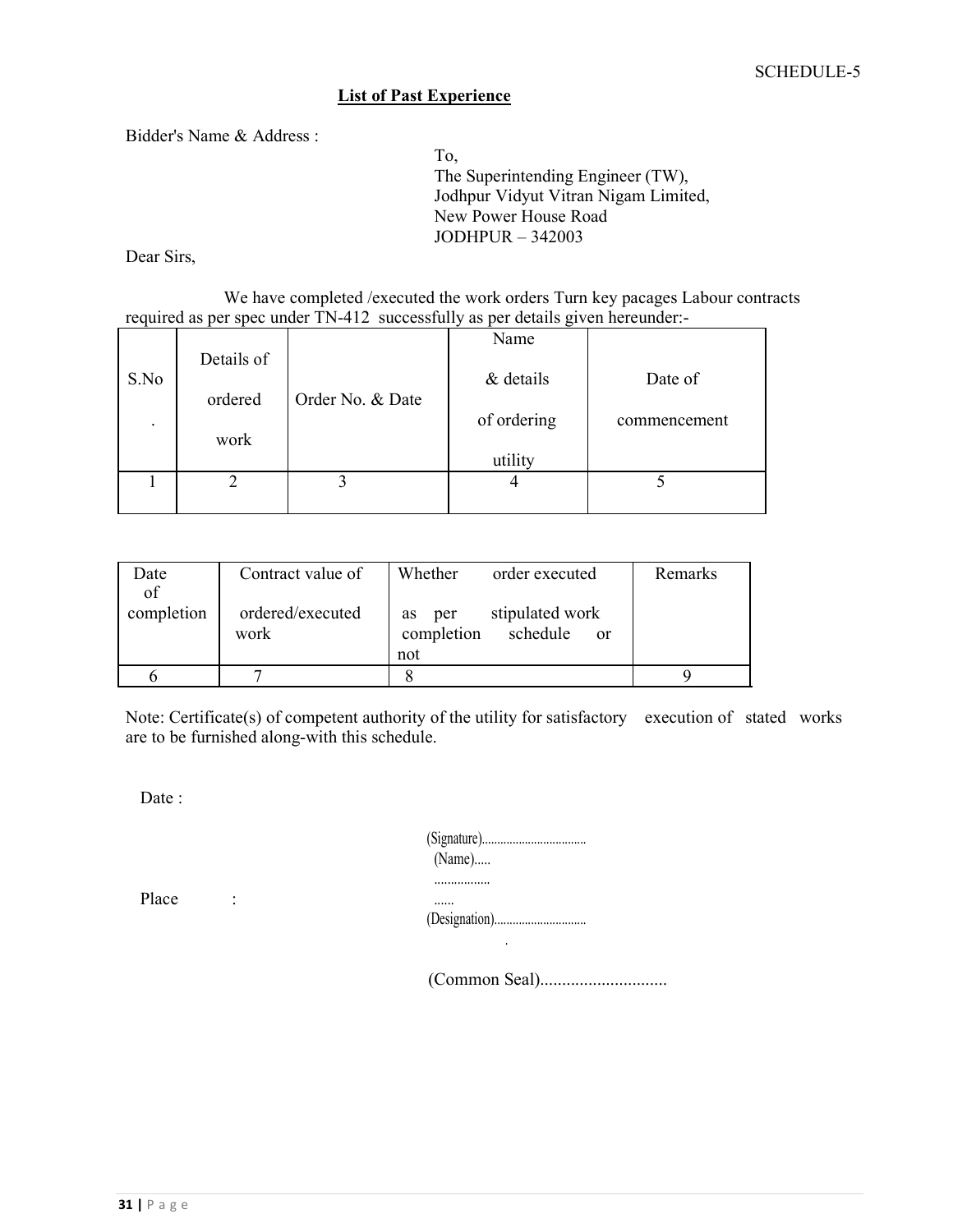# **LIST OF EQUIPMENTS AND TECHNICAL HANDS**

Bidder's Name & Address :

To, The Superintending Engineer (TW), Jodhpur Vidyut Vitran Nigam Limited, New Power House Road, JODHPUR – 342003

Dear Sirs,

We hereby declare that we have sufficient men  $\&$  machinery for successful execution of work against this tender enquiry, the details of which are given as under:-

Date :

| Place |  |
|-------|--|
|       |  |
|       |  |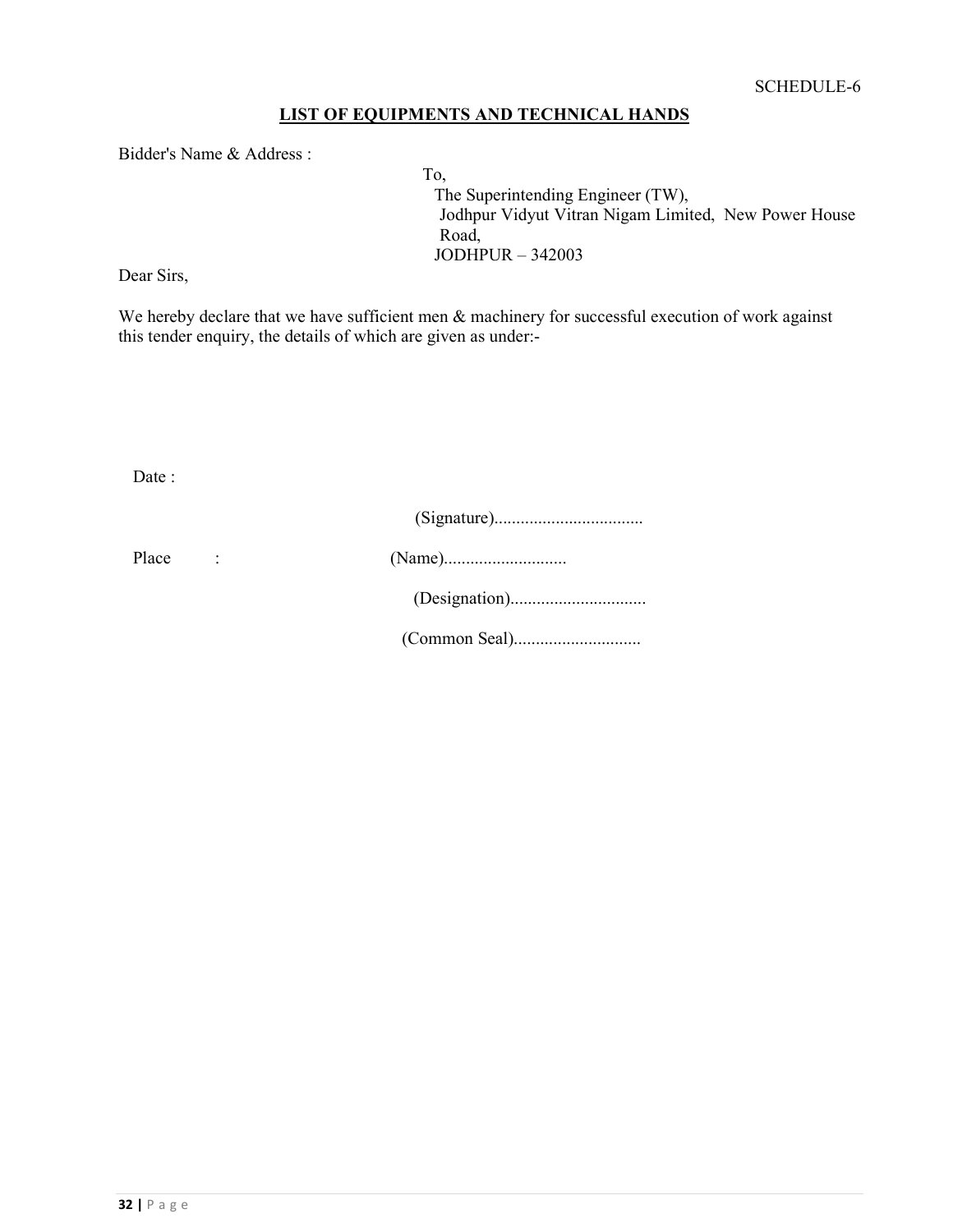#### **SCHEDULE-6(A)**

#### **Qualification Requirements (Tender No.** JdVVNL/ SE/ TW/ TN-412**)**

#### **Details of Turnover during last three financial years (2014-15,2015-16 & 2016-17)**

**Bidder's Name & Address:** 

**To** 

**The Superintending Engineer (TW) Jodhpur Vidyut Vitran Nigam Limited New Power House Road, Jodhpur- 342003** 

#### **Dear Sirs,**

**We hereby declare that we are qualified for bidding in reference to "Qualification Requirements" indicated in Sec.III of the bidding documents as per details given here under:** 

| S.No         | <b>PARTICULARS</b>      | <b>DETAILS</b> |                         |  |  |  |  |
|--------------|-------------------------|----------------|-------------------------|--|--|--|--|
| $\mathbf{1}$ | <b>Turn Over</b>        |                | (In Crores of Rs. only) |  |  |  |  |
|              |                         | 2014-15        |                         |  |  |  |  |
|              |                         | 2015-16        |                         |  |  |  |  |
|              |                         | 2016-17        |                         |  |  |  |  |
| $\mathbf{2}$ | <b>Net Profit After</b> |                | (In Crores of Rs. only) |  |  |  |  |
|              | Int. & Dep.             | 2014-15        |                         |  |  |  |  |
|              |                         | 2015-16        |                         |  |  |  |  |
|              |                         | 2016-17        |                         |  |  |  |  |
| 3            | Corporate/              |                | In Lacs of Rs. only)    |  |  |  |  |
|              | <b>Income Tax Paid</b>  | 2014-15        |                         |  |  |  |  |
|              |                         | 2015-16        |                         |  |  |  |  |
|              |                         | 2016-17        |                         |  |  |  |  |

**and submitting the following certificate(s) /documents in support of the above: -** 

- **1. Copy of Valid Contractor License.**
- **2. Copy of registration with Jodhpur-Discom, if registered.**
- **3. Copies of Audited Balance Sheet pertaining to last three years**
- **4. Furnishing of a certificate issued by a registered Chartered Accountant certifying of specified qualification requirements is essential. The name, stamp and the registration no. of the Chartered Accountant are necessary of the certificate.**

| Place: | Name: |
|--------|-------|
|        |       |

Date: **Designation:** 

| -------------- |  |  |
|----------------|--|--|
| Signature:     |  |  |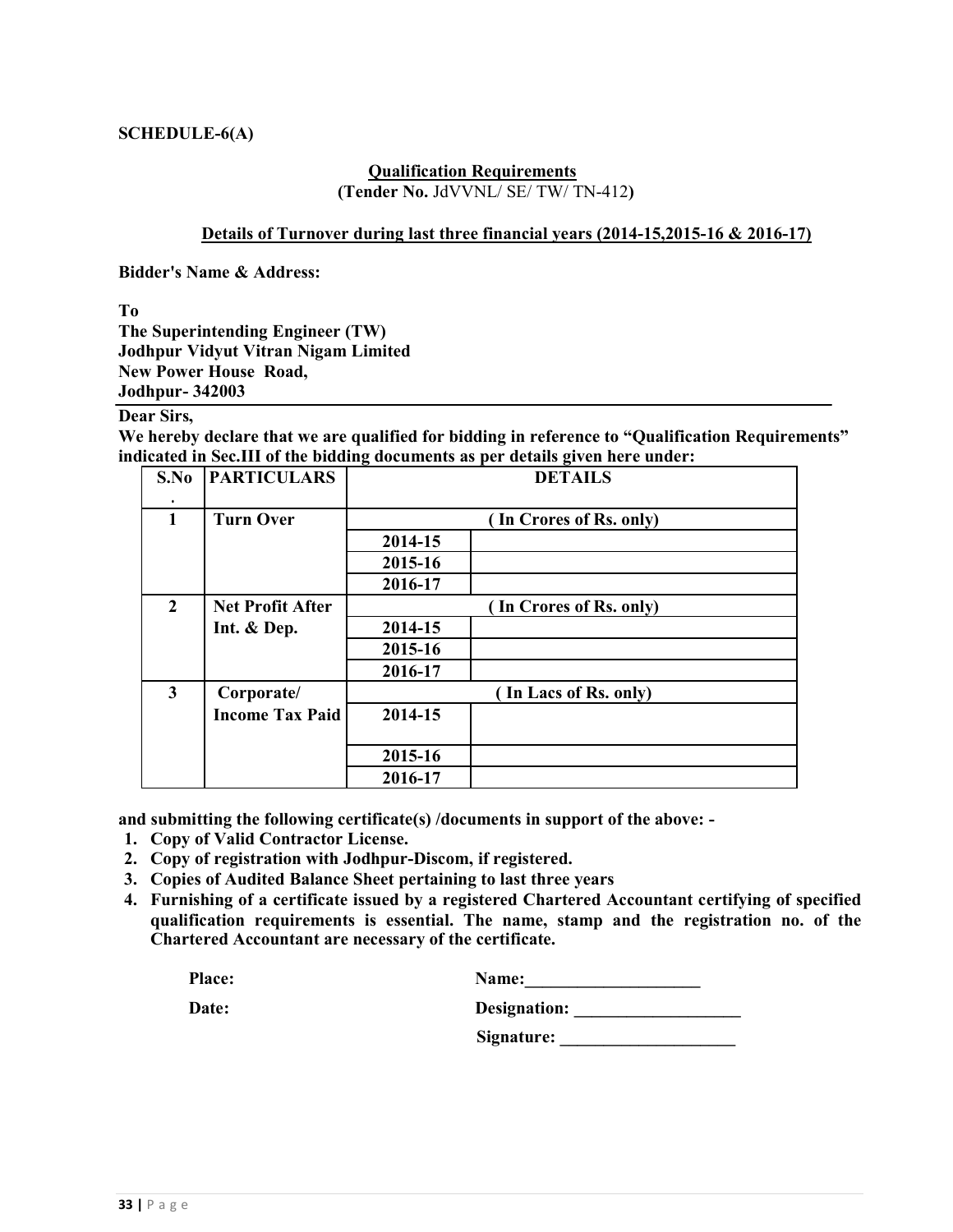Schedule-6(B)

#### **Qualification Requirements**

#### **(Tender No.** JdVVNL/ SE/ TW/ TN-TW 412**)**

#### **Details of Works Executed during last Five financial years (2012-13, 2013-14,2014- 15, 2015-16 & 2016-17)**

| Order Awarding Authority |                            | Work<br>order |                                          | Stipulated completionPeriod<br>commencement |                          |         | Value of work actually executed (as per<br>completion certificate) during last FY<br>2012-13, 2013-14, 2014-15, 2015-16 & 2016-<br>$17)$ (Amt.in Rs. Lacs) |         |         |             | 17/ balance |                                               |                |
|--------------------------|----------------------------|---------------|------------------------------------------|---------------------------------------------|--------------------------|---------|------------------------------------------------------------------------------------------------------------------------------------------------------------|---------|---------|-------------|-------------|-----------------------------------------------|----------------|
|                          | <b>Description of Work</b> | No.&Date      | Amount(Rs.inla<br>$\mathbf{\widehat{s}}$ | $\mathfrak{b}$<br>Date                      | Date of actualcompletion | 2012-13 | 2013-14                                                                                                                                                    | 2014-15 | 2015-16 | $2016 - 17$ | Total       | یہ<br>$\overline{\mathbf{5}}$<br><b>After</b> | <b>Remarks</b> |
|                          |                            |               |                                          |                                             |                          |         |                                                                                                                                                            |         |         |             |             |                                               |                |
|                          |                            |               |                                          |                                             |                          |         |                                                                                                                                                            |         |         |             |             |                                               |                |
|                          |                            |               |                                          |                                             |                          |         |                                                                                                                                                            |         |         |             |             |                                               |                |
|                          |                            |               |                                          |                                             |                          |         |                                                                                                                                                            |         |         |             |             |                                               |                |
|                          |                            |               |                                          |                                             |                          |         |                                                                                                                                                            |         |         |             |             |                                               |                |
|                          |                            |               |                                          |                                             |                          |         |                                                                                                                                                            |         |         |             |             |                                               |                |
| <b>TOTAL:</b>            |                            |               |                                          |                                             |                          |         |                                                                                                                                                            |         |         |             |             |                                               |                |

**Note:** 

- **1. Copy of each work order, G-schedule & completion report be enclosed.**
- **2. Completion report must be certified by a competent technical officer only, i.e. not below the rank of Executive Engineer as per Qualification Requirement mentioned at section –I and should also be duly attested by Notary Public.**
- **3. Furnishing of the completion report of each of work executed specially indicating the amount thereof, is essential as the qualification of the bidder shall be determined on this basis. The Work experience shall not be counted on account of non-furnishing of such documents.**

**(Signature) ……...........................** 

**Date :** 

**Place : (Name)........................... (Designation) .............................. (Common Seal).......................**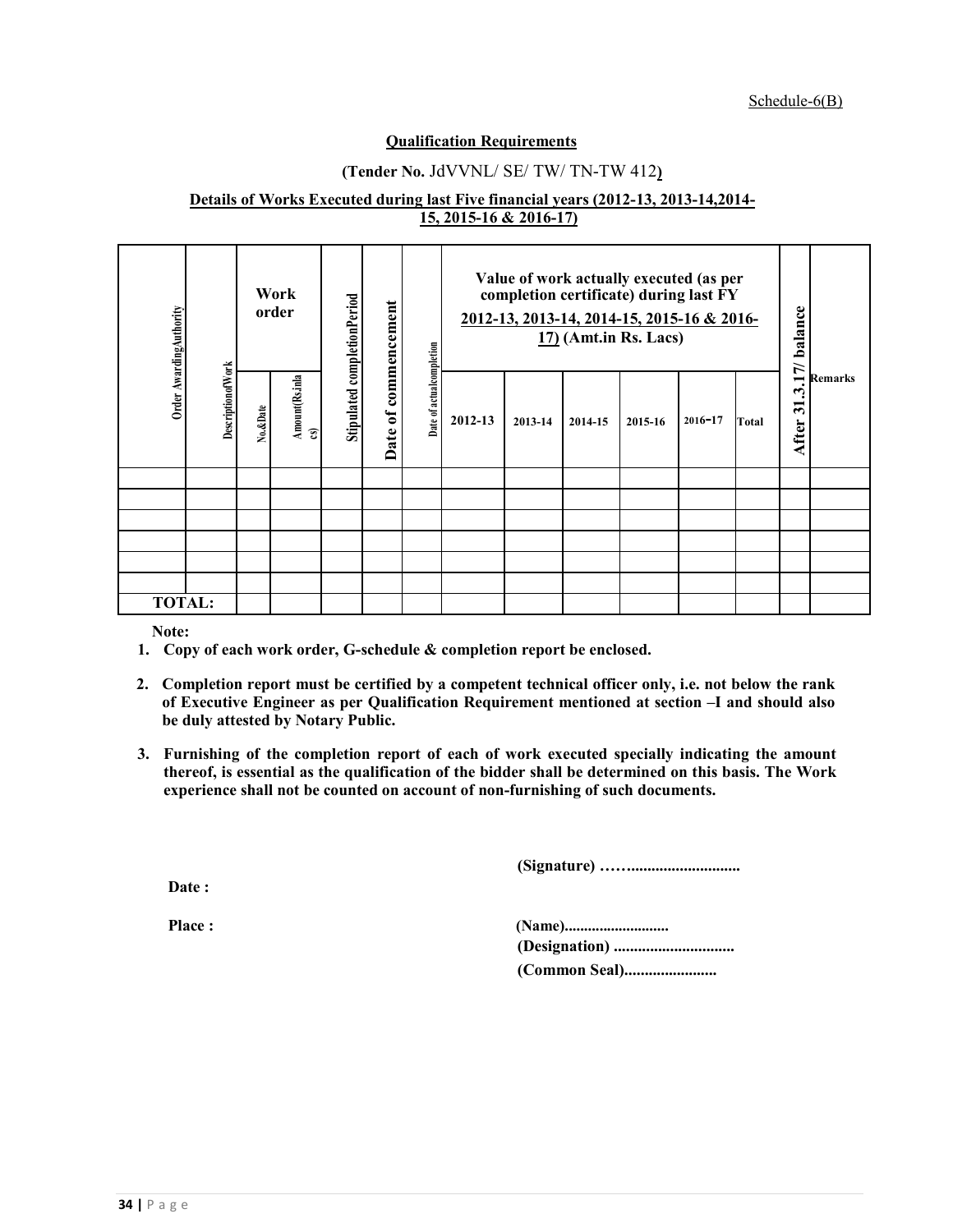# **SECURITY BANK GUARANTEE FOR SAFE CUSTADY OF 33/11 KV GSS REGARDING OPERATION AND MAINTENANCE OF GSS**

**The Superintending Engineer (TW),** 

# **JDVVNL, Jodhpur**

#### **Bank Guarantee No…………………… Date………………**

Whereas M/s…………………………has entered into a contact with Jodhpur Vidyut Vitran Nigan Limited, New Power House Road, Jodhpur-342003(Raj.) the Nigam (herein after called the Nigam) vide work order no.JDVVNL /SE(TW)/XEN(TW)..........for contract of operation and maintenance of GSS. And where as under the terms of the said contract the contractor is to furnish the Nigam a security Bank

Guarantee for an amount of,……………………………………………………… for safe custody of 33/11 KV GSS i.e.loss on account of damages, fire, riots and flud for GSS under contract.

And whereas the contractors has requested Bank having its registered office at …………………………………………………..…………. to guarantee to pay the due payments by the contractor of the aforesaid amount of the Nigam.

Now we ……………………………………………………………………………….hereby agree unequivocally and unconditionally to pay within 48 hours on demand in written from the Nigamn or any officer authorized by it in this behalf and without demur, any amount upto and not exceeding

Rs………………………………………..to the Nigam on behalf of the contractor.

The Guarantee shall be valid and binding on us ……………………………………………..for the period of 12 months from this date and shall not be terminable or affected by notice of any change in the constitution of the Bank or of the Firm or contractors or by any other reason whatsoever and the

……………………………………………………..liablity hereunder shall not be impaired or discharge by any extension of time of variations of alternations made give conceded, agreed to with or without our knowledge or consent, by or between the parties to the said written contract.

All the rights of the Nigam under this Guarantee shall be relieved and discharged from all liabilities there under:

All disputes arising under the said guarantee between the Bank and the Nigam or between the supplier and the Nigam pertaining to this Guarantee shall be subject to the Jurisdiction of Court at Jaipur, Rajasthan.

Notwithstanding any thing to the contrary contained herein:

1. Our liability under this Bank Guarantee shall not exceed ………………………………………

2. This Bank Guarantee shall be valid upto …………………….. with claim period Three months upto ……………………..

3. We are liable to pay the Gurantee amount or any part thereof under this Guarantee only and only if you serve upon us a written claim or demand on or before Date :…………………..

**Yours faithfully,** 

**Bankers (EXECUTANT)** 

**Witness:-1.** 

**2.** 

**The Bidder should insert the amount of the guarantee in words and figures denominated in the currency of bid.**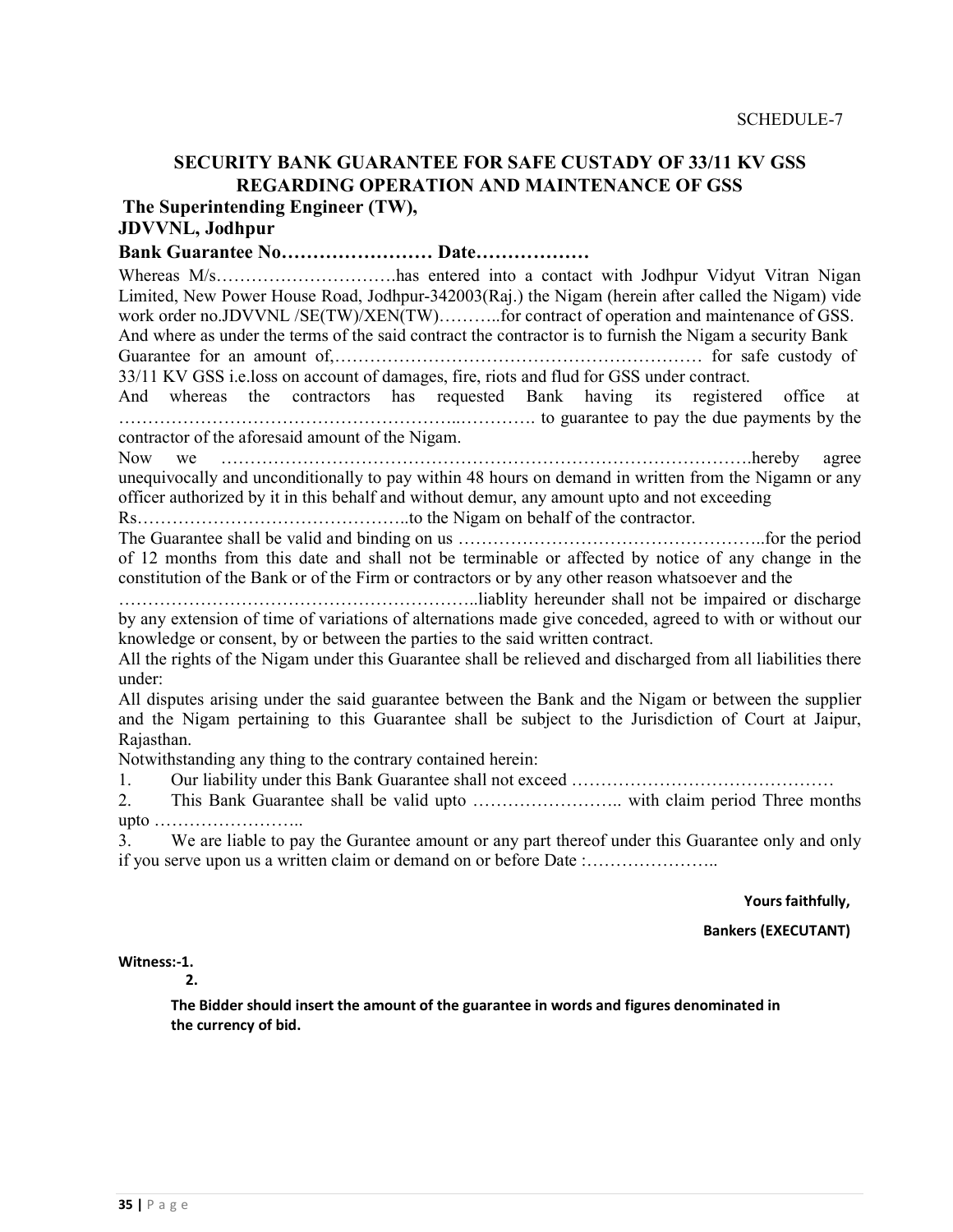| Name of 33 KV S/S                                                              |                                                                          |          | PTW/Book No.                                                                                         | <b>ANNEXURE-I</b> |
|--------------------------------------------------------------------------------|--------------------------------------------------------------------------|----------|------------------------------------------------------------------------------------------------------|-------------------|
| The Shift Incharge,<br>33/11 KV Sub-Station                                    |                                                                          |          |                                                                                                      |                   |
|                                                                                |                                                                          |          |                                                                                                      |                   |
| 1.<br>2.                                                                       |                                                                          |          |                                                                                                      |                   |
|                                                                                |                                                                          |          | Signature:<br>Name of Employee:<br>Designation:<br>Office:<br>Time:<br>Date:                         |                   |
| <b>PTW</b>                                                                     |                                                                          |          |                                                                                                      |                   |
| I<br>feeder                                                                    |                                                                          |          |                                                                                                      |                   |
| (i)<br>(ii)                                                                    | Feeder is isolated from 33/11 KV S/S<br>Earthing to be done at work site |          |                                                                                                      |                   |
|                                                                                |                                                                          |          | Shift Incharge:<br>Designation:<br>Office:                                                           |                   |
| Signature of Employee:                                                         |                                                                          |          |                                                                                                      |                   |
| Return of PTW                                                                  | Time                                                                     | Page No. |                                                                                                      |                   |
| L<br>completing of work. All men and material have been removed from the line. |                                                                          |          | hereby return the PTW No. __________ issued to me at __________________on dated ____________________ | after             |
|                                                                                |                                                                          |          | Signature:<br>Name:<br>Designation:<br>Office:<br>Time:<br>Date:                                     |                   |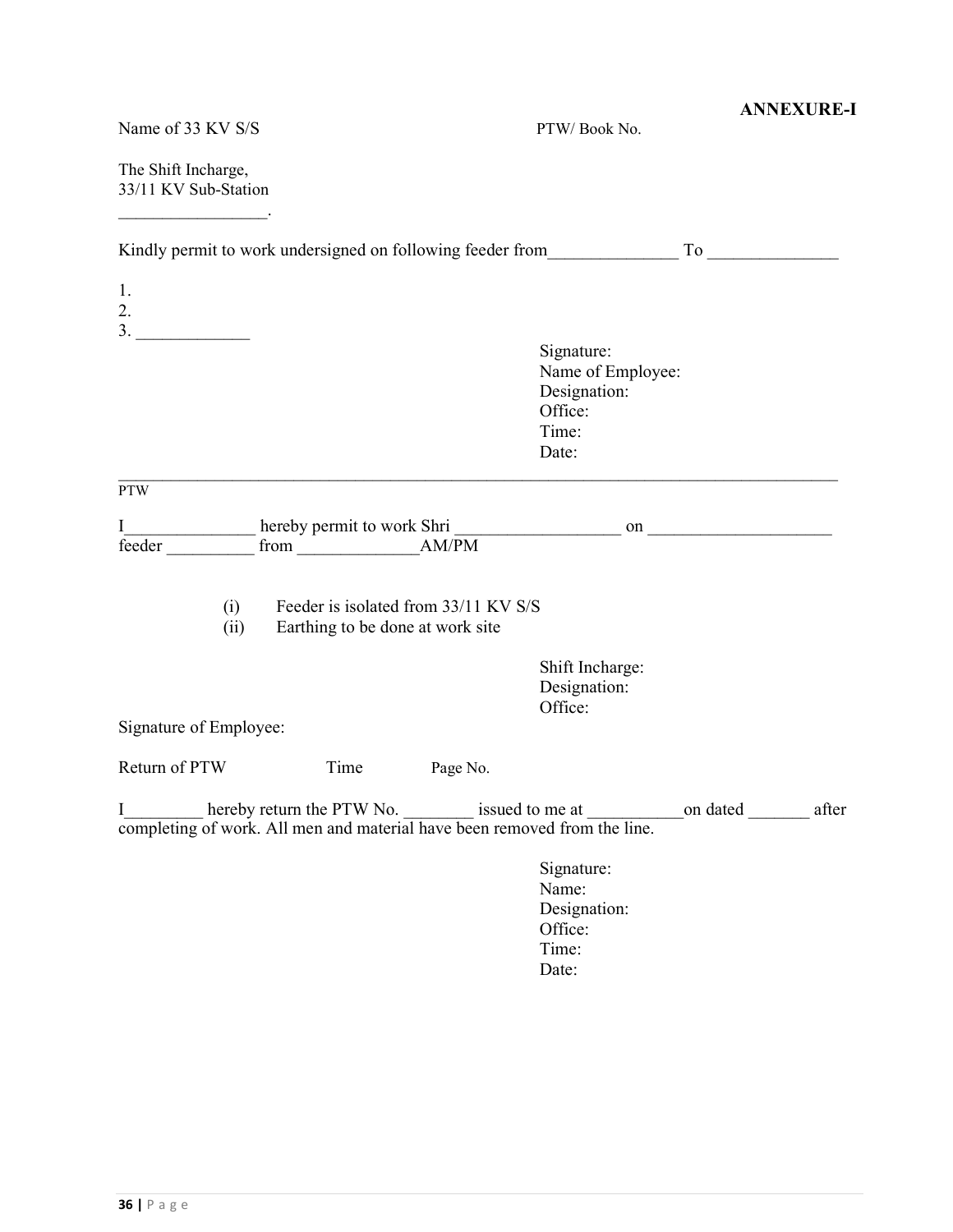### **IDENTITY CARD**  (Contractors labour)

**Card S. No.** 



Name of the Employee: Father"s name: Age/Date of birth: Name of contractor: Name of the work: Work Location: Work Order No. & date.:

Employee Signature

Signature of contractor: Counter signature:

Valid from …………To ………….. Signature of concerned XEN (This card is valid only for 60 days) with rubber seal JDVVNL……………… Phone. No.

Note: - This identity card is valid for use in the 33/11 KV JDVVNL Sub-Station premises only.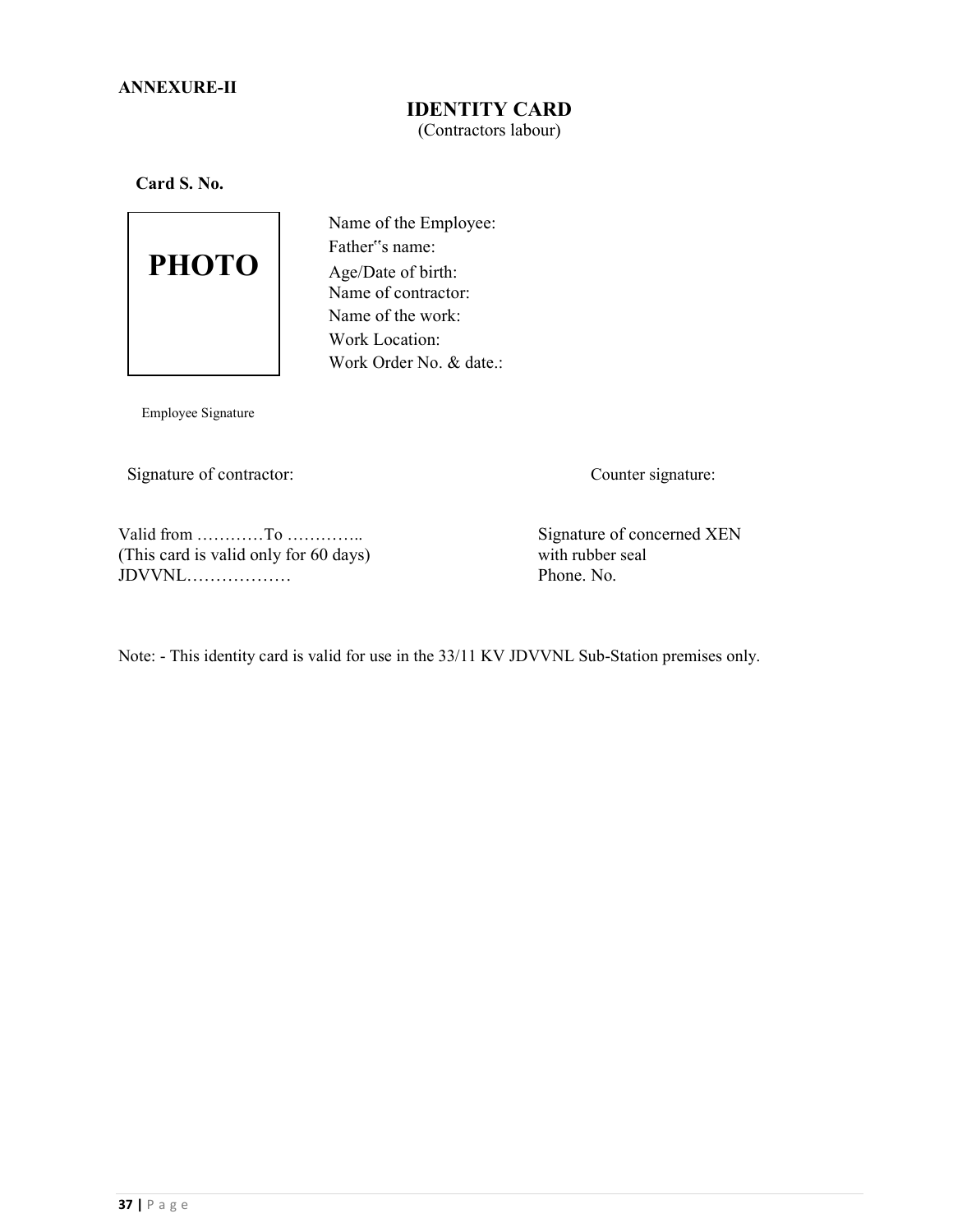## **ANNEXURE-III (Log Sheet)**

# **THE DETAILS TO BE FILLED HOURLY BY AUTHORISED CONTRACTOR PERSON ON DUTY**

|             | <b>LOAD OF</b>     | <b>VOLTAGE OF</b>  | <b>AMBIENT</b> | <b>TRIPPING OF</b>                   | <b>OIL LEVEL</b> | <b>BREATHER</b>  | <b>REMARKS</b> |
|-------------|--------------------|--------------------|----------------|--------------------------------------|------------------|------------------|----------------|
| <b>HOUR</b> | <b>TRANSFORMER</b> | <b>TRANSFORMER</b> |                | <b>TEMPRATURE   FEEDER BREAKER  </b> |                  | <b>CONDITION</b> |                |
| 1.00        |                    |                    |                |                                      |                  |                  |                |
| 2.00        |                    |                    |                |                                      |                  |                  |                |
| 3.00        |                    |                    |                |                                      |                  |                  |                |
| 4.00        |                    |                    |                |                                      |                  |                  |                |
| 5.00        |                    |                    |                |                                      |                  |                  |                |
| 6.00        |                    |                    |                |                                      |                  |                  |                |
| 7.00        |                    |                    |                |                                      |                  |                  |                |
| 8.00        |                    |                    |                |                                      |                  |                  |                |
| 9.00        |                    |                    |                |                                      |                  |                  |                |
| 10.00       |                    |                    |                |                                      |                  |                  |                |
| 11.00       |                    |                    |                |                                      |                  |                  |                |
| 12.00       |                    |                    |                |                                      |                  |                  |                |
| 13.00       |                    |                    |                |                                      |                  |                  |                |
| 14.00       |                    |                    |                |                                      |                  |                  |                |
| 15.00       |                    |                    |                |                                      |                  |                  |                |
| 16.00       |                    |                    |                |                                      |                  |                  |                |
| 17.00       |                    |                    |                |                                      |                  |                  |                |
| 18.00       |                    |                    |                |                                      |                  |                  |                |
| 19.00       |                    |                    |                |                                      |                  |                  |                |
| 20.00       |                    |                    |                |                                      |                  |                  |                |
| 21.00       |                    |                    |                |                                      |                  |                  |                |
| 22.00       |                    |                    |                |                                      |                  |                  |                |
| 23.00       |                    |                    |                |                                      |                  |                  |                |
| 24.00       |                    |                    |                |                                      |                  |                  |                |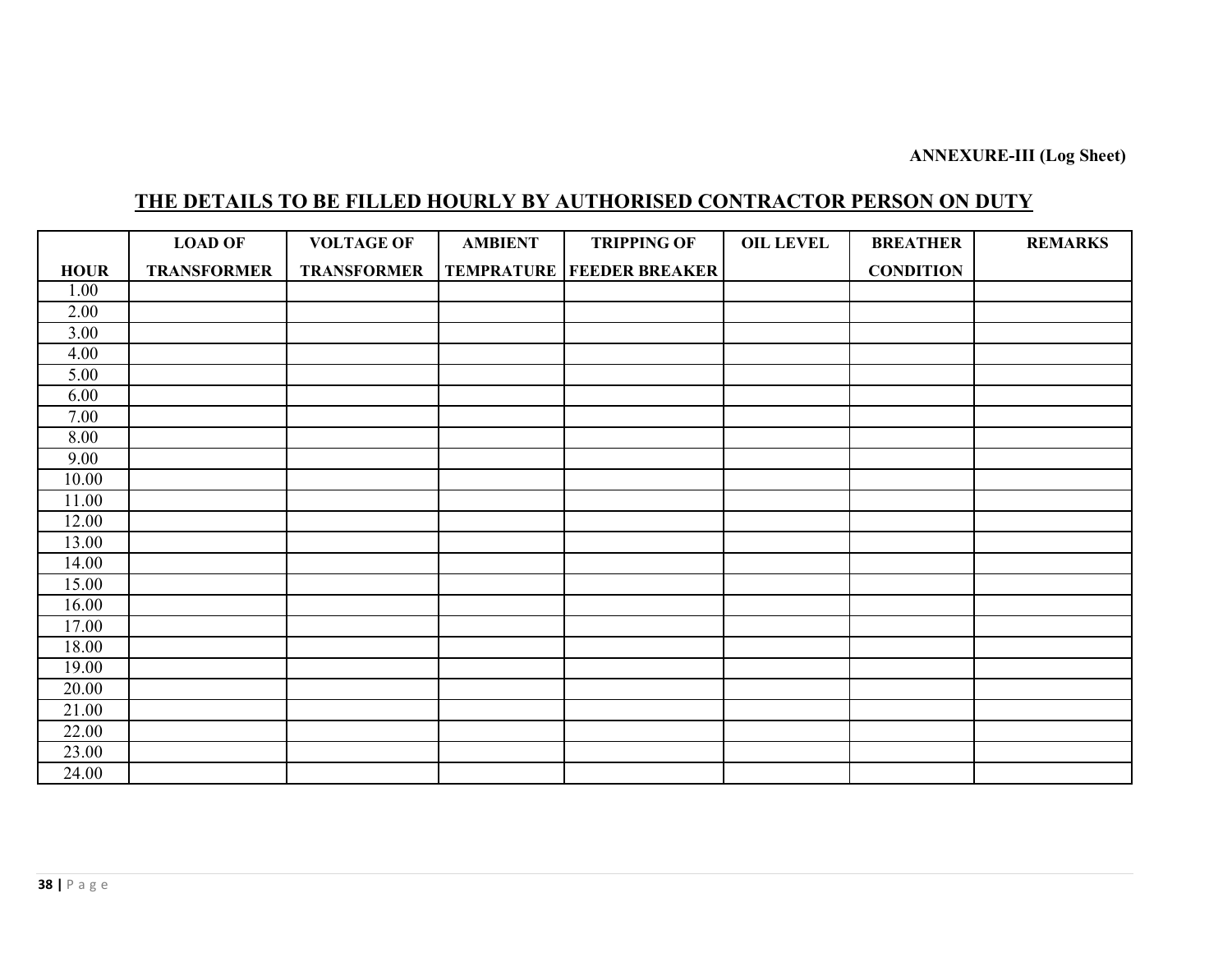#### FORM-V

#### FORM OF CERTIFICATE BY PRINCIPAL EMPLOYER (RULE 21 (2)

Certified that I have engaged the applicant (name of the contractor) as a contractor in my establishment. I undertake to be bound by all the provisions of the contractor labour (Regulation and Abolition) act, 1970 and the contract labour (Regulation and Abolition) Rajasthan State Rules, 1971, in respect of the employment of contract labour by the applicant in my establishment.

Date:-

Place:-<br>
Signature of Principal employers

Name & address of employers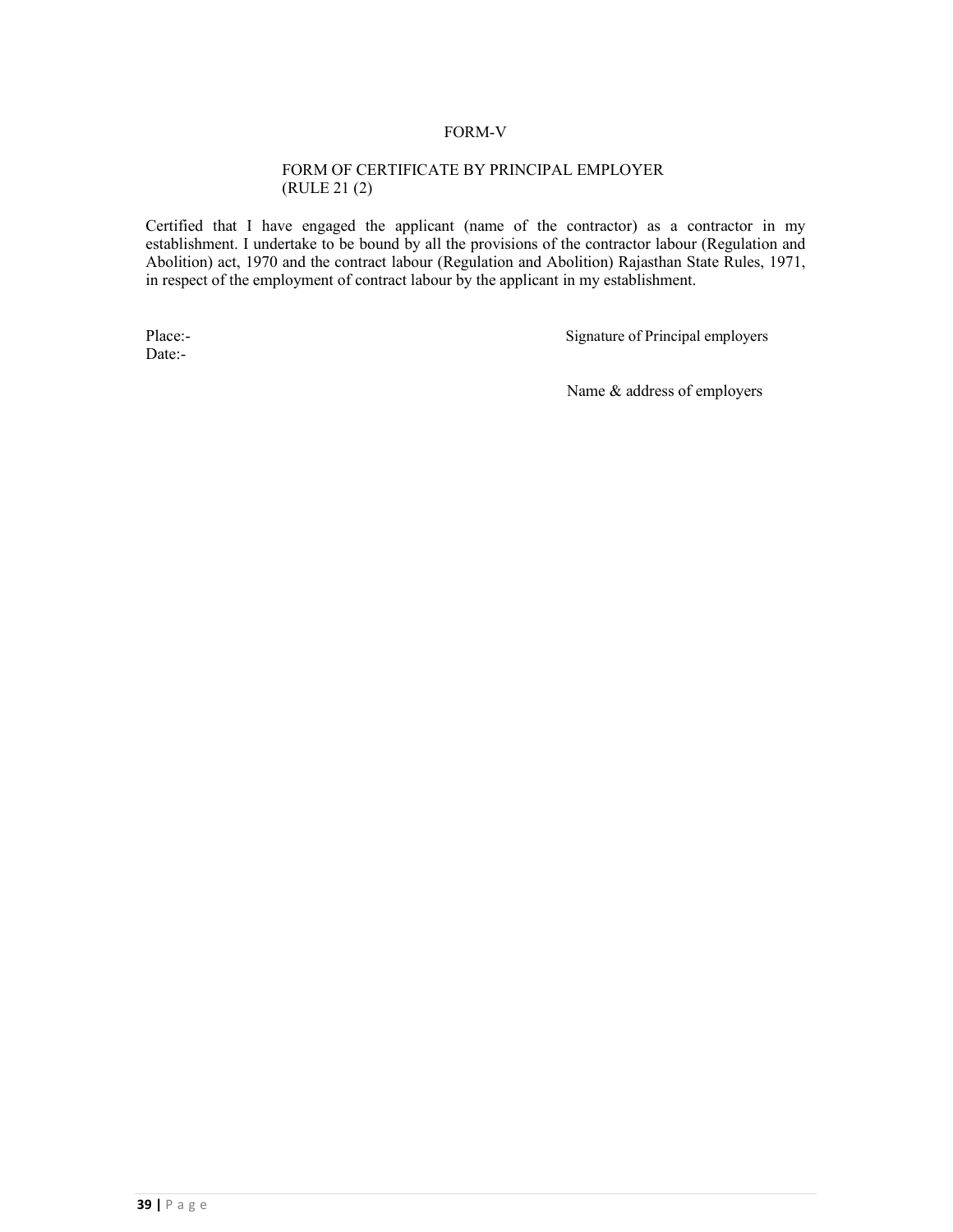#### FORM –VI (SEE RULE 25(1)) GOVERNMENT OF RAJASTHAN OFFICE OF THE LICENSING OFFICER

License No. 2012 Dated: The paid Rs.

1. License is hereby granted to the under section 12 (2) of the Contract Labour (Regulation  $\&$  Abolition) Act, 1970, subject to the condition specified in Annexure/ The license shall remain in force.

Till:\_\_\_\_\_\_\_\_\_\_\_\_\_\_\_\_

Signature and seal of licensing officer

#### RENEWAL  $[RIII]$  $[20(2)]$

| NULEZ9 (2)      |                      |                |  |  |  |
|-----------------|----------------------|----------------|--|--|--|
| Date of Renewal | Fee paid for renewal | Date of expiry |  |  |  |
|                 |                      |                |  |  |  |
|                 |                      |                |  |  |  |
|                 |                      |                |  |  |  |

Date:-<br>
Signature and seal of licensing officer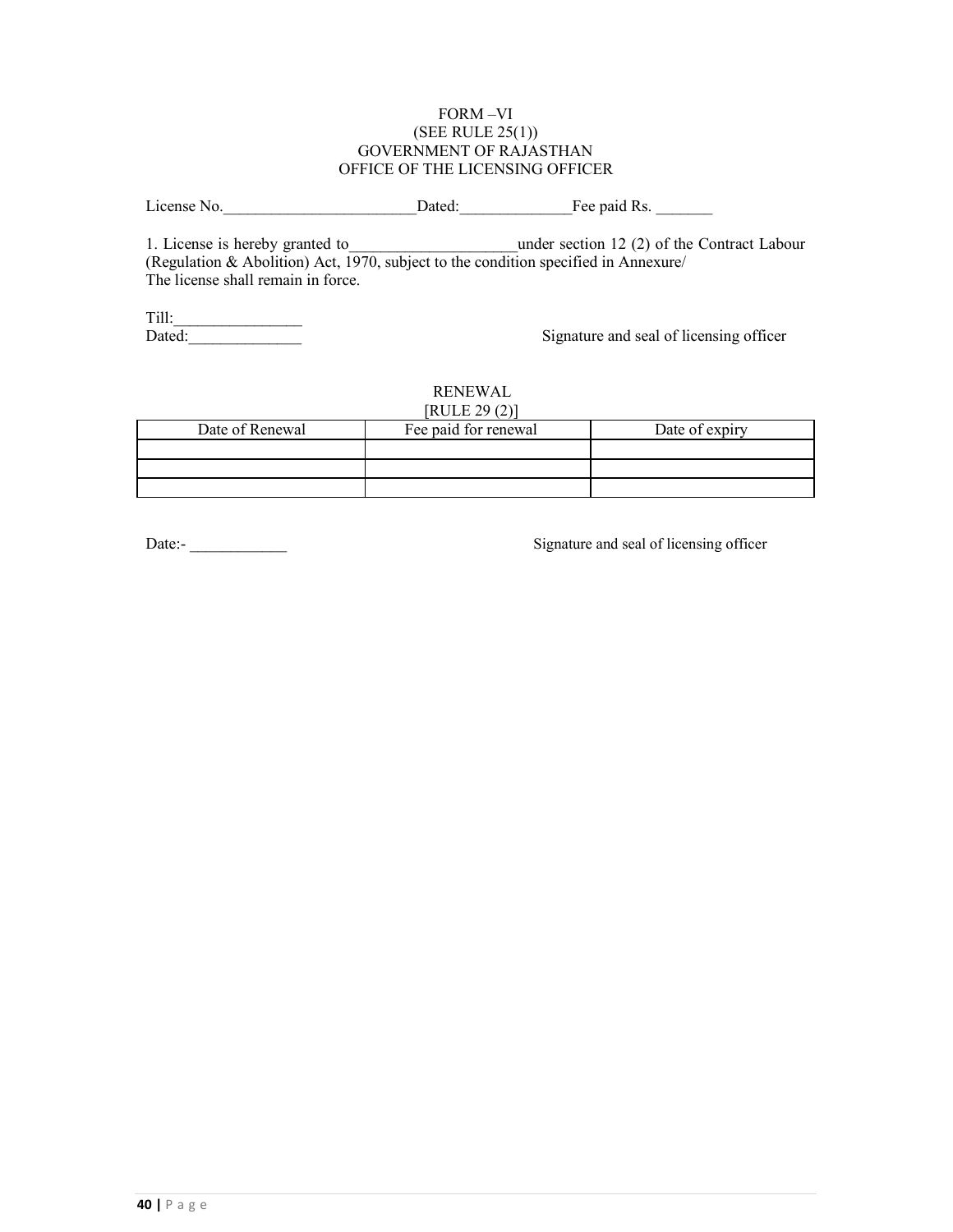#### Form-VII (See Rule 73)

#### Part-I

### REGISTER OF PARTICULARS OF CONTRACTORS

- (1)Name and address of the Principal –Employer
- (2) Name and address of the Establishment

| No | Name and address of | Nature of work on contractor | Location of contractor |
|----|---------------------|------------------------------|------------------------|
|    | contractor          |                              | work                   |
|    |                     |                              |                        |
|    |                     |                              |                        |

| Period of contract | Amount/Value of | Max. No. of workmen    | Security deposits with the |
|--------------------|-----------------|------------------------|----------------------------|
| from To            | contractor      | employed by contractor | Principal Employer         |
|                    | <u>_</u>        |                        |                            |

### PART –II

### PROGRESS OF CONTRACTOR WORK

Name of Contractor: Nature of work:

| Wages period | Max. number of        | Total amount of wages | Amount actually disbursed |
|--------------|-----------------------|-----------------------|---------------------------|
|              | workmen employed by   | earned by the workmen | on pay day.               |
|              | the contractor during |                       |                           |
|              | the wages period      |                       |                           |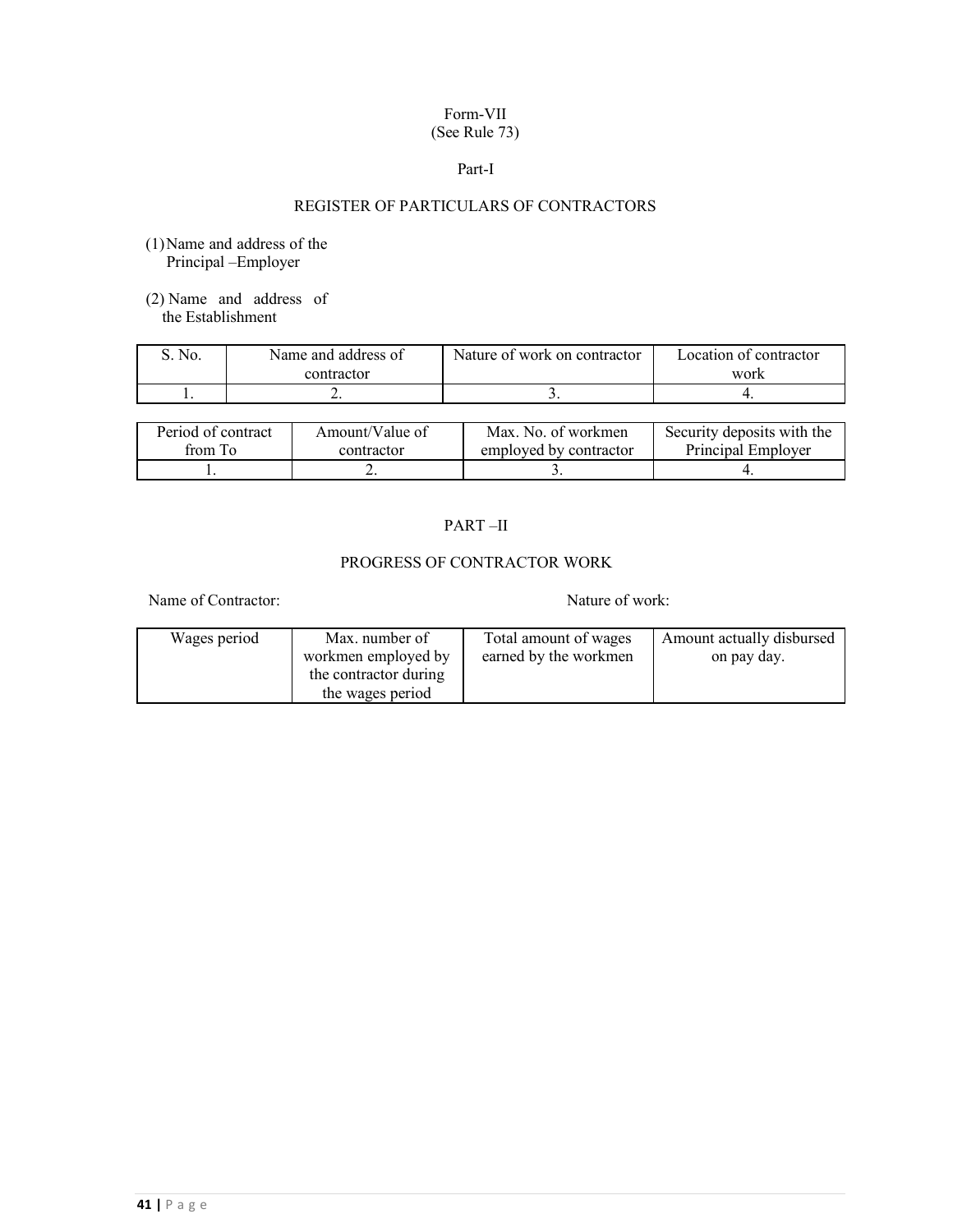#### FORM-VIII (See Rule 74) REGISTER OF WORKMEN EMPLOYED BY CONTRACTOR

Name and address of Name and address of establishment in /under contractor: which contract is carried on

Name and location of Name and address of Principal-

 $\overline{\phantom{a}}$ 

|        | Employer work      |         |               |             |               |                        |
|--------|--------------------|---------|---------------|-------------|---------------|------------------------|
| S. No. | Name and           |         | Age and Sex   | Father's    |               | Name of                |
|        | surnames of        |         |               | /Husband 's |               | employment/Designation |
|        | workmen            |         |               | name        |               |                        |
|        |                    |         |               |             |               |                        |
|        | Permanent Home     | Present | Date of       | Date of     | Signature or  | Remarks                |
|        | address of workmen | address | commencement  | termination | thumb         |                        |
|        | (Village $&$       |         | of employment | of          | impression of |                        |
|        | Tehsil/Taluka and  |         | Date of       | employment  | workmen       |                        |
|        | Distt.             |         | termination   |             |               |                        |

### Form-IX (See Rule 75) EMPLOYMENT CARD

| Name | and |  | address of Contractor Name and address of Establishment in/ under<br>which contract is certified on |                                       |
|------|-----|--|-----------------------------------------------------------------------------------------------------|---------------------------------------|
|      |     |  |                                                                                                     | Name & Address of Principal- Employer |

| Name of workman | S. No. in the register of<br>workman employed | Name of<br>employment/designation | Wages rate (with<br>particular of unit in<br>case of piece work) |
|-----------------|-----------------------------------------------|-----------------------------------|------------------------------------------------------------------|
|                 |                                               |                                   |                                                                  |
| Wage period     | Period of employment                          | Remarks                           | Signature of<br>contractor                                       |
|                 |                                               |                                   |                                                                  |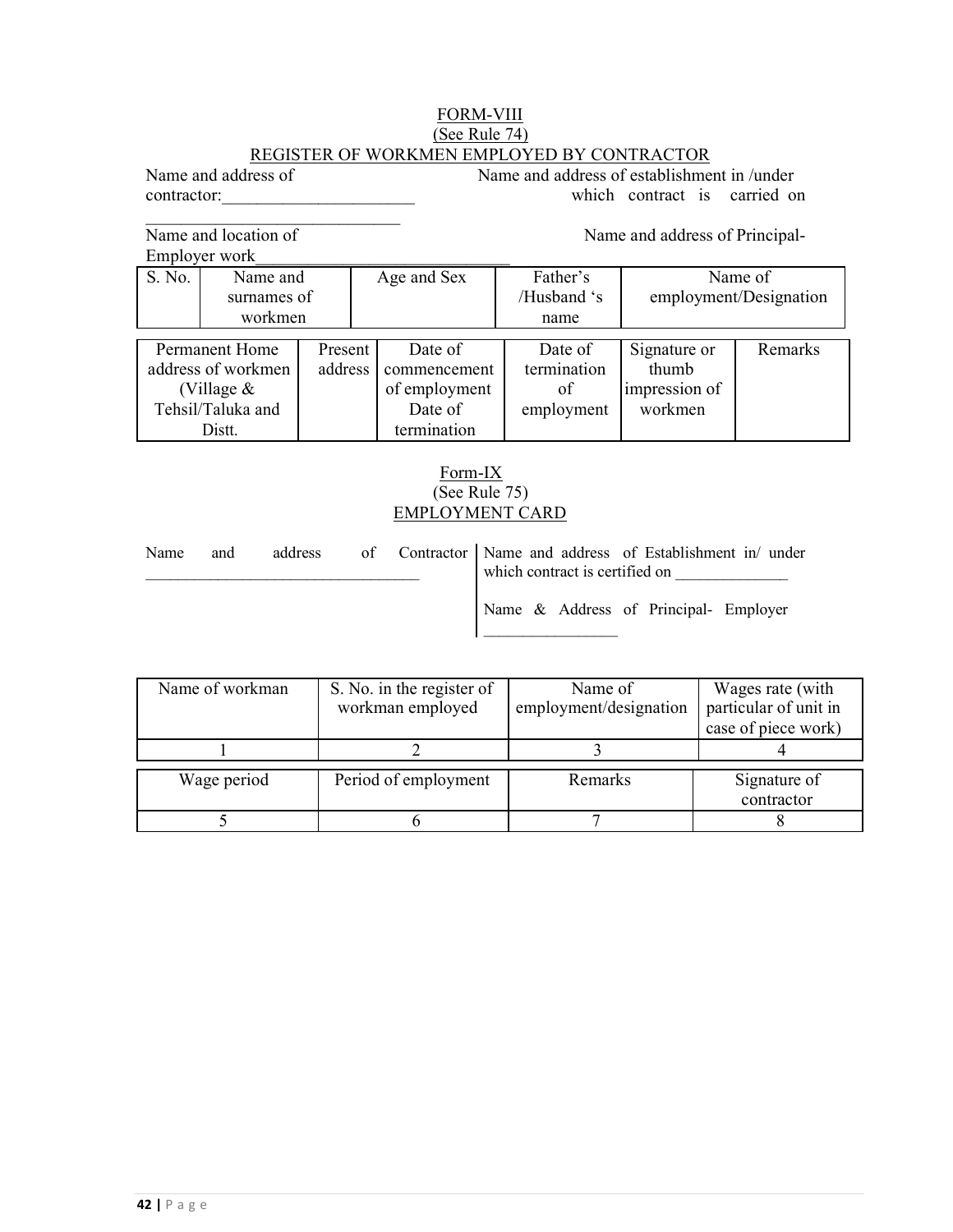### FORM-X See Rule 81(2) ANNUAL RETURN OF PRINCIPAL EMPLOYER TO BE SENT TO THE REGISTERING **OFFICER**

Return for the year ending  $31<sup>st</sup>$  Dec

- (1) Full name and address of the Principal-Employer.
- (2) Name of Establishment :
	- (a) District :
	- (b) Postal Address.
	- (c) Nature of operation/
		- Industry / work carried on.
- (3) Full name of the manager or person responsible for supervision and control of the Establishment.
- (4) Maximum No. of work men employed as contract labor on any day during the year.
- (5) Total number of days during the year on which contract labor was employed .
- (6) Total number of man- days worked by contractor labor during the year.
- (7) Maximum No. of workmen employed directly on any day during the year.
- (8) Total no. of man days during the year on which directly employed labor was employed.
- (9) Total No. of man days worked by directly employed workmen .
- (10) Nature of work on which contract laboures was employed.
- (11) Amount of security Deposits made by contractors (Give contractor-wise).
- (12) Amount of security deposit forfeited together with the names of contractor, if any.
- (13) Whether there is any changes in the management of the establishment its location or any particular furnished to Registering officer in the form of Application for Registration at the time of Registration, if so, from what date?

Place:

Date:

Principal-Employer